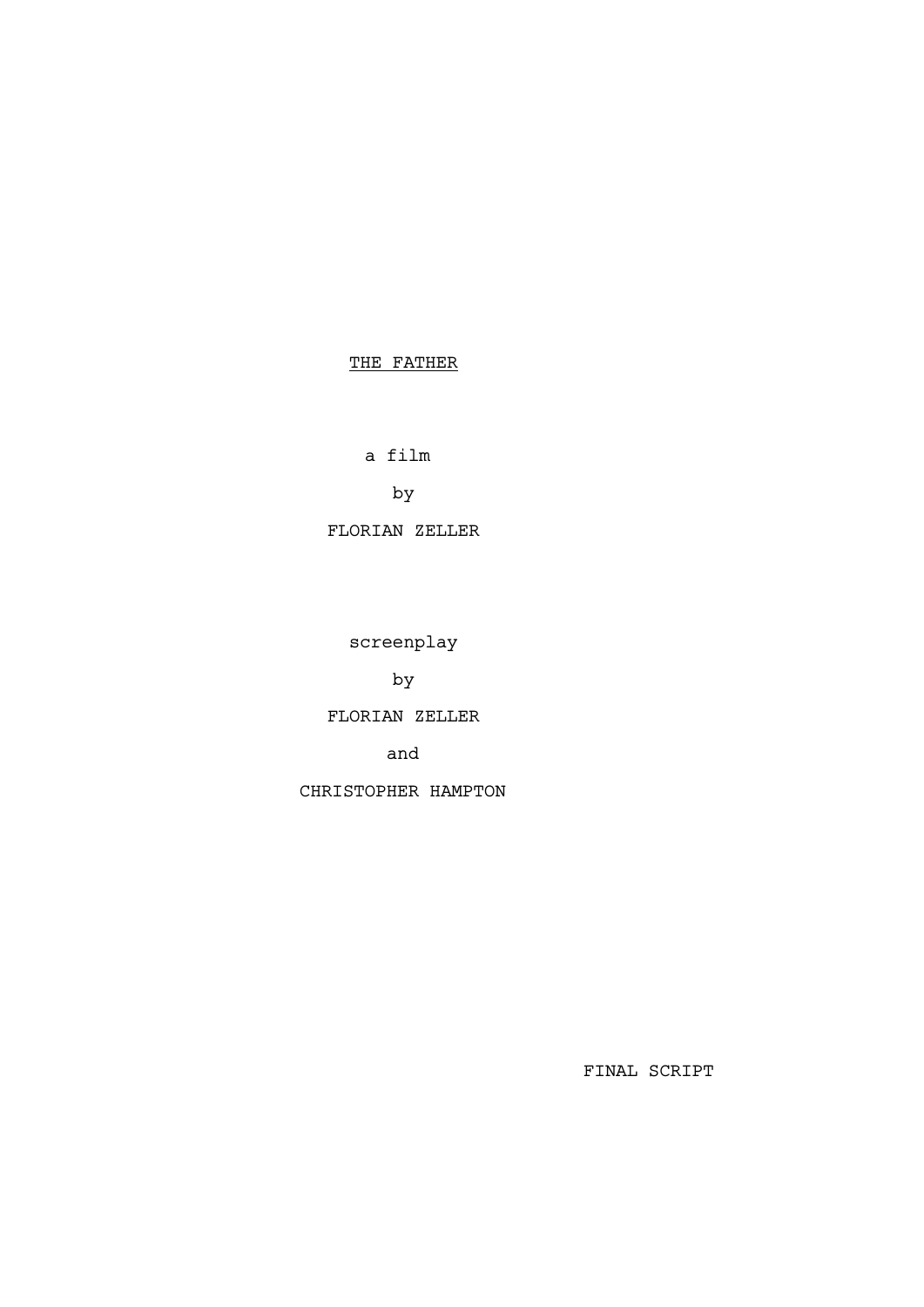# A note on design:

The majority of the film is to be made in the studio, on a set representing Anthony's flat.

As the film goes on, the appearance of the flat will evolve. This development is indicated in the script by numbers 1 to 5, thus:

1. Anthony's flat.

2. Anne's flat.

etc. In every case, the space is identical. The décor is the only indication that we might be in a different place. The intended aim is to create uncertainty and the impression of being simultaneously in the same location and somewhere different - ultimately, a hospital.

#### Principal characters:

ANTHONY is about 80. He lives on his own in London. He was an engineer and has two daughters, ANNE and LUCY.

ANNE is ANTHONY's older daughter. She's a translator, working

in London. In the absence of her sister, she looks after her father's daily needs; she's extremely attached to him.

PAUL. is a banker who's worked in London for many years. He lives with ANNE.

LAURA is a young carer of about 30. She glows with the freshness of youth.

THE MAN is a stranger when he first appears. Eventually we learn his name is BILL and that he works in a care home.

THE WOMAN is a stranger when she first appears. Eventually we learn her name is CATHERINE and that she works in a care home.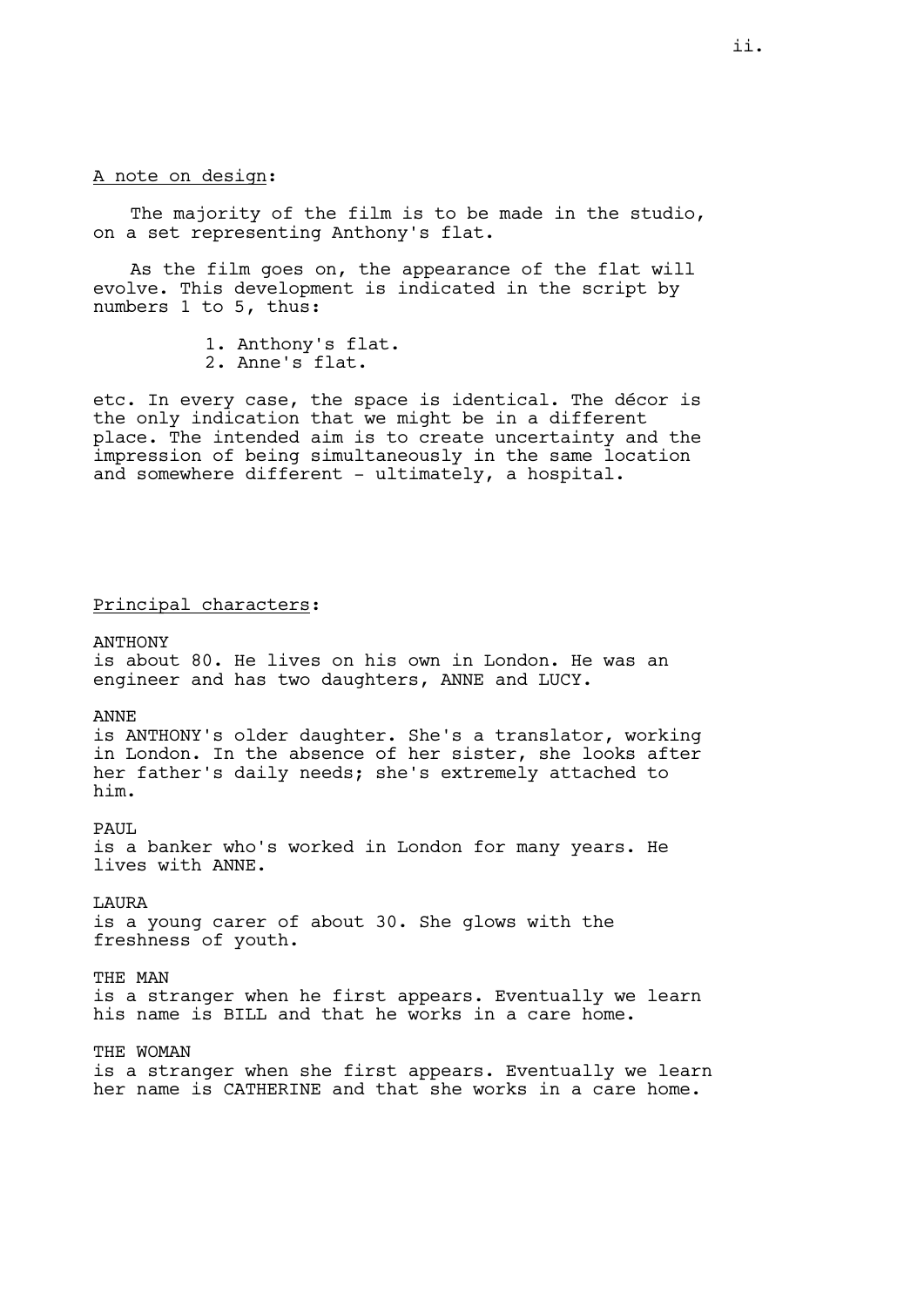# 1 EXT. STREET IN LONDON DAY 1

Music. ANNE emerges from the entrance to a tube station into a London street. She's in a hurry, her expression serious.

She arrives, across from a familiar block of flats. She crosses the street in such a rush, she's almost hit by a taxi. She steps into the building.

# 2 INT. STAIRS AND LANDING DAY 2

ANNE climbs the stairs. She arrives on the second floor and rings a bell. Then, impatient, she fetches a bunch of keys out of her handbag and opens the door.

ANNE

Dad?

3 INT. ANTHONY'S FLAT DAY 3

ANNE moves from one room to another, her anxiety mounting.

ANNE

Dad? It's me... Are you there? Dad?

No answer. Tension rises. She steps into -

4 INT. OFFICE DAY 4

- ANTHONY's office and finds him. He's sitting in his armchair, listening to music on his headphones.

ANNE

Ah, there you are.

He's surprised to see her. He takes off his headphones immediately. The music we've been hearing cuts out, as if it's been coming through ANTHONY's headphones.

> ANTHONY What are you doing here?

> > ANNE

What do you think?

He seems irritated by his daughter's unexpected arrival.

She notices the curtains are closed and goes over to open them. She turns towards him.

> ANNE (CONT'D) So? What happened?

He turns off the music.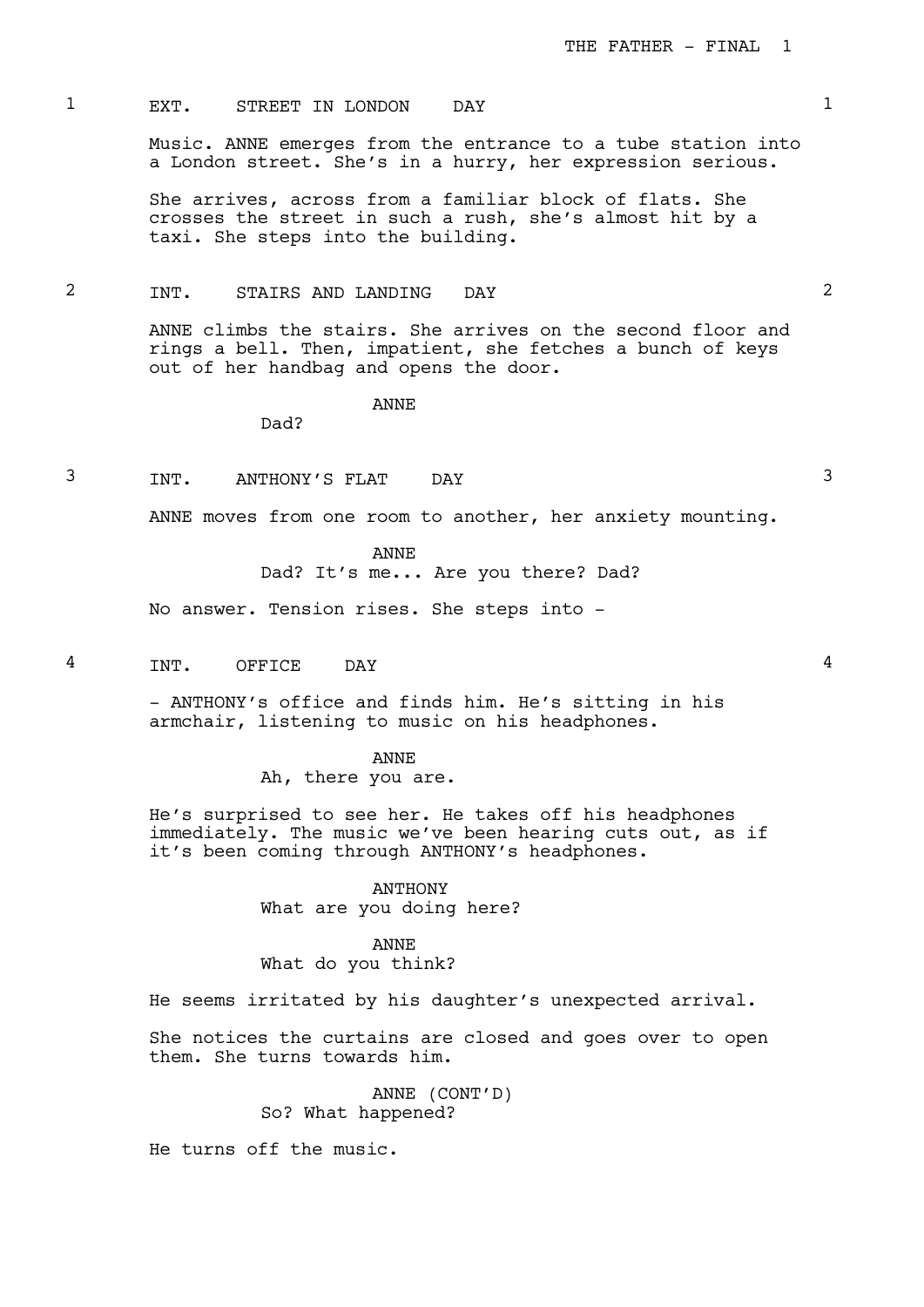ANTHONY

Nothing.

ANNE Tell me.

**ANTHONY** I just did. Nothing happened.

ANNE Nothing happened?

ANTHONY looks at her as if to say: "Nothing at all."

ANNE (CONT'D) I've just had her on the phone.

ANTHONY So? What does that prove?

ANNE You can't go on behaving like this.

## ANTHONY

It's my flat, isn't it? I mean, this is incredible. You burst in on me as if... I've no idea who she is, this woman. I never asked her for anything.

ANNE She's here to help you.

#### ANTHONY

To help me do what? I don't need her. I don't need anyone.

Abruptly, he decides to leave the room.

5 INT. LIVING ROOM DAY 5

ANTHONY goes to the piano and starts playing a couple of notes.

He turns his back on her as she appears in the doorway.

ANNE She told me you'd called her a little bitch. And I don't know what else.

ANTHONY

Me?

He shrugs his shoulders.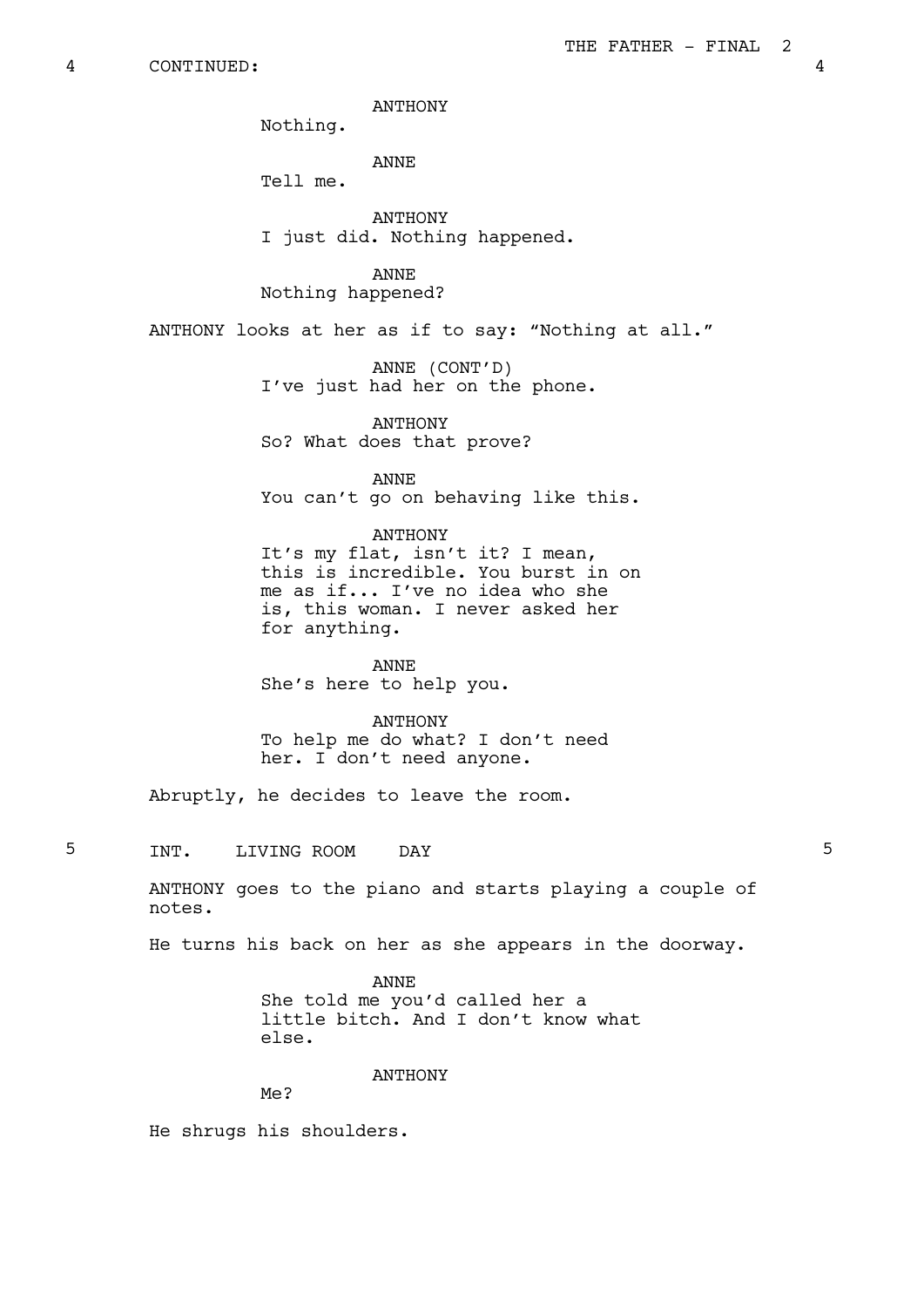ANTHONY (CONT'D) Could be. I don't remember.

ANNE She was in tears.

ANTHONY What, just because I called her a...

ANNE No. She told me you threatened her. Physically.

ANTHONY stops playing the piano and turns back to her.

ANTHONY Physically? Me? Obviously she has no idea what she's talking about. This woman is raving mad, Anne. Best if she does leave, believe me.

ANNE sighs. She looks desperate. ANTHONY becomes aware of this.

> ANTHONY (CONT'D) Especially as...

> > ANNE

As what?

ANTHONY Listen... I didn't want to tell you... but if you must know, I suspect she was...

He breaks off. ANNE looks at him as if to say: "She was what?"

> ANTHONY (CONT'D) She was stealing from me.

ANNE Angela? Of course not. What are you talking about?

ANTHONY I'm telling you. She stole my watch.

ANNE Your watch?

ANTHONY

Yes.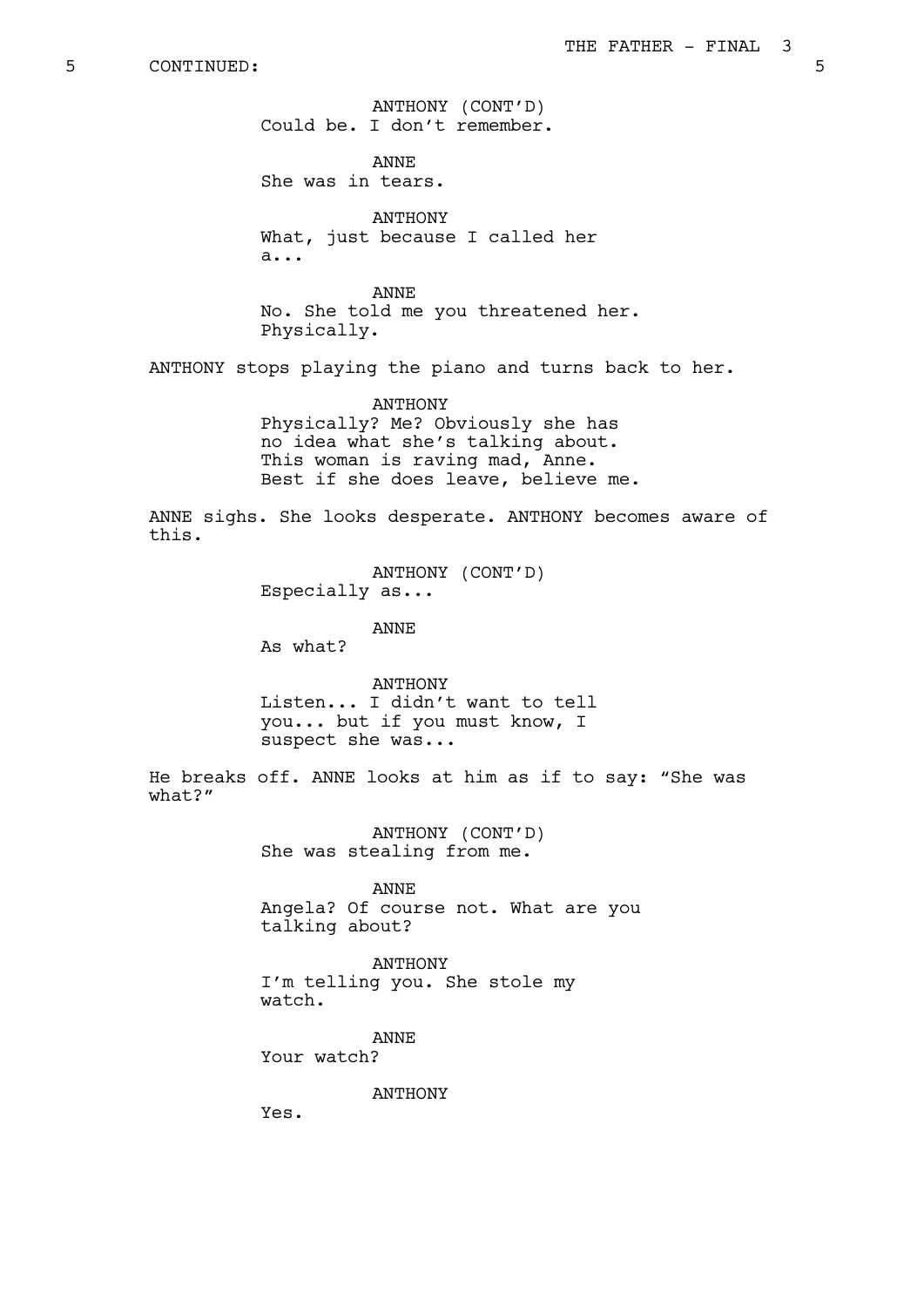ANNE Isn't it more likely you just lost it?

ANTHONY No, no, no. I already had my suspicions. So I set a trap for her. I left my watch somewhere, out in the open, to see if she'd pinch it.

He illustrates this with a vague hand gesture.

# ANNE

Where? Where did you leave it?

ANTHONY Mm? Somewhere. Can't remember. All I know is it's nowhere to be found. That girl stole it. I know she did.

ANNE sits down. She looks winded.

ANTHONY (CONT'D) What's the matter?

ANNE I don't know what to do.

ANTHONY looks at her as if to say: "What about?"

ANNE (CONT'D) We have to talk, Dad.

ANTHONY That's what we're doing, isn't it?

ANNE I mean, seriously. This is the third one you've...

ANTHONY I said, I don't need her! I don't need her or anyone else! I can manage very well on my own!

Obviously, ANNE isn't listening; she continues pursuing her thread, which annoys ANTHONY.

> ANNE She wasn't easy to find, you know. It's not that easy. I thought she was really good. A lot of good qualities. She... and now she doesn't want to work here any more.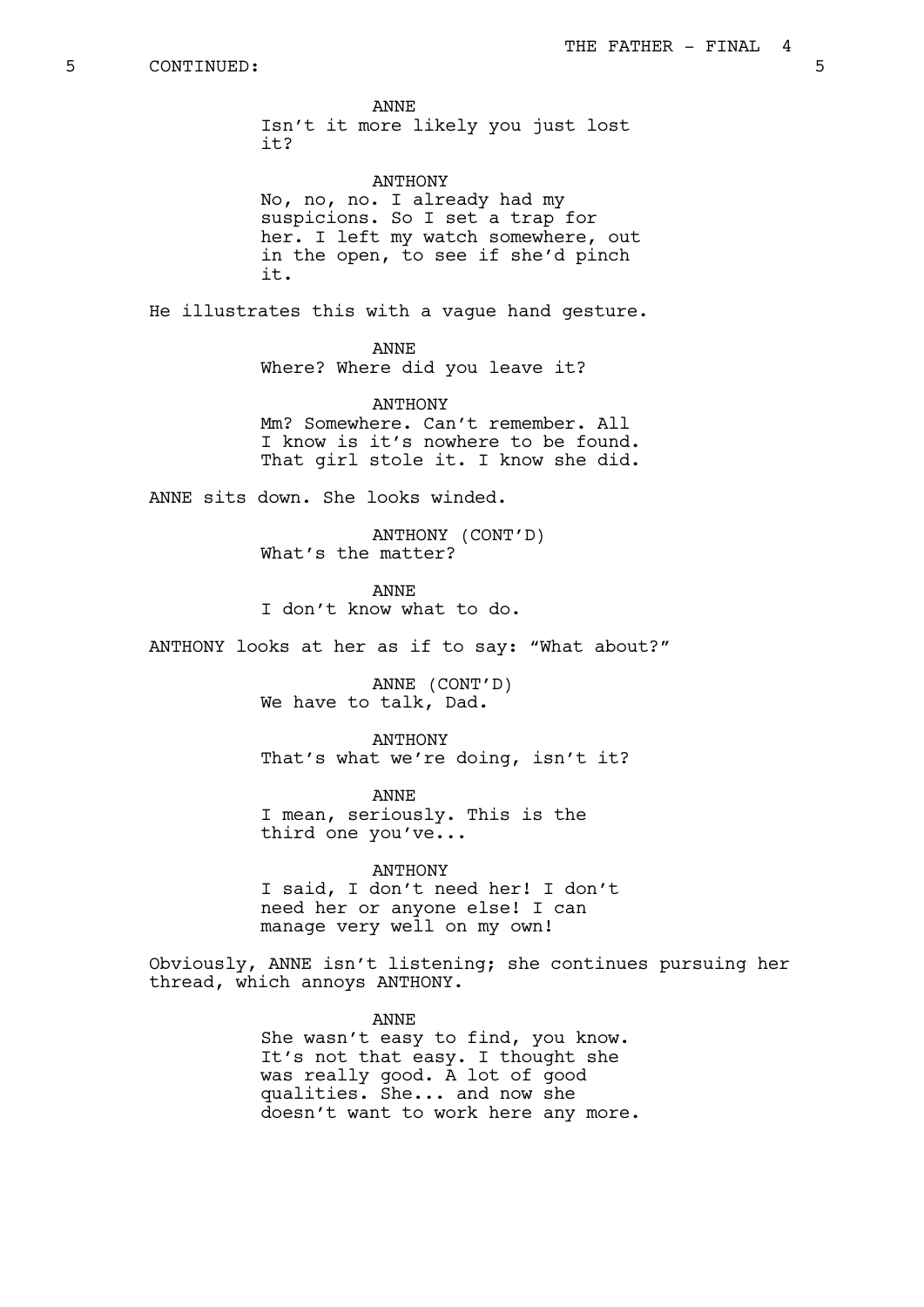ANTHONY

You're not listening to what I'm telling you. This girl stole my watch! I'm not going to live with a thief.

ANNE Have you looked in your bathroom cupboard?

#### ANTHONY

What?

ANNE In your bathroom cupboard. Behind the boiler. Where you hide your valuables.

This remark seems to stagger ANTHONY.

ANTHONY How do you know?

ANNE I just know, that's all.

ANTHONY Have you been in my cupboard? Anne, tell me the truth.

ANNE

No!

ANTHONY Then how do you know that... I mean... that I sometimes... with my valuables...

ANNE I can't remember. I must have opened it by accident.

ANTHONY looks appalled. He hurries off towards his bathroom.

ANNE (CONT'D) Where are you going? I didn't touch anything, Dad.

He leaves the room. ANNE sighs.

6A INT. ANTHONY'S BATHROOM DAY 6A ANTHONY goes to his bathroom to look in his hiding-place. He closes the door to make sure no one is watching him.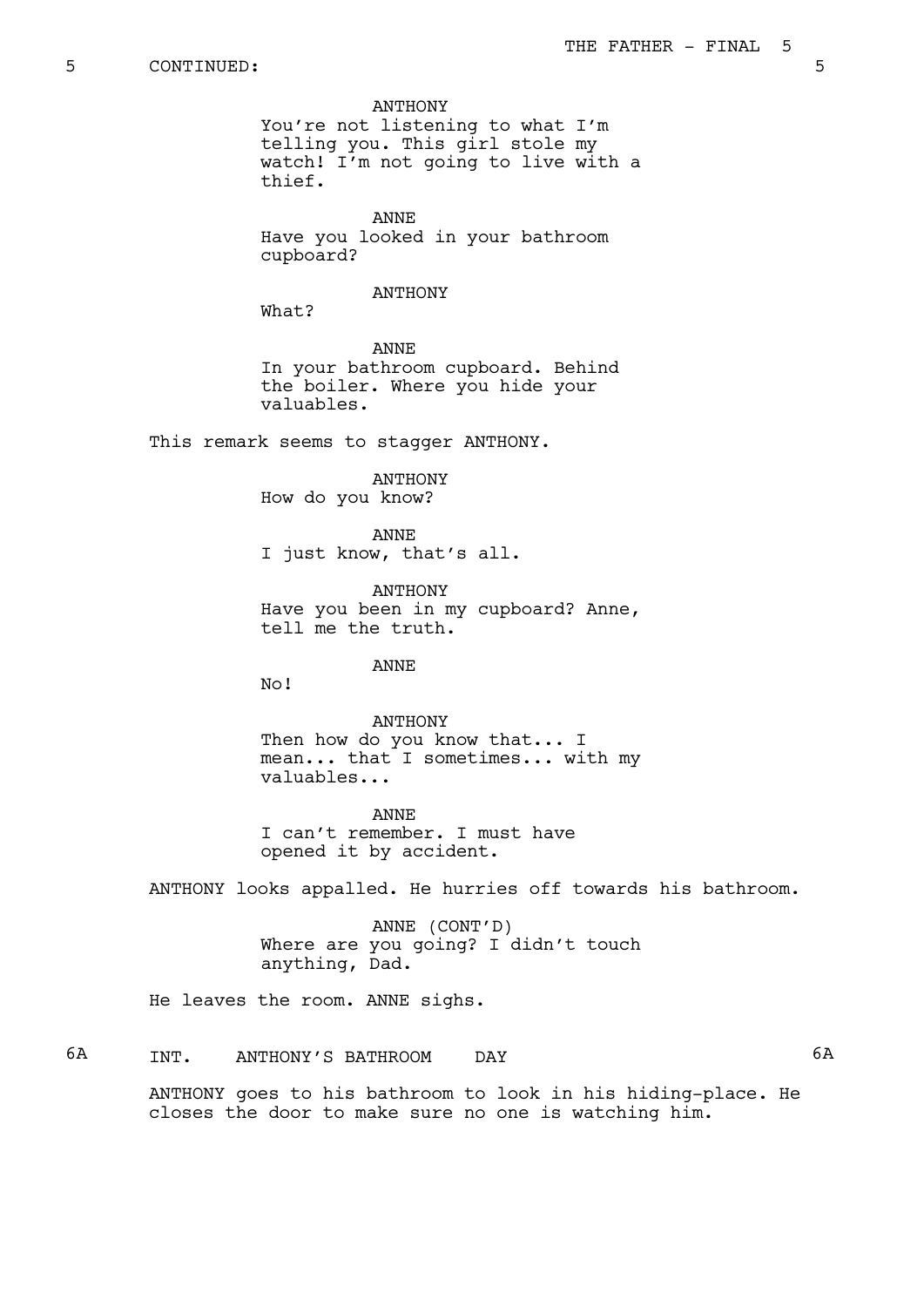#### 6A CONTINUED: 6A

# 6B INT. LIVING ROOM DAY 6B

ANNE is waiting for him in the living room. She sighs. She knows they can not go on like this... She hardly knows what to make of the situation.

She sees the painting on the wall. This is her sister's painting. Things would have been easier for her if LUCY were here...

She sees ANTHONY step into the office. He turns on the T.V. Has he forgotten she's there?

Her father's absurd behaviour almost makes her smile.

She gets up to go and join him -

# 7 INT. OFFICE DAY 7

- in the office. He's sitting in his armchair, flicking through the channels on his T.V., until he reaches a Fred Astaire movie. He watches Fred tap-dancing, entranced.

ANNE appears in the doorway. She looks at him for a moment without saying anything.

> ANNE You found it.

> > ANTHONY

What?

ANNE Your watch.

ANTHONY

Oh. Yes.

ANNE You realise Angela had nothing to do with it.

#### ANTHONY

Only because I hid it. Luckily. Just in time! Otherwise, I'd be sitting here talking to you with no means of knowing what time it was. It's five o'clock, if you're interested. Myself, I am interested. Pardon me for breathing.

THE FATHER - FINAL 6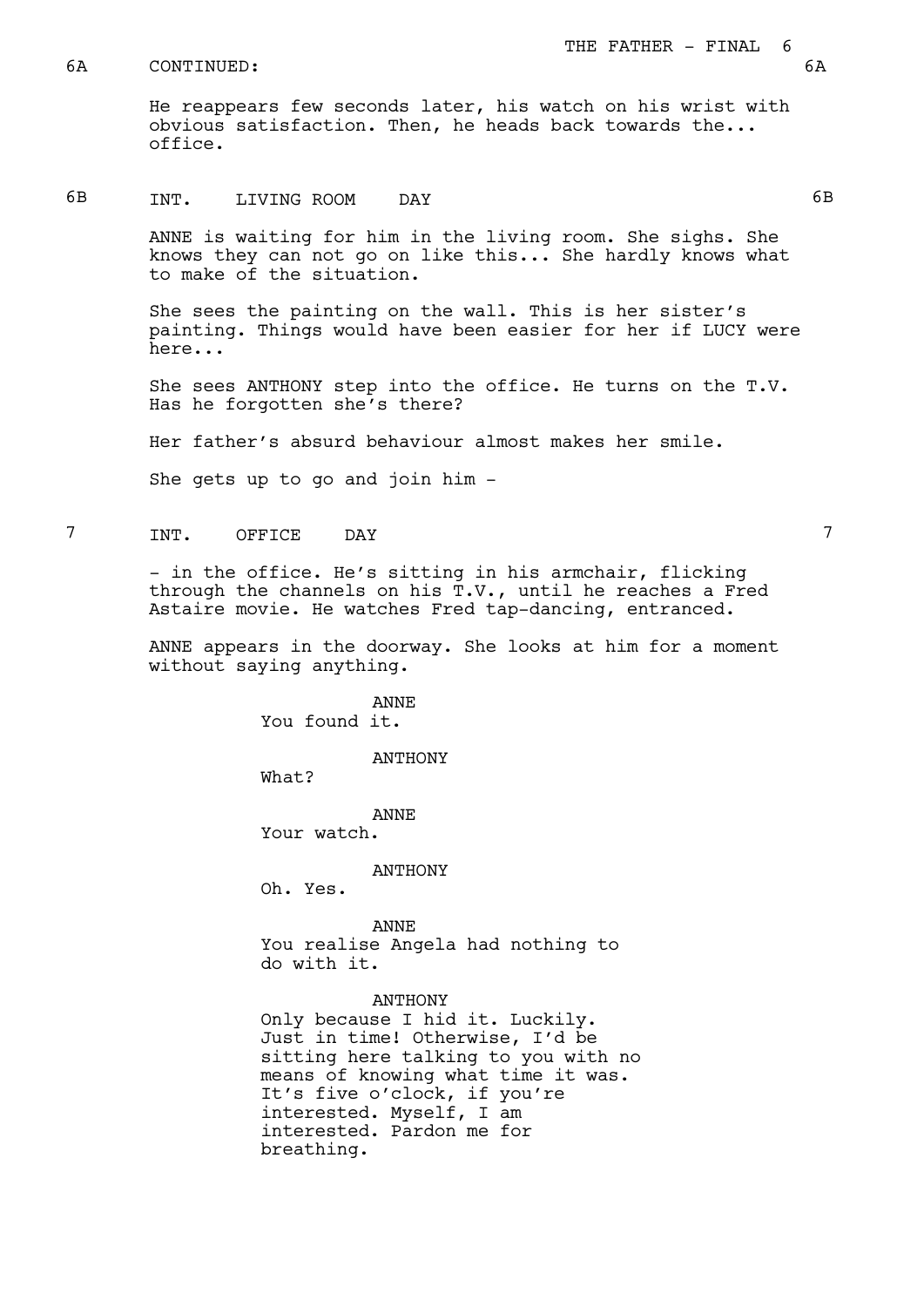# ANNE

## Have you taken your pills?

ANTHONY uses the remote to turn off the TV.

#### **ANTHONY**

Yes. But why are you...? You keep looking at me as if there was something wrong. Everything's fine, Anne. The world is turning. You've always been that way. A worrier. Like your mother. Your mother was always scared. Always looking for reasons to be scared. Whereas your sister has always been much more... At least she doesn't keep badgering me.

Pause.

ANTHONY (CONT'D) Where is she, by the way? Have you heard from her?

No answer from ANNE.

# ANTHONY (CONT'D) I'm asking you a question...

ANNE I'm going to have to move, Dad.

ANTHONY looks at her, not understanding.

ANNE (CONT'D) I'm going to have to leave London.

ANTHONY Really? Why?

ANNE We talked about this. Do you remember?

Brief pause. ANTHONY doesn't seem to know what she's talking about.

ANTHONY

Is that why you're so keen on this nurse living with me? Well, obviously it is. The rats are leaving the ship.

ANNE I won't be here, Dad. I won't be able to come here everyday. You need to understand that.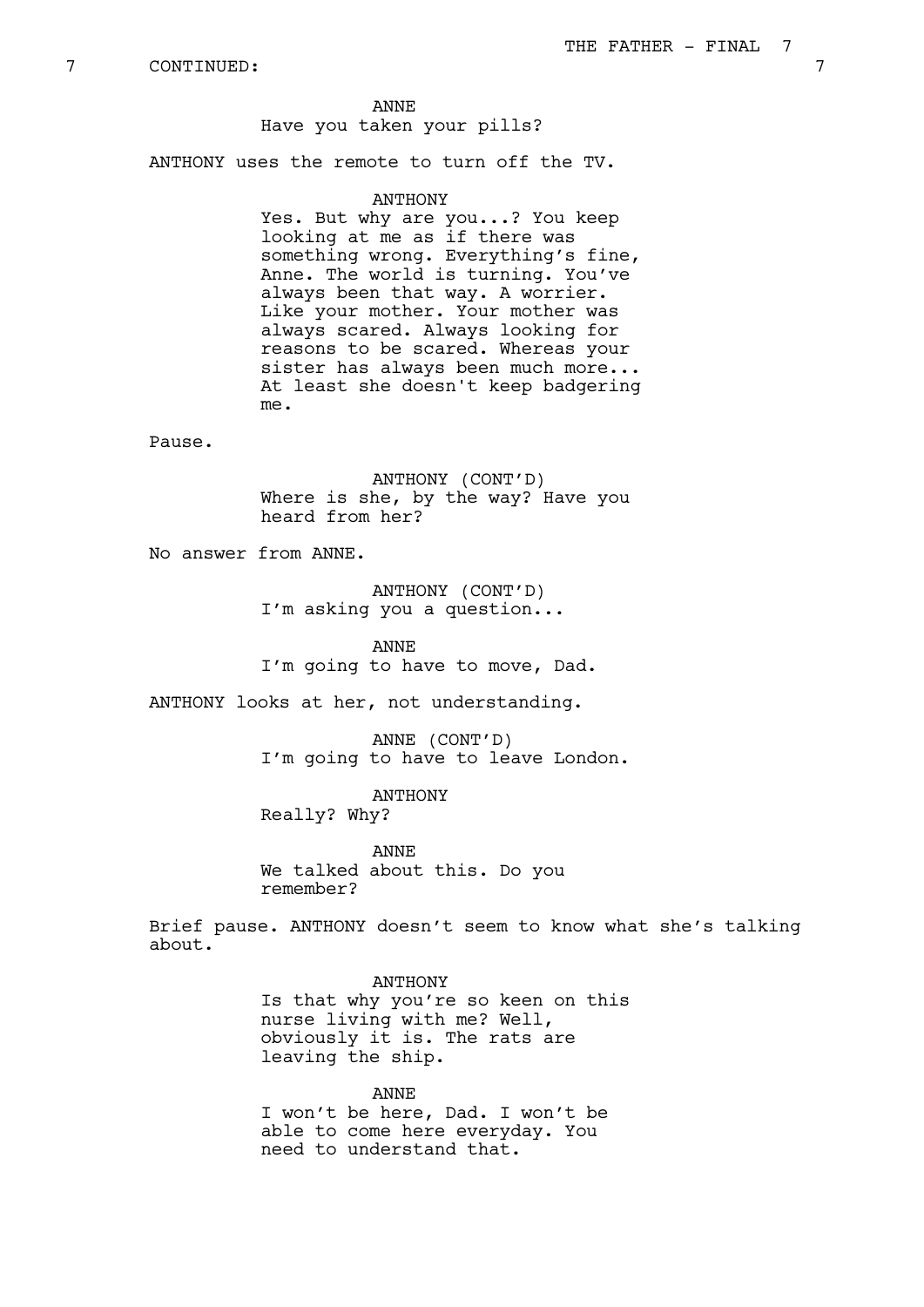ANTHONY suddenly looks fragile.

ANTHONY You're leaving? When? I mean... why? ANNE I've met someone. ANTHONY You? ANNE Yes. ANTHONY You mean... a man? ANNE Yes. ANTHONY Really? ANNE You needn't sound so surprised. ANTHONY No, it's just that... since your... What was his name? ANNE James. ANTHONY That's right. You have to admit, since James, there hasn't been a lot of... What's he do, anyway? ANNE He lives in Paris. I'm going to go and live there. ANTHONY What, you? In Paris? You're not going to do that, are you, Anne? I

Pause.

ANTHONY (CONT'D) Do I know him?

mean, wake up... They don't even

ANNE Yes. You've met him.

speak English.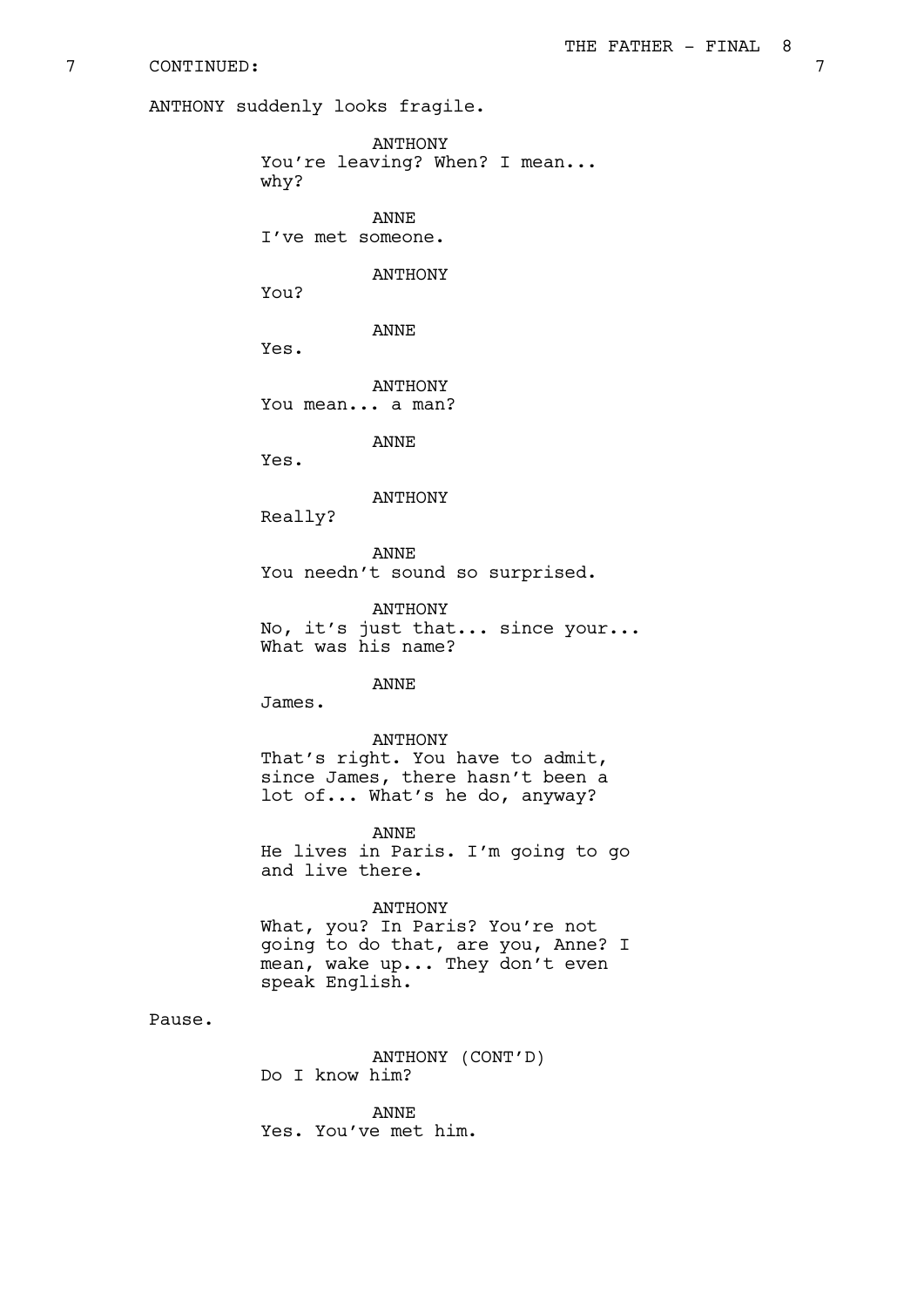Pause. He's trying to remember.

ANTHONY So, if I understand correctly, you're leaving me. Is that it? You're abandoning me...

ANNE

Dad...

He suddenly looks really anxious.

ANTHONY What's going to become of me?

She approaches him, her expression tender.

ANNE You know, it's important to me. Otherwise, I wouldn't be going. I... I really love him.

Pause. He says nothing.

ANNE (CONT'D) I'll come back and see you often. At weekends. But I can't leave you

here all on your own. It's not possible. That's why. If you refuse to have a carer, I'm going to have to...

ANTHONY

To what?

Pause. She doesn't answer.

ANTHONY (CONT'D)

To what?

ANNE You have to understand, Dad.

ANTHONY You're going to have to what?

She lowers her eyes. Pause.

ANTHONY (CONT'D) Anne... you're going to have to what?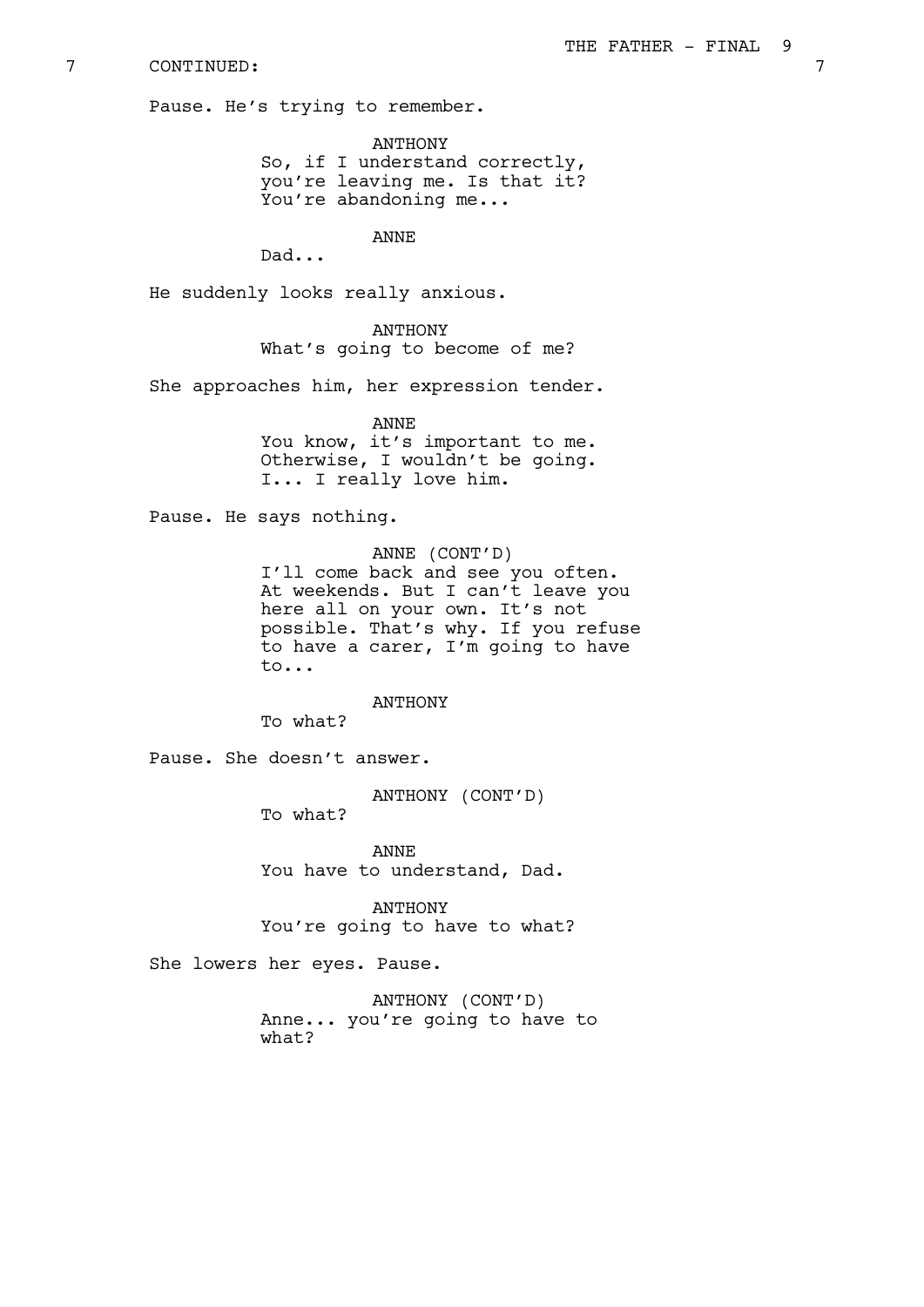# 8 INT./EXT. BEDROOM DAY 3

ANTHONY stands at his bedroom window. He's watching his daughter cross the street and walk away from the block of flats. She doesn't look back.

He can't get over the fact that his daughter - his own daughter - is capable of threatening him in this way.

He turns away from the window. He sits on the bed. He thinks for a moment, his expression anxious.

# 9 INT. KITCHEN DAY 9

ANTHONY switches on the radio. It's a Verdi aria. He hums along with it.

He starts making tea.

There are shopping bags on the table. ANTHONY seems surprised to see them. Who's put them there?

He inspects their contents and decides to put the shopping away in the cupboard. He seems to be on top of the situation.

There's a poster on a wall, some French landscape with a lake, perhaps.

Suddenly, he hears a door closing, within the flat. He listens. He switches off the radio, listens again.

Footsteps. There's someone in the flat.

He hesitates for a moment, not sure how to proceed. To reassure himself, he picks up a fork.

He leaves the kitchen.

10 INT. ENTRANCE HALLWAY DAY 10

He approaches the sounds, moving cautiously.

#### ANTHONY

Anne?

He hears another sound, this time from the living room.

ANTHONY (CONT'D) Is there somebody there?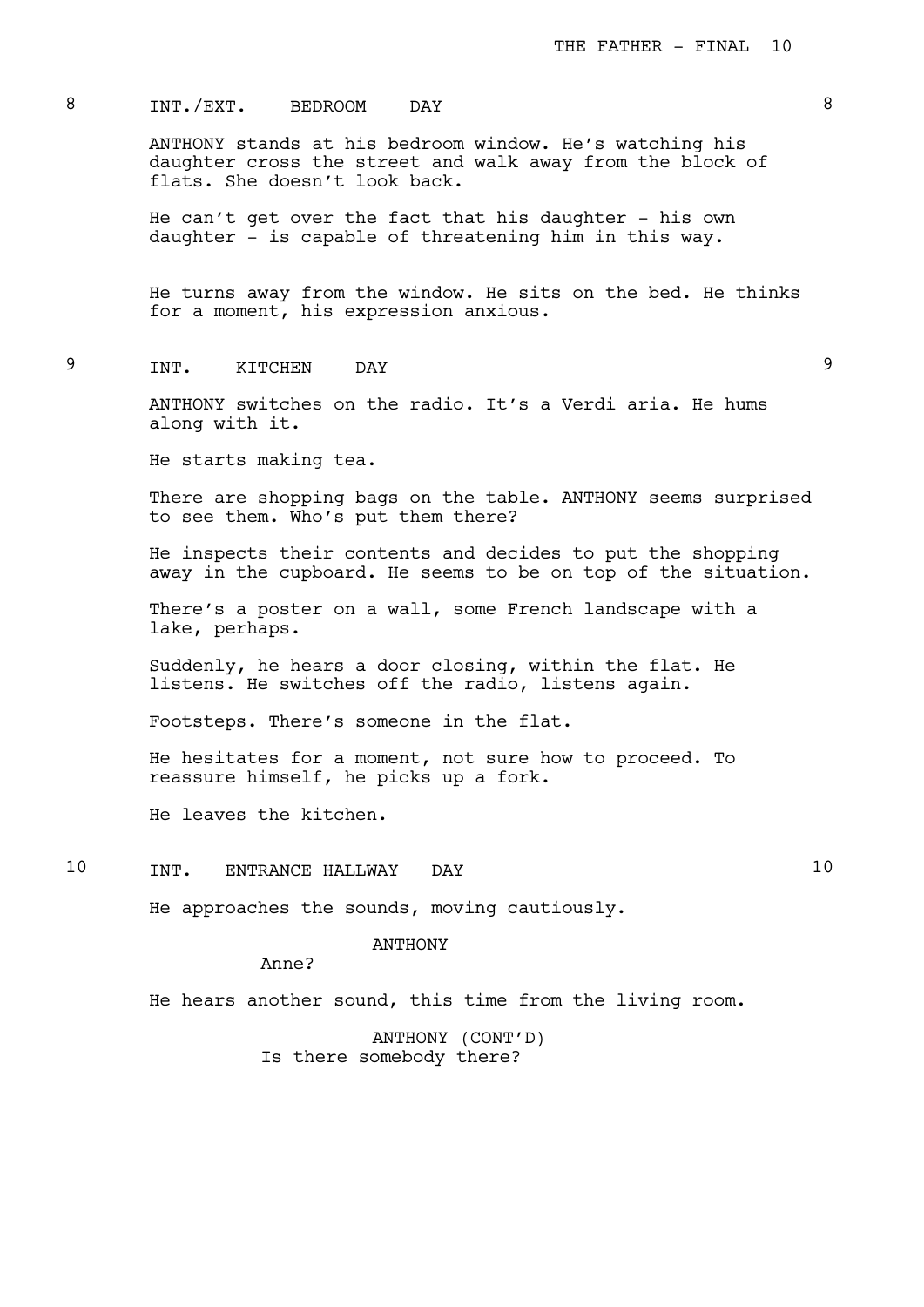# 11 INT. LIVING ROOM DAY 11

He pushes open the door. In the middle of the room, reading his emails on his mobile, is a stranger, a tall, dark man of about 50. The MAN glances up at him, no particular reaction: then resumes reading his smartphone.

> MAN Everything all right?

ANTHONY Who are you?

MAN

Sorry?

ANTHONY What are you doing here? What are you doing in my flat?

The MAN looks at him, astonished.

MAN Anthony, it's me... Paul.

ANTHONY

What?

MAN Don't you recognise me? It's me, Paul.

The MAN takes a step in ANTHONY's direction, which causes him to back away.

> ANTHONY Who? What are you doing here?

MAN I live here.

ANTHONY

You?

MAN

Yes.

ANTHONY You live here?

MAN

Yes.

ANTHONY You live in my flat? That's the best yet. What is this nonsense?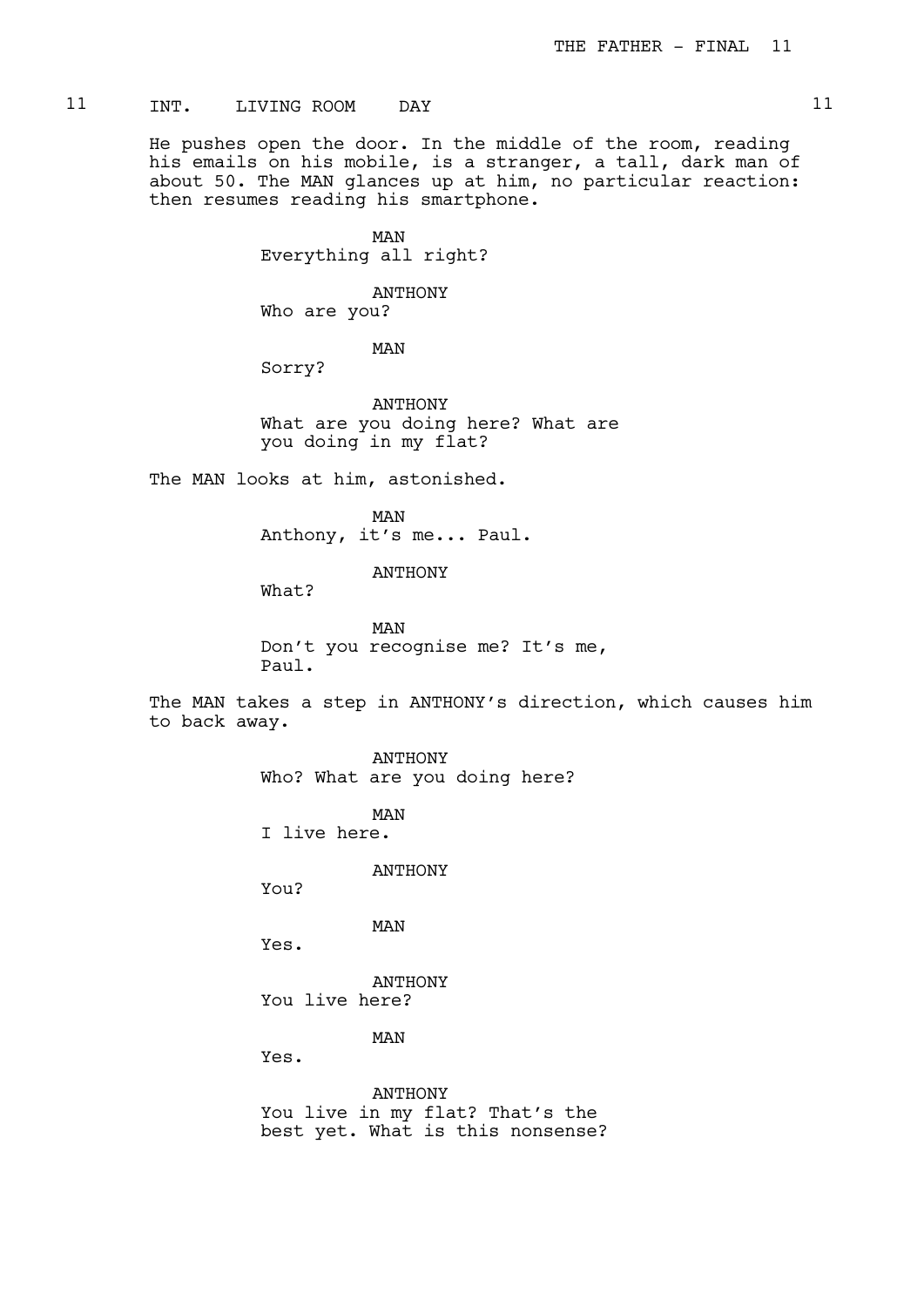MAN I... I'm going to phone Anne.

Seeing ANTHONY's apparent confusion, the MAN clarifies:

MAN (CONT'D) Your daughter.

ANTHONY Thank you, yes, I do know who Anne is! Do you know her? You a friend of hers?

No answer. The MAN is dialling a number.

ANTHONY (CONT'D) I'm speaking to you. Do you know Anne?

MAN I'm her husband.

ANTHONY is caught off guard.

ANTHONY Her husband?

MAN

Yes.

ANTHONY But... since when?

MAN Coming up for ten years.

ANTHONY tries to conceal his dismay.

ANTHONY Ah, yes. Of course. Yes, yes. Obviously. Ten years already? Time passes at such a lick... But I thought... Didn't you, aren't you separated?

MAN Who? Anne and me?

ANTHONY Yes. You aren't?

MAN

No.

ANTHONY Are you sure? I mean... I mean, are you sure ?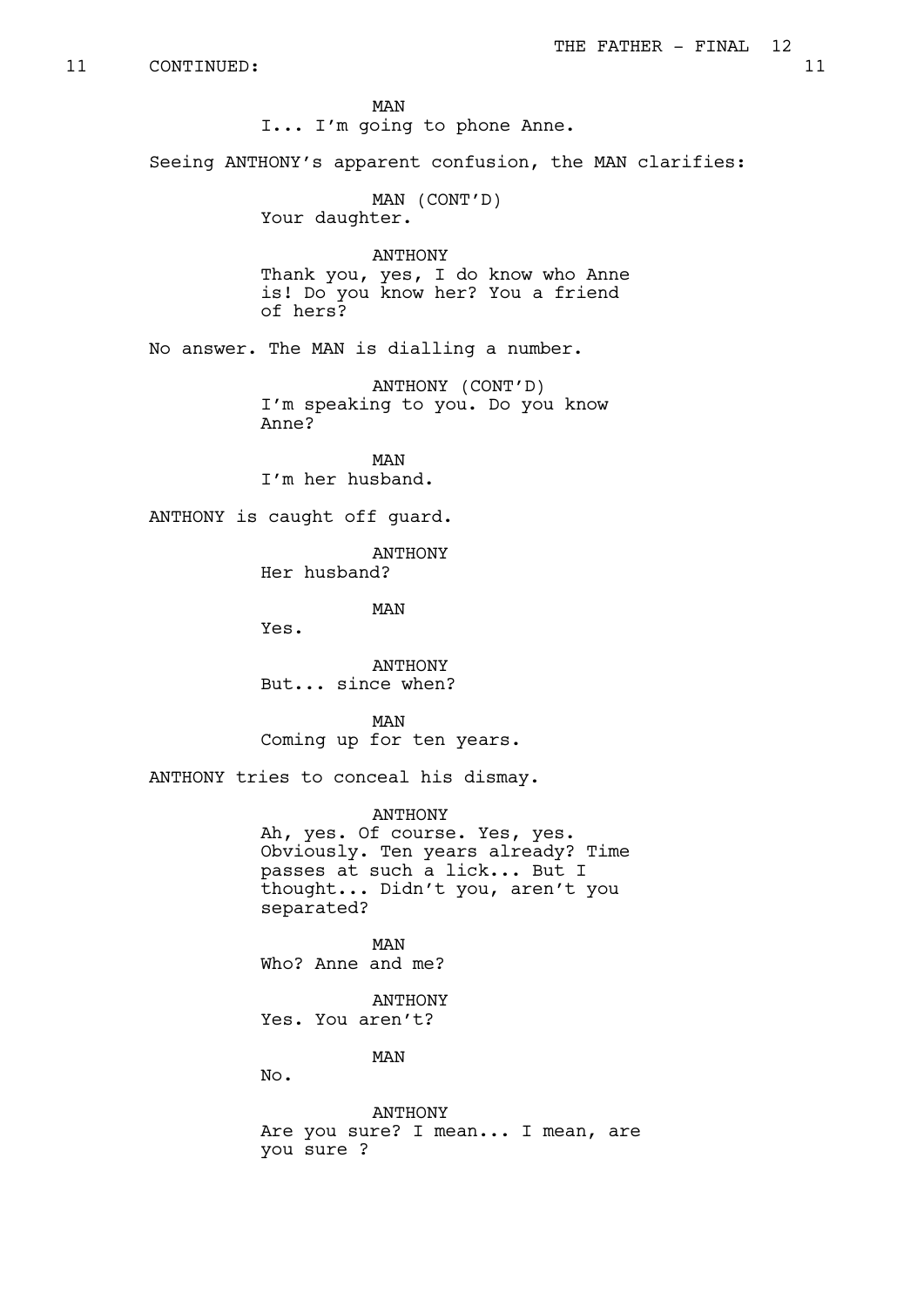MAN

Yes, Anthony.

ANTHONY But this thing about France? Wasn't she supposed to be going to Paris to... wasn't she?

The MAN is on the phone.

MAN Hello, darling. Yes, it's me.

11A INT. INDIAN SHOP DAY 11A

ANNE is choosing a chicken from the cooler in a small supermarket run by Indians. She speaks into the phone.

> ANNE What's the matter?... What?

# 12 INT. DINING ROOM DAY 12

The MAN moves into the dining room in order not to be overheard by ANTHONY.

> MAN No, it's just your father isn't feeling very well. I think he'd like to see you.

ANTHONY doesn't know what to make of the situation. He realises he still has a fork in his hand. He slips it discreetly into his pocket.

> MAN (CONT'D) Fine, but don't be too long.

He hangs up, turns to ANTHONY.

MAN (CONT'D) She's just doing some shopping. She'll be up in a minute.

ANTHONY She told me she was going to go and live in Paris. She told me the other day.

MAN

Paris?

He moves into the Living Room, takes the newspaper.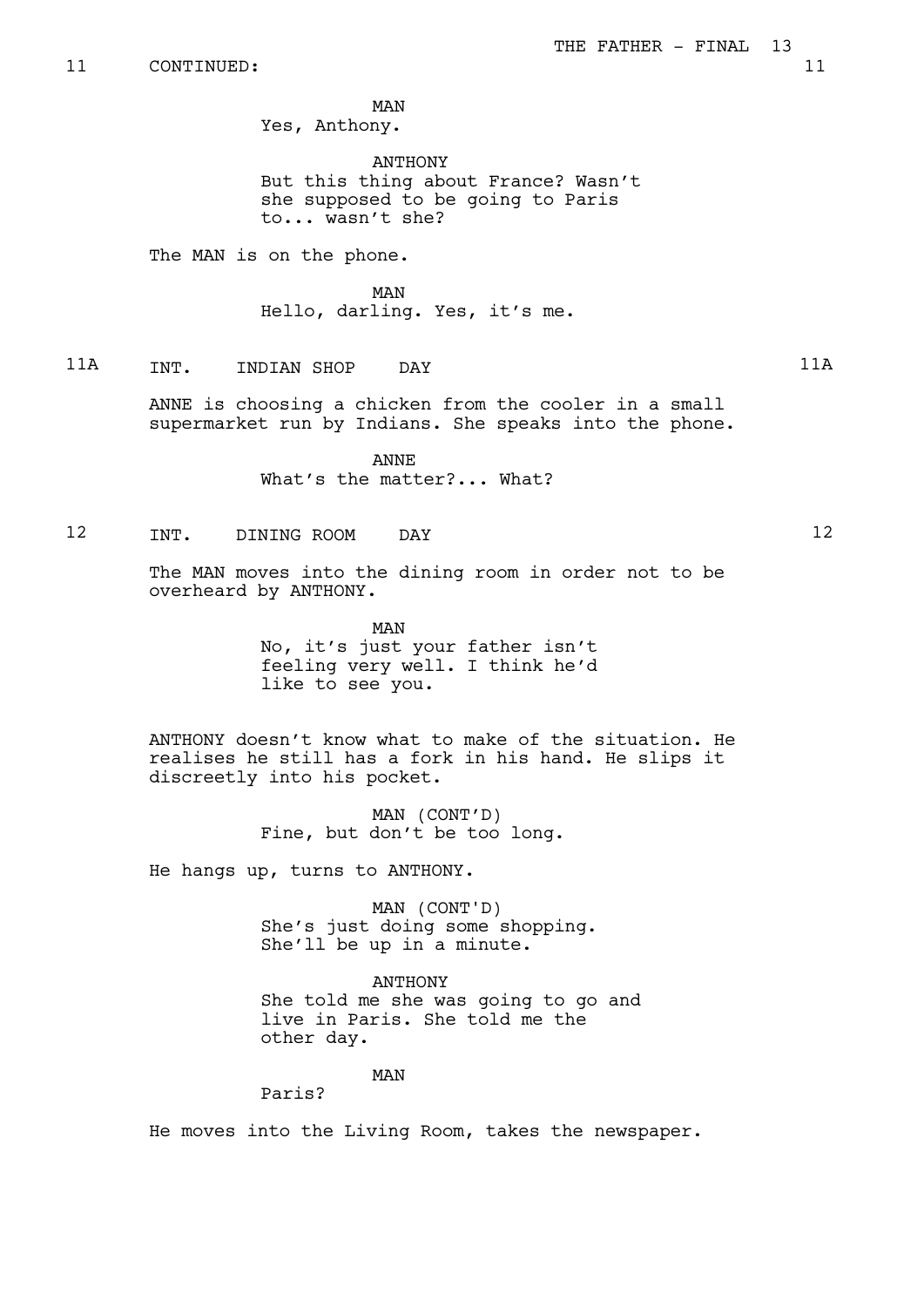ANTHONY

Yes.

MAN What was she going to do in Paris?

**ANTHONY** She's met a Frenchman.

The MAN frowns at him. He knows it isn't true.

MAN

I don't think so, Anthony.

# ANTHONY

Yes, she has. She told me the other day. I'm not an idiot. She told me she was moving. To go and live with him. I even remember telling her it was a stupid idea because, you know, they don't even speak English. You don't know about this?

# MAN

No.

ANTHONY

Oops.

MAN

What?

ANTHONY Have I put my foot in it?

Brief pause. The MAN is amused.

ANTHONY (CONT'D) I've put my foot in it.

MAN

No, no, don't worry. She hasn't mentioned it to me, but I'm sure she was intending to...

#### ANTHONY

You didn't know anything about the Frenchman?

# MAN

No.

ANTHONY Oops-a-daisy...

Pause. ANTHONY puts a hand on his shoulder.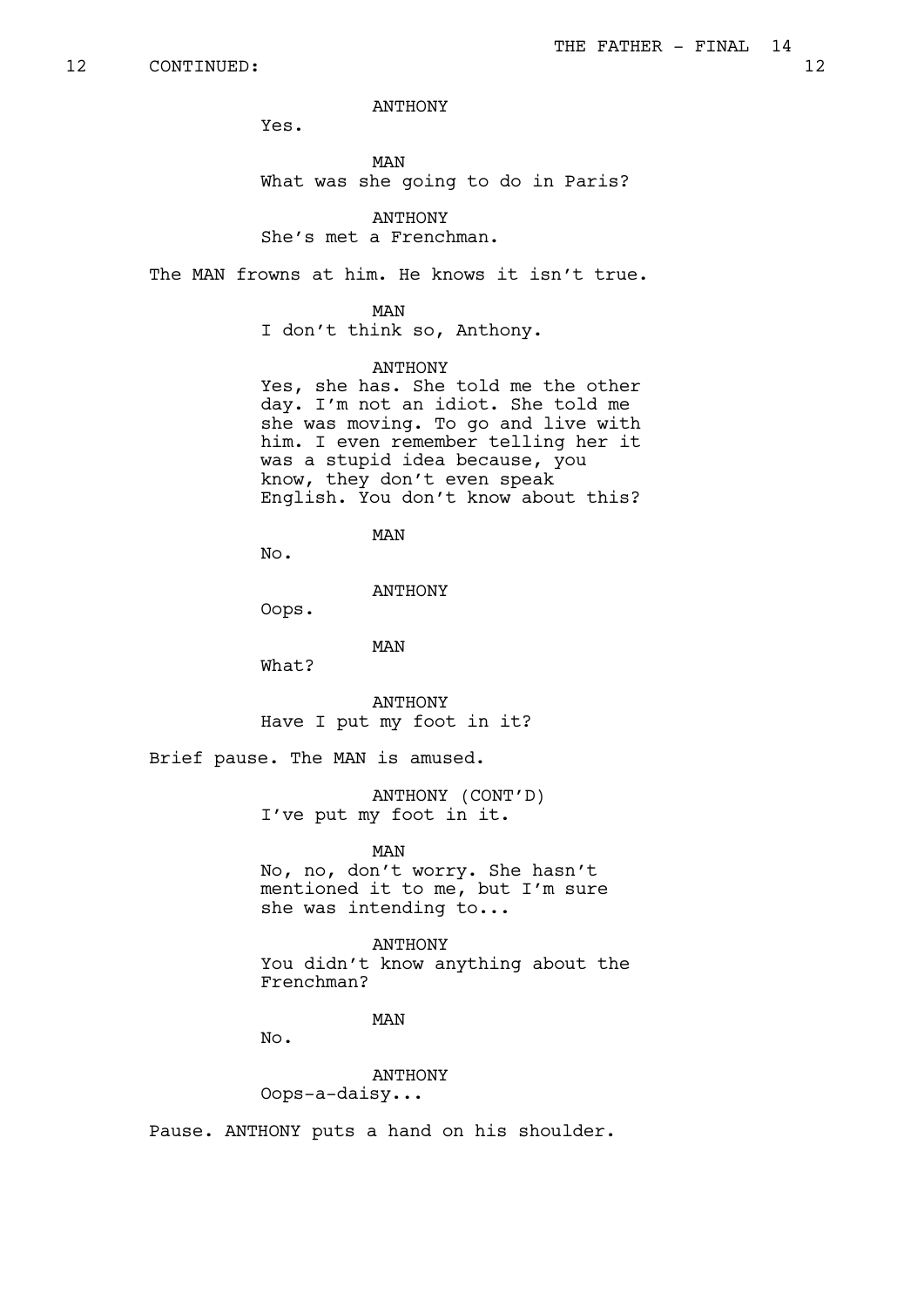ANTHONY (CONT'D) Never mind. Chin up. Anyway, they all end up leaving sooner or later. I speak from experience.

Brief pause. The MAN heads towards the kitchen to get himself a glass of wine.

> MAN You want something to drink while we're waiting? Glass of water? Fruit juice?

ANTHONY No, but I mean... What was I going to say?

13A INT. KITCHEN DAY 13A

The MAN is opening a bottle of wine. ANTHONY joins him.

ANTHONY

It's because of that girl... That nurse...

#### MAN

Laura?

ANTHONY I've forgotten her name. That girl your wife insists on handing me over to. A nurse. You know about this? As if I wasn't able to manage on my own...

The MAN heads back to the living room. ANTHONY follows him, continuing to talk to him in the entrance hallway.

13B INT. ENTRANCE HALLWAY DAY 13B

ANTHONY

She told me I needed the help of this... When I can manage perfectly well on my own. Even if she does have to go abroad.

13C INT. LIVING ROOM DAY 13C

ANTHONY

I don't understand why she persists in... Look at me. Take a good look at me...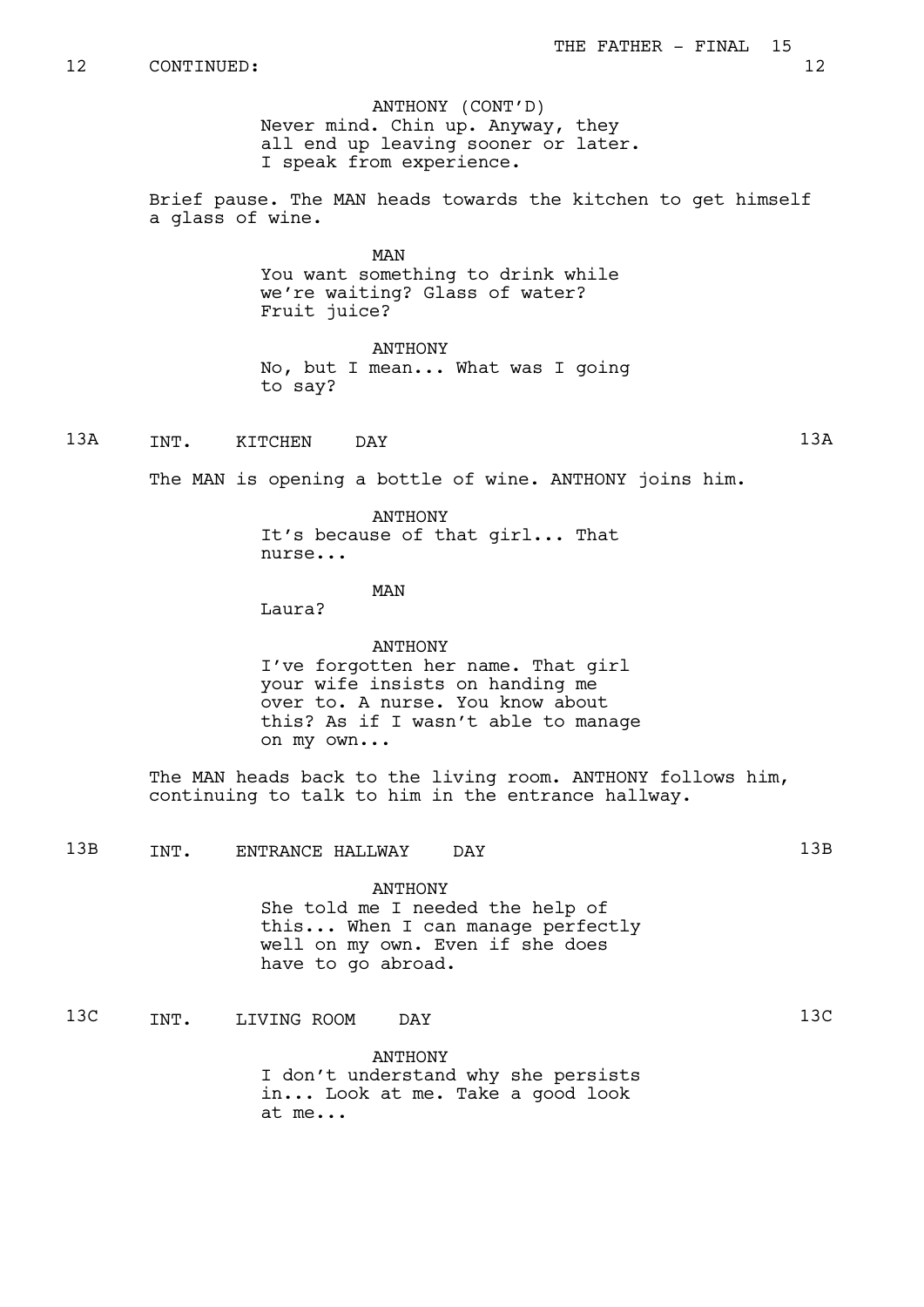He's trying to remember the name of the MAN, who's installed himself in the armchair, resolved to read the newspaper and to drink his glass of wine.

MAN

Paul.

#### ANTHONY

That's right, Paul. Take a good look at me. I can still manage on my own. Don't you think? I'm not completely...

He hunches over like an old man.

ANTHONY (CONT'D) You agree? Of course you agree. But her? I don't know where this stupid obsession comes from. She's always been that way. Ever since she was little. Thing is, she's not very bright. Not very... you agree? Not very intelligent. She gets that from her mother.

MAN

I think she tries to do the best she can for you, Anthony.

#### ANTHONY

The best she can, the best she can... I never asked her for anything. I don't know what she's cooking up against me. But she's cooking something up. She's cooking something up, that I do know. I suspect she wants to put me in a home for...

He pulls a face representing an old man.

ANTHONY (CONT'D) Yes, I've seen the signs. But let me make something absolutely clear: I'm not leaving my flat! I'm not leaving it!

To underline his last sentence, he makes a strong gesture along the lines of a single firm hand to the table, as if to mark his territory. His force unintentionally sends the chess pieces falling to the ground.

The MAN decides to put down his newspaper.

MAN This isn't your flat, Anthony.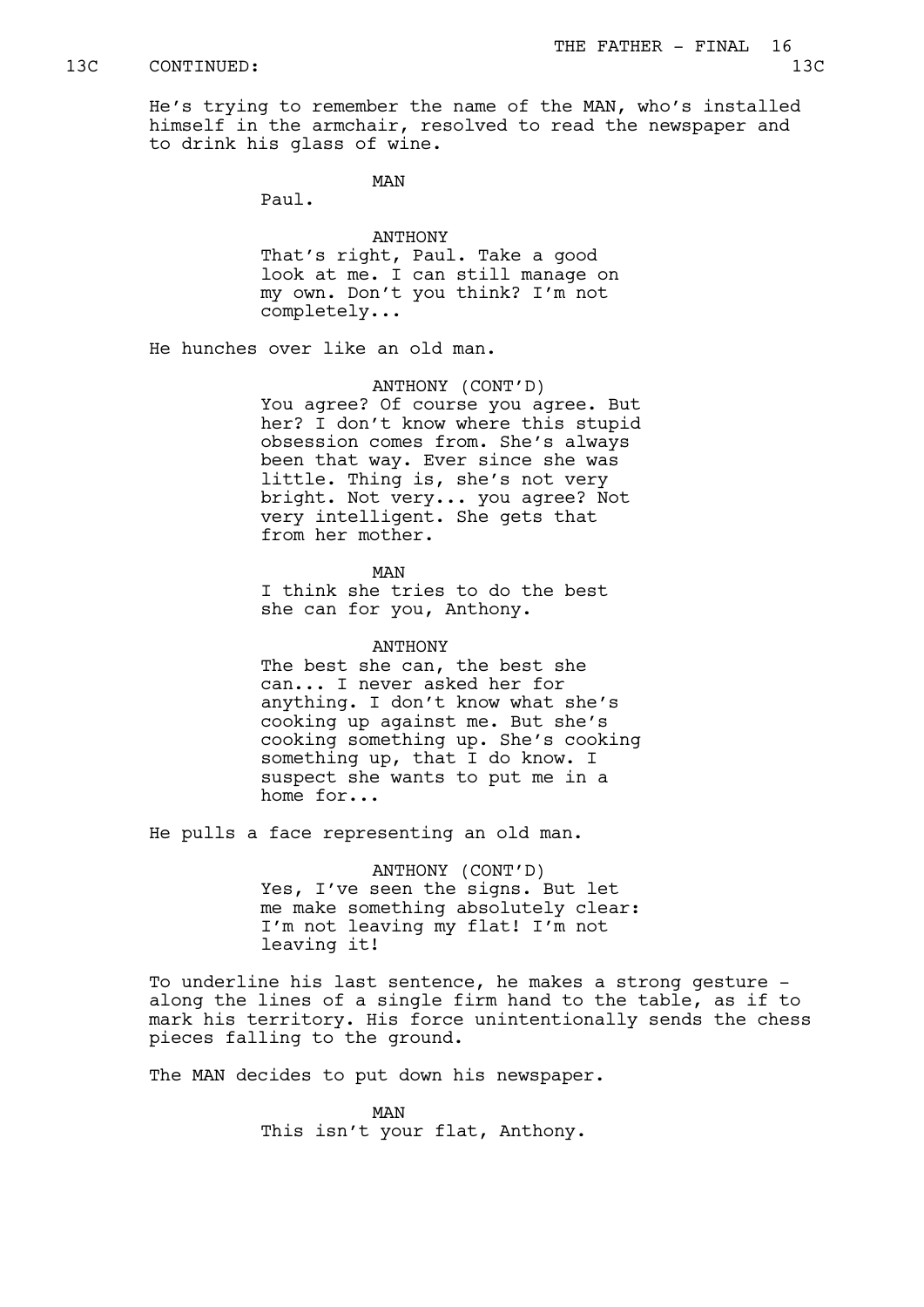#### ANTHONY

Sorry?

The MAN gets up from his chair.

MAN If you remember, you moved here, I mean you moved to our place while you were waiting for...

#### ANTHONY

What?

MAN For a new carer. Because you quarrelled with the last one... With Angela.

## ANTHONY

Did I?

MAN Yes. Don't you remember? That's why you're staying in our place. While you wait.

Pause. ANTHONY looks slightly lost. He looks at the furniture around him. It's definitely his flat.

ANTHONY

So, James...

MAN

Paul.

ANTHONY Yes, Paul... So you're telling me, I'm in your place.

MAN

Yes.

ANTHONY laughs and rolls his eyes.

ANTHONY Now I've heard everything.

SOUND of the front door opening.

ANNE (O.S.)

It's me.

ANTHONY Ah, there she is...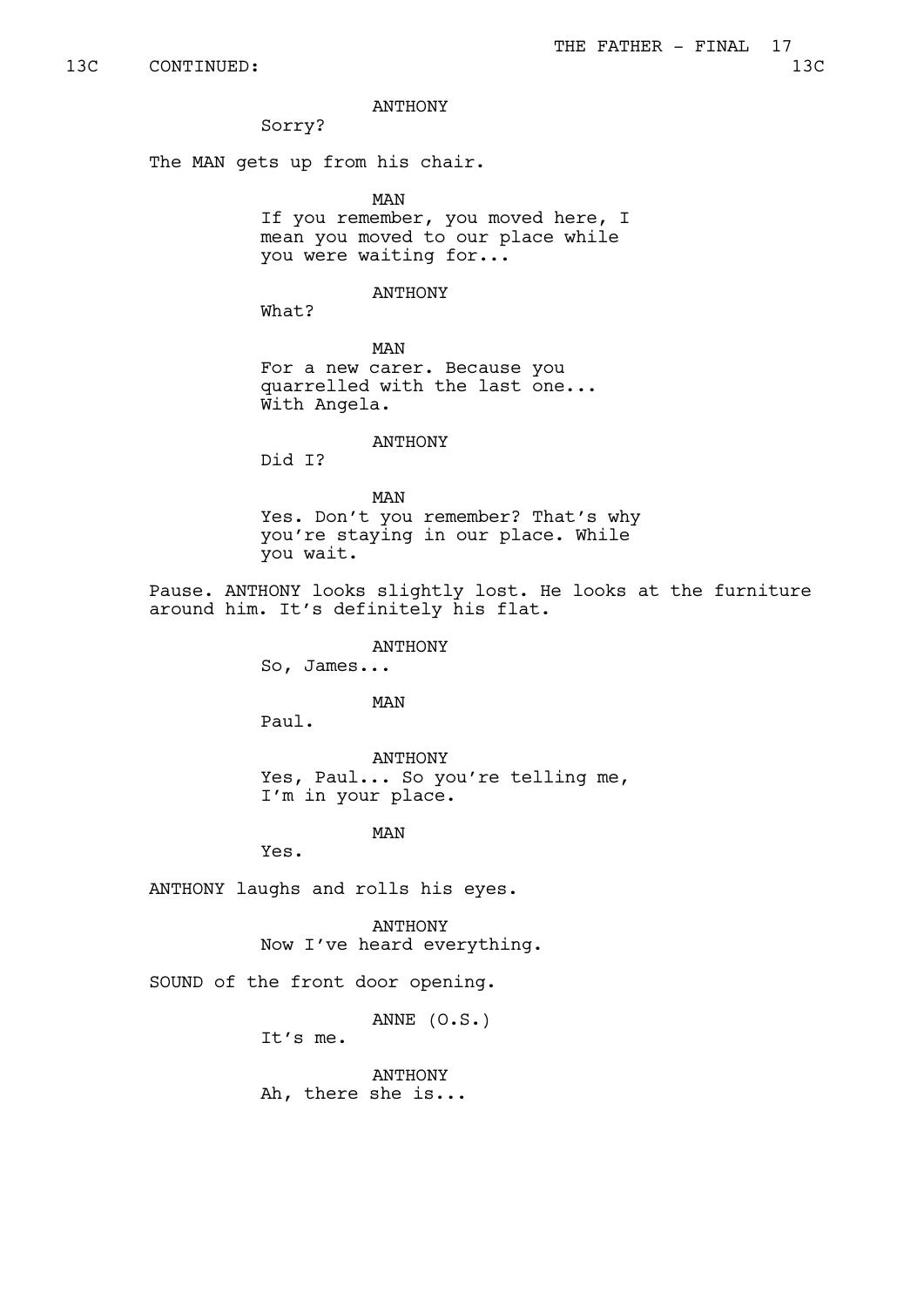14A INT. CORRIDOR DAY 14A

ANTHONY steps into the corridor, anxious to find out what's going on: but he's confronted not by ANNE, but by a completely different WOMAN.

WOMAN is taking off her coat.

WOMAN What's happening?

The MAN has appeared in the corridor behind ANTHONY.

MAN Nothing much. Your father seemed a bit... confused.

WOMAN Something wrong? Are you all right, Dad?

He obviously doesn't recognise her.

WOMAN (CONT'D)

Dad?

He recoils as she approaches. He can't understand why she's calling him "dad". To him, she's a complete stranger.

> ANTHONY I... What is this nonsense?

WOMAN What are you talking about?

ANTHONY Where's Anne?

The WOMAN looks at the MAN. Now it's she who seems confused.

WOMAN

Sorry?

ANTHONY Anne. Where is she?

She realises he doesn't recognise her. She glances anxiously at the MAN.

> WOMAN I'm here, Dad... I went downstairs to do some shopping. And now I'm back.

ANTHONY tries to conceal his dismay.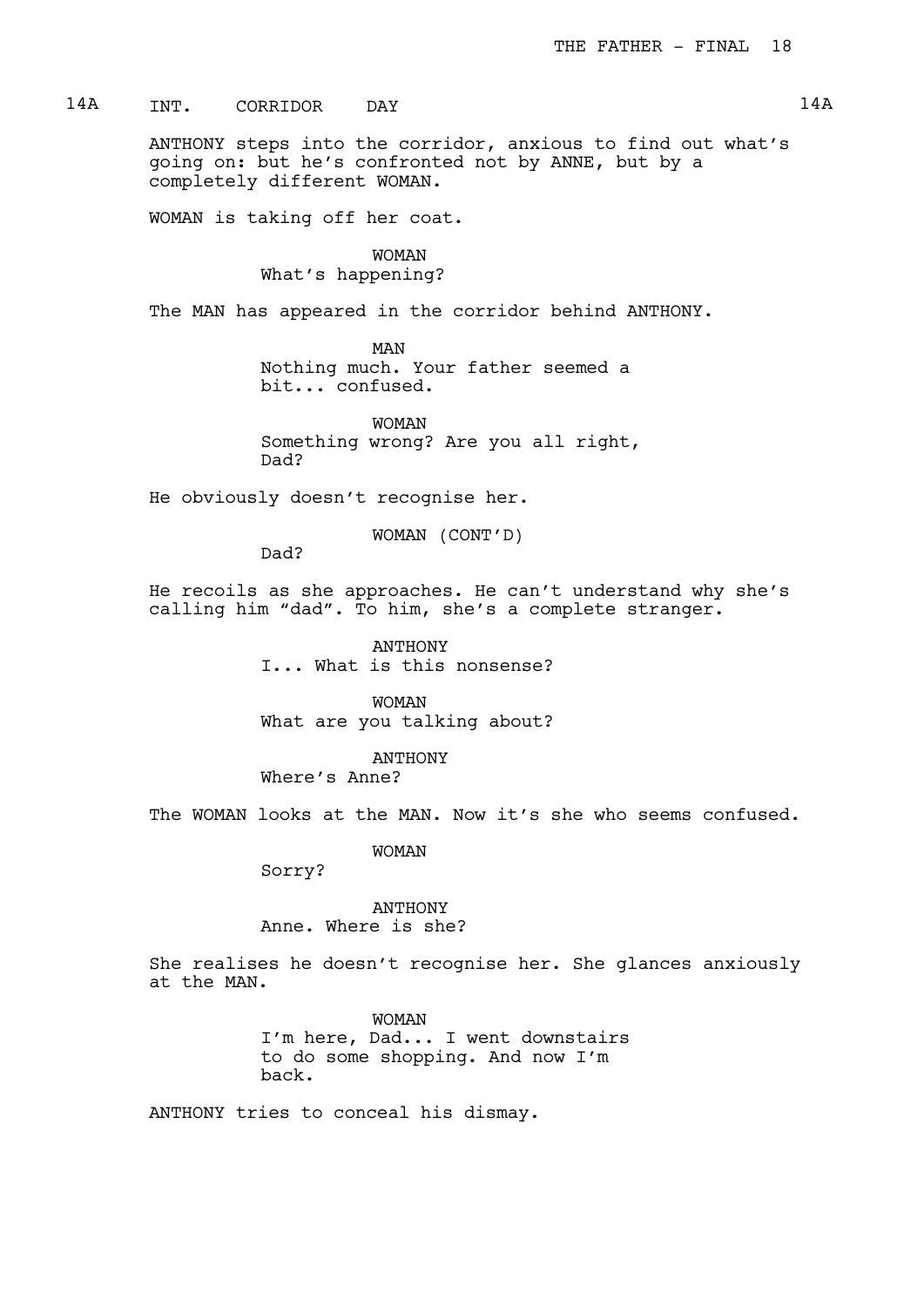ANTHONY I... I see, but... What did you buy?

WOMAN A chicken. Sound good? Are you hungry?

#### ANTHONY

Why not?

He seems lost. And gloomy.

MAN

Here, let me have it. I'll go and fix everything.

#### WOMAN

Thanks.

He takes the bag and heads off towards the kitchen. They exchange a worried look.

ANTHONY wanders back into the living room, baffled.

14B INT. LIVING ROOM DAY 14B

ANTHONY decides to pick up the chess pieces.

The WOMAN appears and approaches ANTHONY. She looks genuinely concerned.

> WOMAN Paul said you weren't feeling very well.

ANTHONY I feel fine. Thank you.

But he looks gloomy.

WOMAN You look worried.

ANTHONY No, it's just...

WOMAN Just what? Tell me...

ANTHONY I was in the kitchen... Making a cup of tea... I was alone in the flat... Suddenly, I heard a sound... So I came in here and

there was your husband...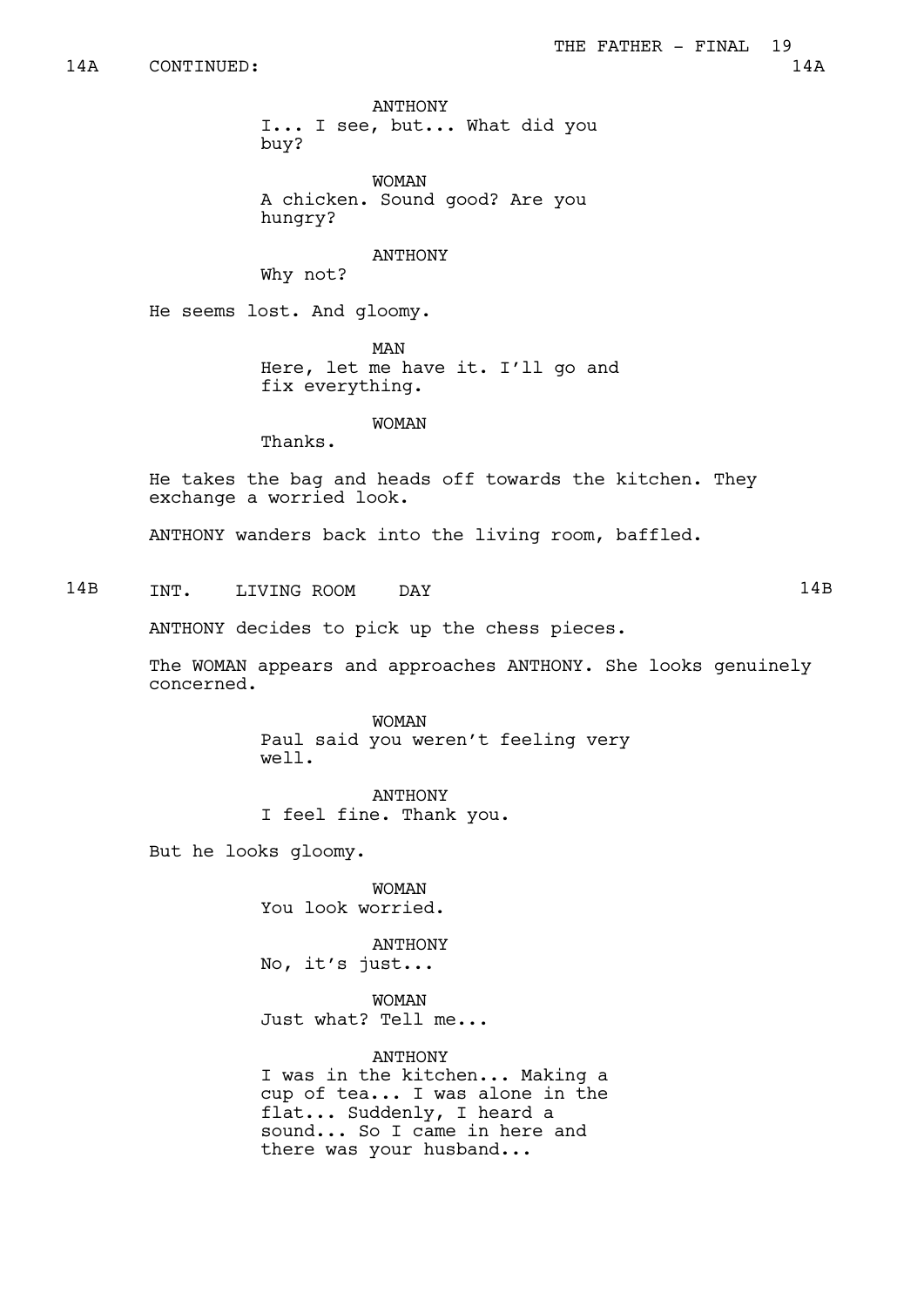#### 14B CONTINUED: 14B

The WOMAN interrupts him.

WOMAN

Who?

ANTHONY Your husband.

WOMAN

What husband?

ANTHONY Well, yours, my dear. Not mine.

WOMAN

James?

ANTHONY

Your husband.

WOMAN Dad, I'm not married.

#### ANTHONY

Sorry?

WOMAN I got divorced more than five years ago. Have you forgotten?

ANTHONY What? Well, then, who's he?

WOMAN

Who?

ANTHONY Are you doing this on purpose? I'm talking about... him. Who just left with the chicken.

WOMAN The chicken? What are you on about, Dad?

ANTHONY

Right here, just a minute ago. Did you not hand over a chicken to someone?

Clearly, she doesn't know what he's talking about.

ANTHONY (CONT'D) The chicken! A minute ago you were holding a chicken, were you not? A chicken. A CHICKEN!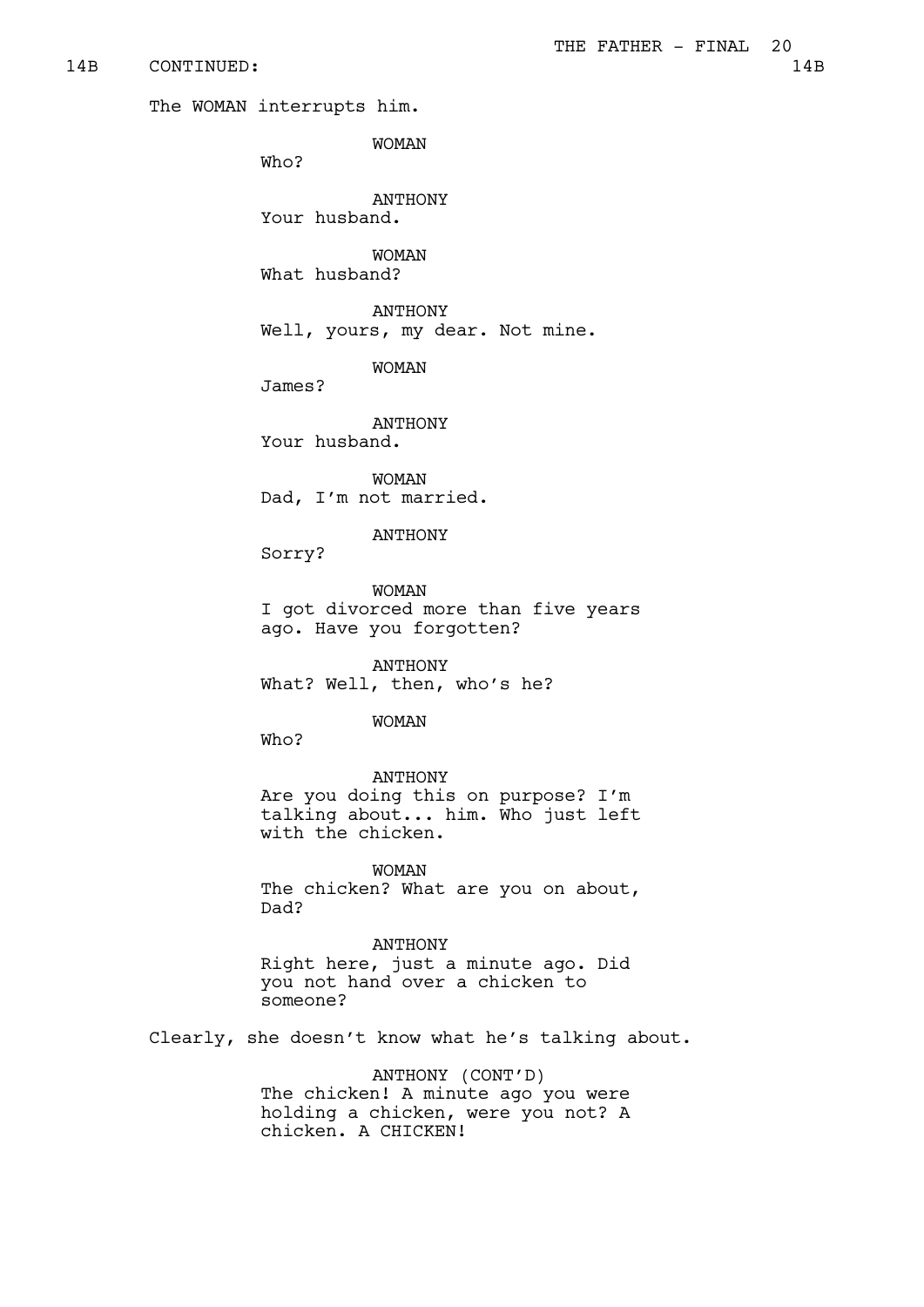WOMAN

What chicken? What are you talking about, Dad?

Realising she doesn't know what he's talking about, he plunges off towards the kitchen in a panic.

15 TNT. KITCHEN DAY 15

ANTHONY arrives in the kitchen. It's empty.

ANTHONY But he was here just now!

He goes to look in the dining room.

16 INT. DINING ROOM DAY 16

Still nobody. The WOMAN appears on the threshold.

WOMAN I think you're mistaken, Dad.

ANTHONY

There's no one here.

He's vanished.

The WOMAN smiles.

WOMAN Who? The man with the chicken?

ANTHONY Your husband. The man with the chicken. Why are you smiling?

WOMAN Nothing. Sorry.

She reaches out, trying to pacify him. He avoids her and heads for his bedroom.

> ANTHONY All this nonsense is driving me crazy.

17 INT./EXT. BEDROOM 2 DAY - PT1 17

He arrives in the bedroom. It occupies the same space as his first bedroom, but some elements of the décor and furniture have changed - as if he was indeed in a different flat.

He's aware of this difference. He frowns. He goes to the window. He draws the curtain.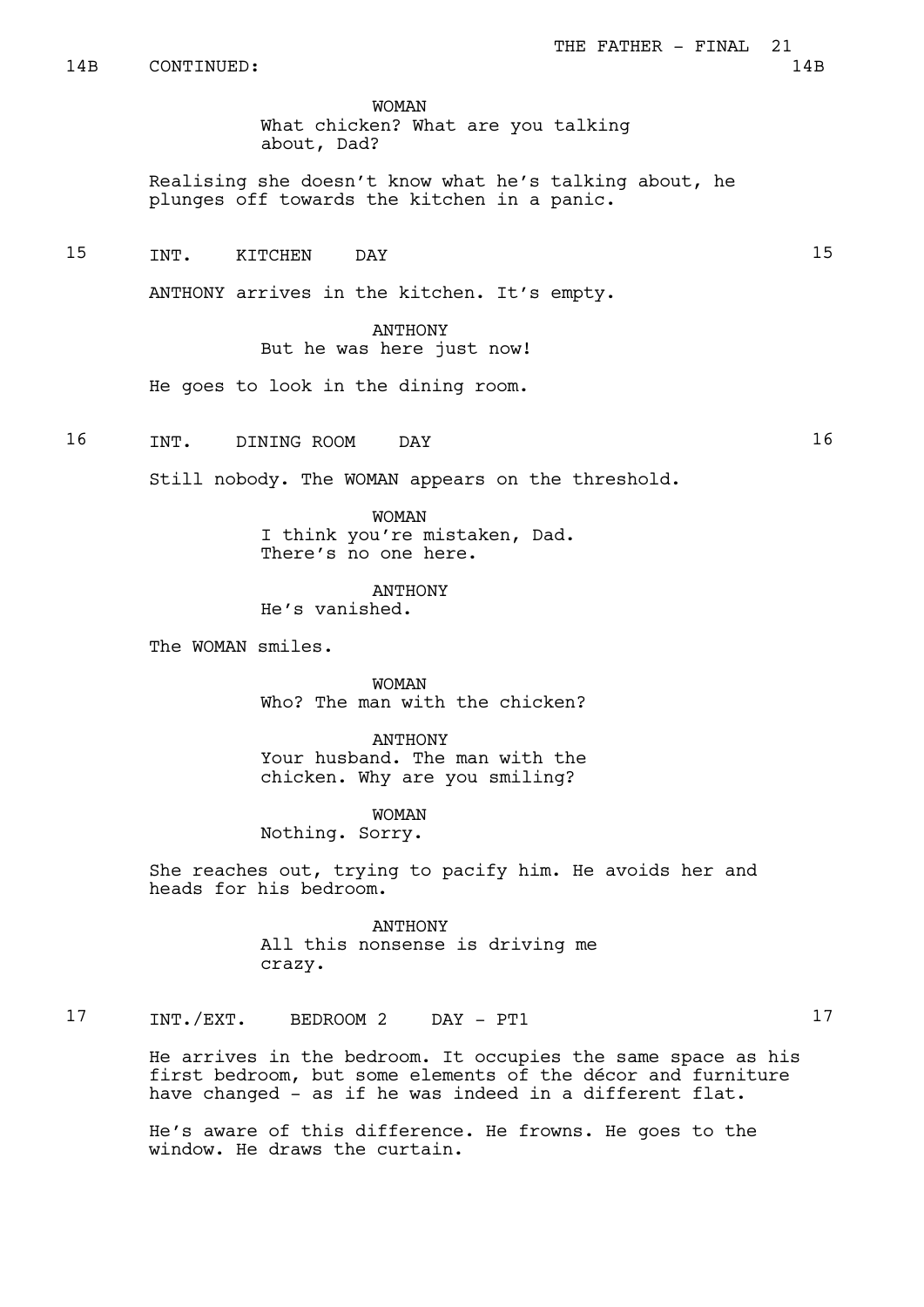It's the same view as before, easily recognisable as the London street we saw a little earlier. So as far as he's concerned, he's obviously still in his flat.

17PT2 The WOMAN appears.

WOMAN What's the matter, Dad?

ANTHONY There's something funny going on. Believe me, Anne, there's something funny going on!

WOMAN Come and sit down. Come on...

He goes and sits on his bed. He's upset. The WOMAN smiles at him and rests a hand on his.

> WOMAN (CONT'D) Now don't worry. Everything'll sort itself out. Mm?

> > ANTHONY

I don't know.

WOMAN Yes, it will. Don't worry. Have you taken your medication?

ANTHONY What's that got to do with anything?

WOMAN

Let's give you your medication. The evening dose. Then you'll feel better.

She shakes some pills out of a bottle by the bed. Anthony stares out into space. He speaks to her as if confiding a secret.

#### ANTHONY

It's been going on for some time. Strange things going on around us. Haven't you noticed? There was this man claiming this wasn't my flat. A really unsympathetic-looking man. A bit like your husband. Only worse. In my flat, you understand what I'm saying? It's the best yet. Don't you think? In my flat. He told me...

ANTHONY is suddenly seized by a doubt.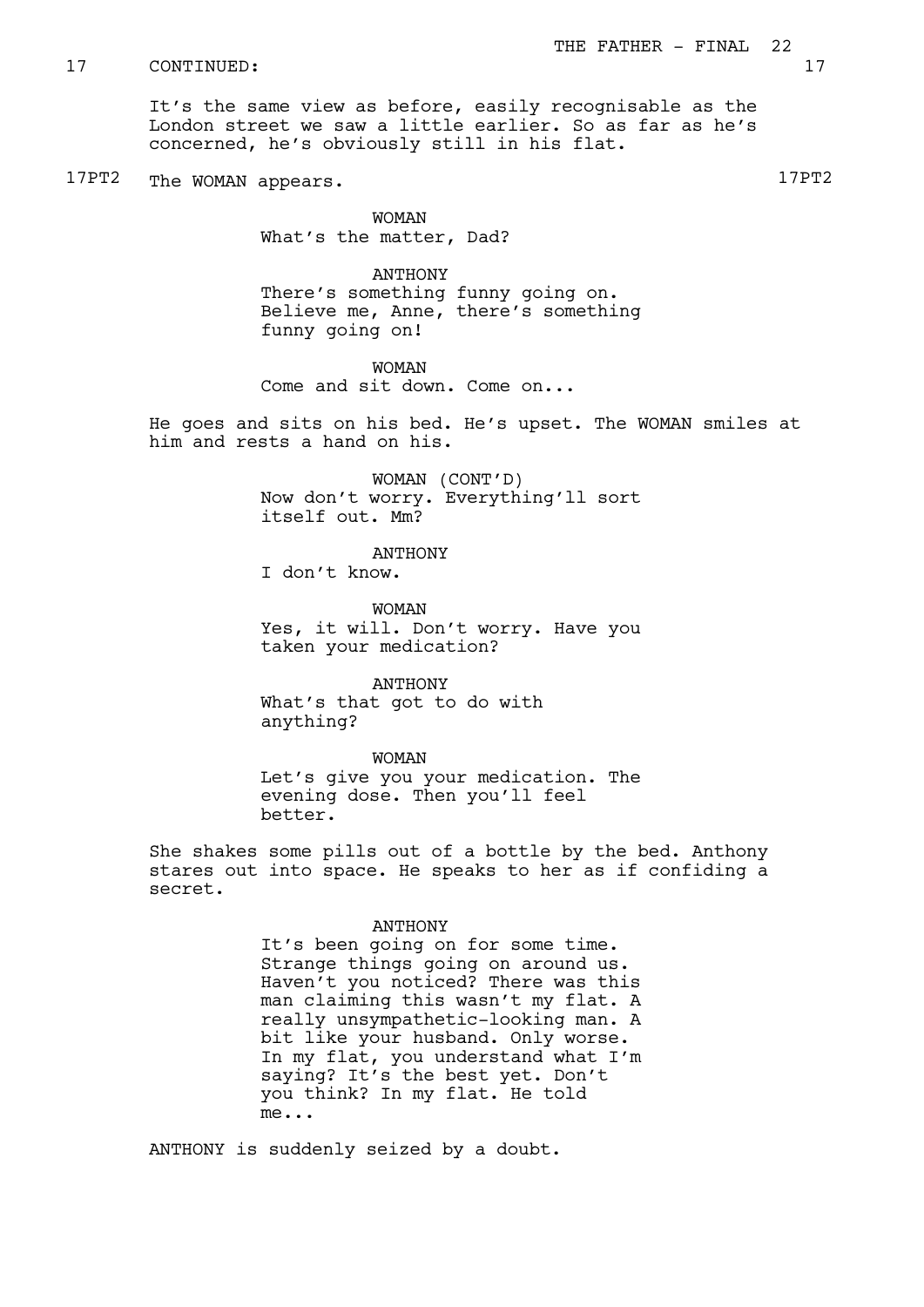ANTHONY (CONT'D) But... this is my flat, isn't it? Mm? Anne... This is my flat?

She smiles at him without answering. She prepares his medication.

ANTHONY (CONT'D)

Isn't it?

Brief pause.

ANTHONY (CONT'D) Tell me, Anne, this really is my flat, isn't it?

She hands him his medication. In silence. He takes it. He looks like a lost child.

She smiles at him.

18 INT. LIVING ROOM 2 DAY 18

For a moment, like a punctuation, the CAMERA CONTEMPLATES the empty room. It's the same space as before, but it's taken on the characteristics of ANNE and PAUL's flat, far more light and modern than ANTHONY's place.

19 INT. HALLWAY AND KITCHEN 2 DAY 19

ANNE comes back with the shopping. She's on the phone, juggling with shopping bags.

> ANNE Yes, I know... I know... No. You can't imagine how difficult it is sometimes... The other day, he didn't even recognise me... I know...

She puts the bags in the kitchen. They land in the exact position ANTHONY found them in Scene 9.

Still on the phone, ANNE steps back into the hallway to hang up her coat, leaving the bags in the kitchen to be dealt with later.

20 INT. HALLWAY 2 DAY 20

ANNE No, I'm expecting her any minute. Yes...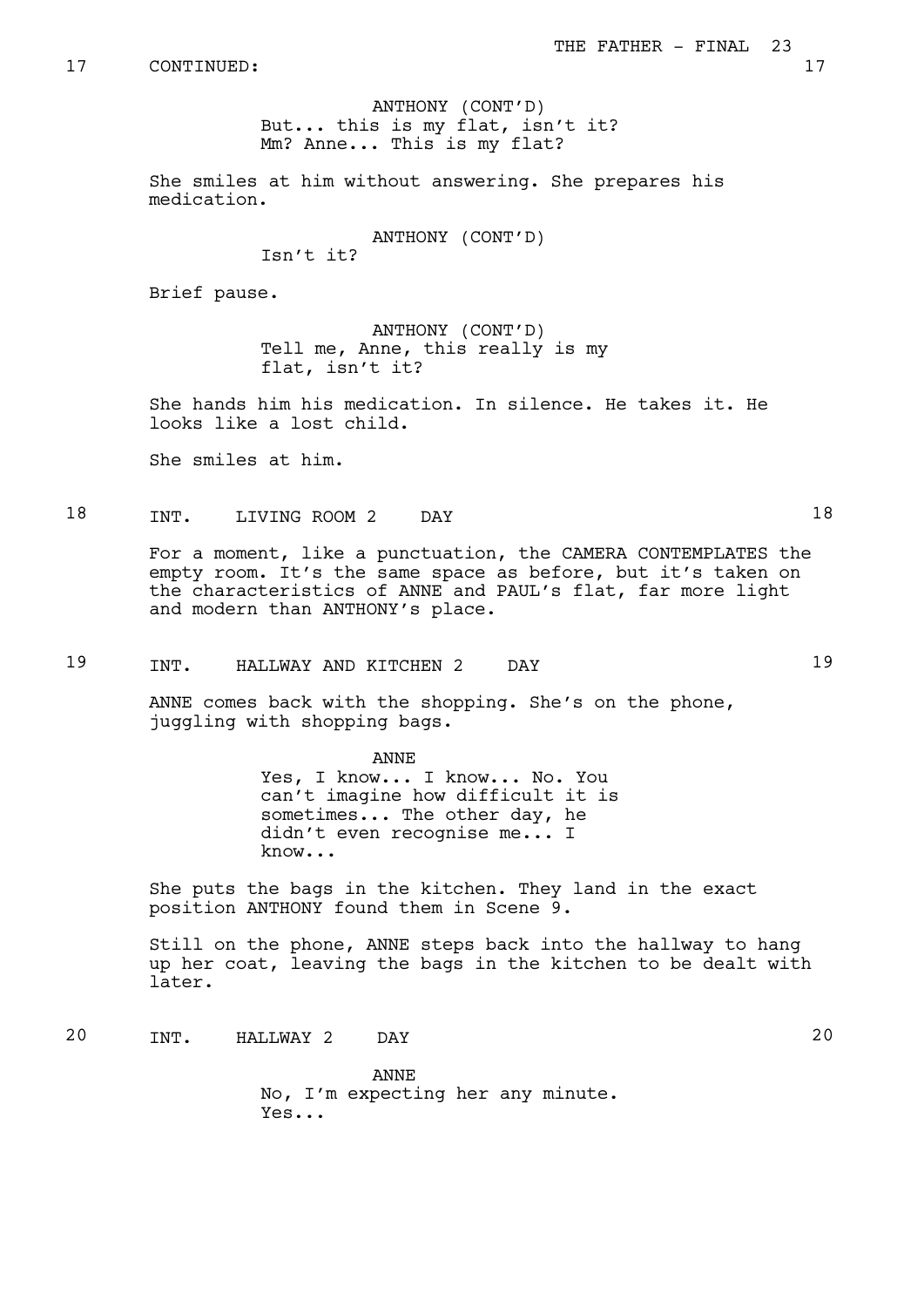She hangs up her coat. Then she picks up the letters and opens them as she goes into the office.

# 21 INT. OFFICE 2 DAY 21

This really seems like her office. It's not the same office as in Scene 5. It covers the same space, but the décor is different. It's where ANNE, who's a translator, works.

> ANNE Right, right. I'll call you back. Lots of love. Thanks...

She hangs up and sits at her desk.

# 22 INT. BEDROOM 2 DAY 22

ANTHONY is stretched out on the bed, in his pyjamas. He's holding a newspaper and a pencil and is concentrating on filling squares in the crossword. Suddenly, he stops.

He stares into space. He looks anxious. He's trying to understand what's going on. He looks around. Why does he have the feeling he's no longer in his own flat?

23 INT. OFFICE 2 DAY 23

ANNE has opened her computer and begun working.

The bell rings. She closes her computer at once and heads for the front door, somewhat apprehensive.

24 INT. HALLWAY 2 DAY 24

She opens the door. It's LAURA.

Hello.

LAURA Hello. Not too early, am I?

ANNE

ANNE No, no. Not at all. Come in. Come in.

LAURA comes in.

LAURA

Thanks.

ANNE Come in. Thanks for coming round.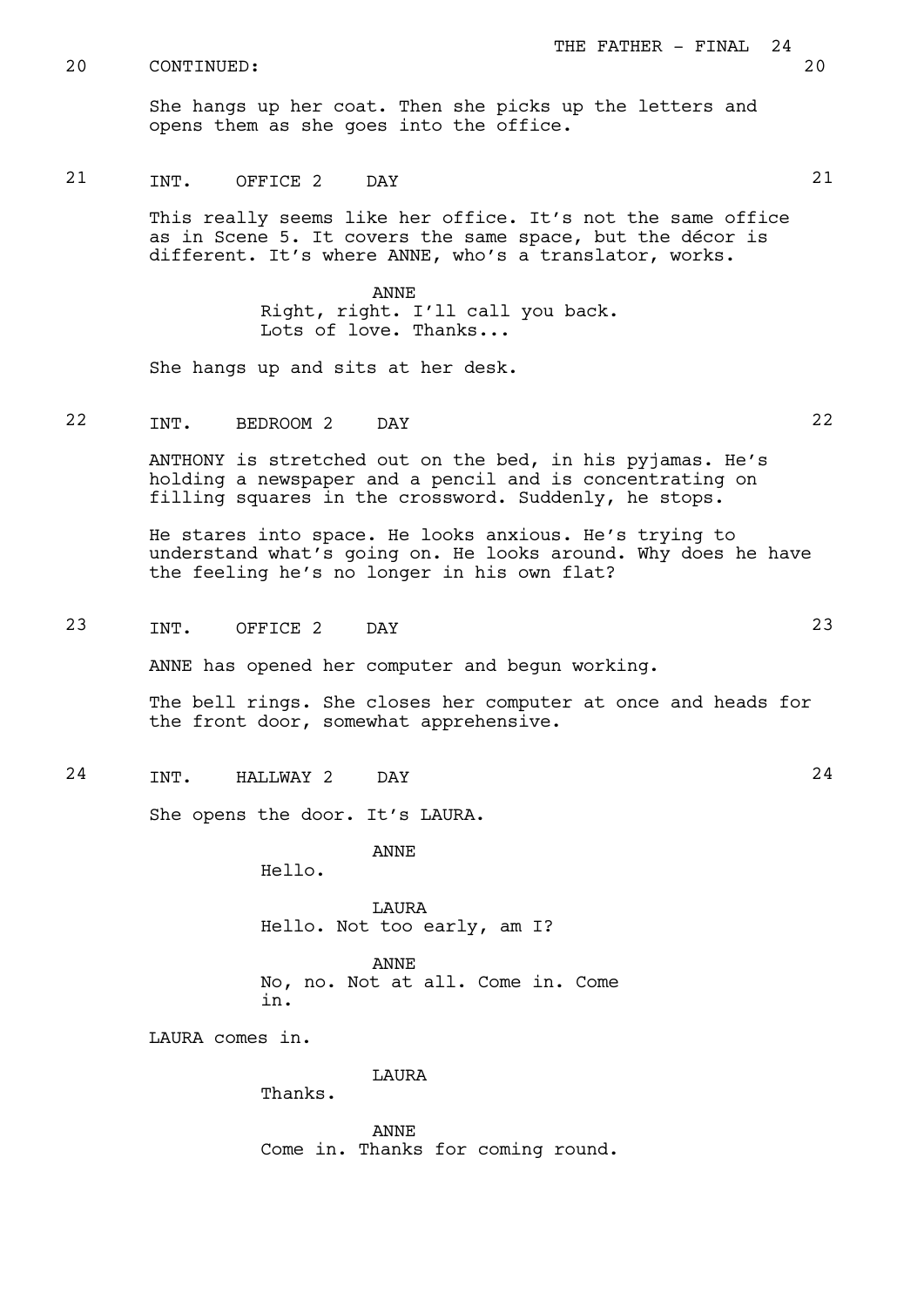LAURA

That's OK.

# 25 INT. LIVING ROOM 2 DAY - PT1 25

The décor in the living room is as we saw it in Scene 18: in other words, not ANTHONY's flat any more.

> ANNE My father's in his room. Would you like something to drink?

> > LAURA

No, thanks.

ANNE Make yourself comfortable.

She sits down.

ANNE (CONT'D)

I...

ANNE indicates her father's room. She sets off in that direction, as if to fetch him. Then she moves back towards LAURA to explain the situation to her.

> ANNE (CONT'D) So, yes, as I was telling you, I... He's a bit upset by the whole idea of...

> > LAURA

That's OK.

ANNE

Yes. And that can cause him to... Anyway, I think he's a bit annoyed with me. I'm telling you this just to warn you he's capable of reacting... unexpectedly.

LAURA Has he lived on his own up to now?

ANNE

Yes. In a flat, not too far from here. It worked. I was able to look in on him practically every day. But eventually, we've had to come to another arrangement. It wasn't viable any more.

LAURA I understand.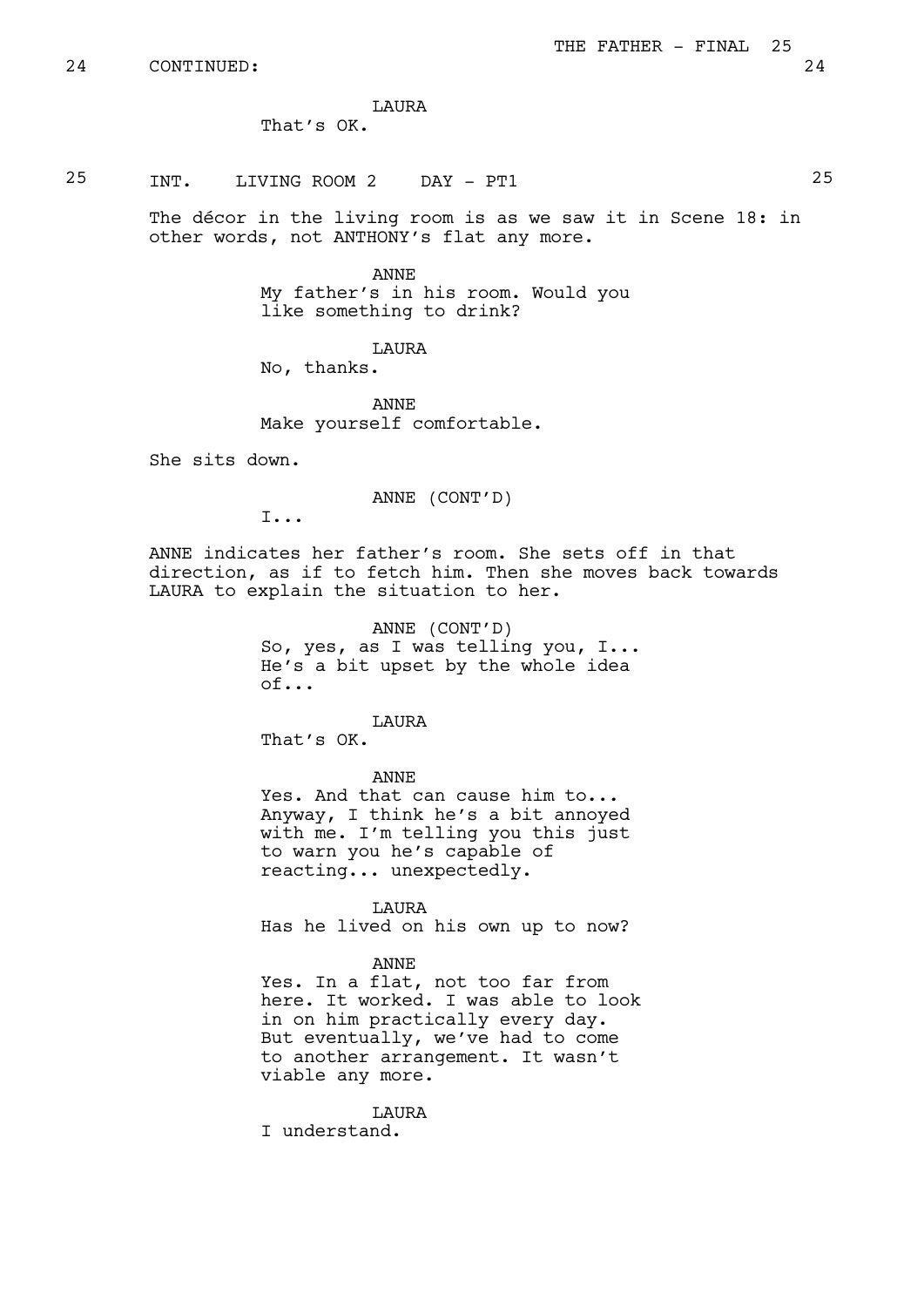ANNE

He's had several carers one after the other. But he's had difficulty getting on with them. He has his ways... That's why I moved him here, in with me. But I can't manage him on my own. It's too much for me. I have to work and... That's why I...

ANNE is trying to master her emotions.

ANNE (CONT'D) Well, that's why I need someone to help me.

25PT2 ANTHONY 25PT2 Did I hear the bell?

ANTHONY appears. He's in his pyjamas and a dressing gown.

ANNE You did... Dad, I'd like you to meet Laura.

**TAURA** How do you do, sir.

ANNE I explained to you that Laura was going to come by today so you could meet.

ANTHONY

Hello.

LAURA

Hello.

ANTHONY You're... gorgeous.

LAURA

Thank you.

ANTHONY But I... Don't we know each other?

LAURA No, I don't think so.

ANTHONY Are you sure? I've a definite impression I've seen you before...

He moves closer to her, fascinated by her face. ANNE tries to bring him back to the subject at hand.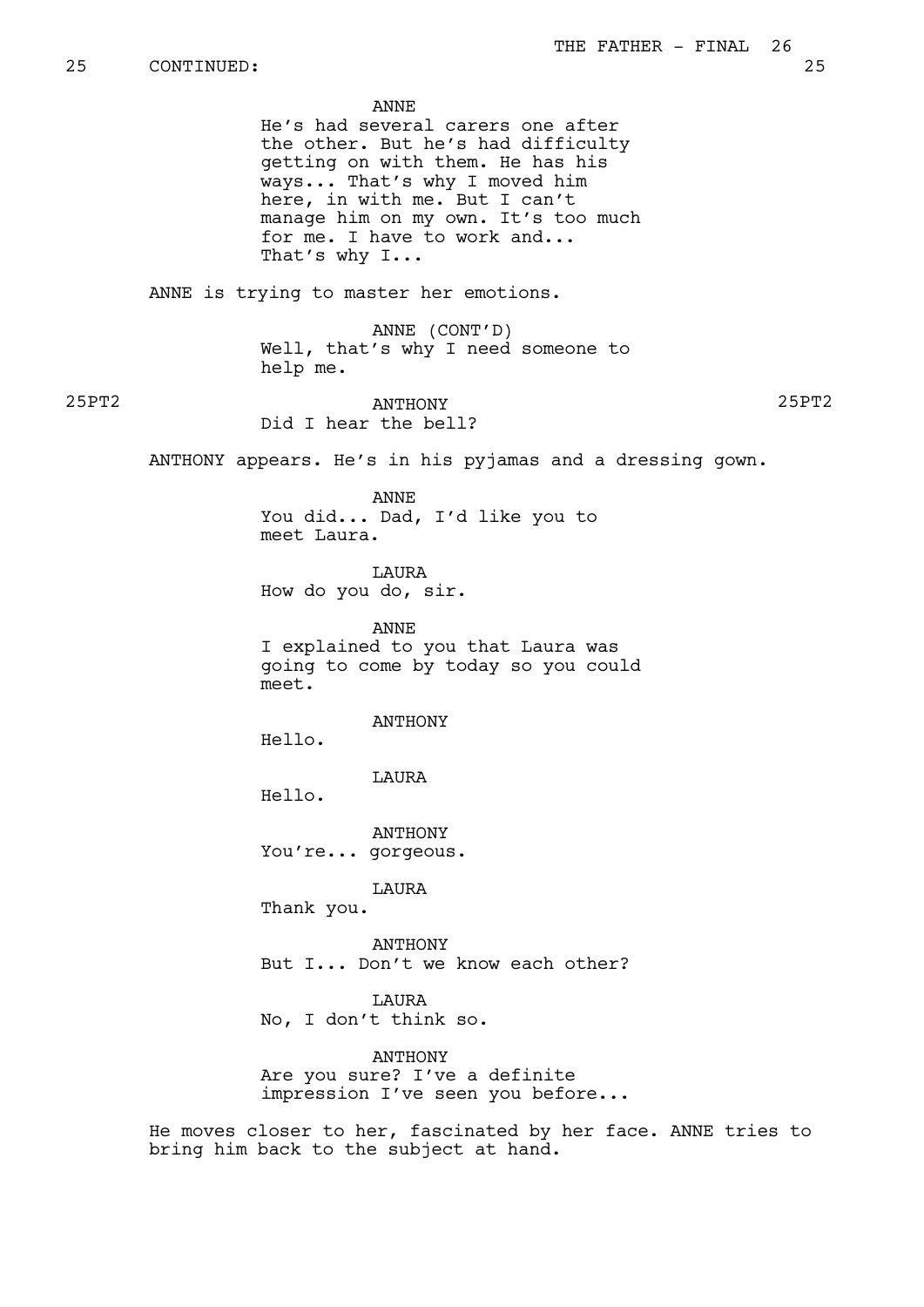ANNE

Well. So, Laura's come by to see us to get a bit of an idea of how you live and to see to what extent she might be able to help you.

**ANTHONY** I know, dear, I know that. You've already told me a hundred times.

He turns to LAURA.

ANTHONY (CONT'D) My daughter has a tendency to repeat herself. You know what it's like... it's an age thing...

LAURA smiles at what she takes to be a joke.

ANTHONY (CONT'D) Would you like something to drink?

LAURA You're very kind, but no thanks.

ANTHONY Sure? An aperitif? Must be about time for an aperitif, isn't it? What time is it? It's...

He realises he doesn't have his watch.

ANTHONY (CONT'D) Hang on, I'll be right back.

He heads off in the direction of his bathroom.

ANNE He's gone to look for his watch.

Pause.

LAURA I must say, he's charming.

ANNE Yes. Not always.

26 INT. ANTHONY'S BATHROOM 2 DAY 26

ANTHONY finds his watch. He checks himself in the mirror to make sure his hair is all right: just a moment of vanity. He sets off back to the living room, satisfied.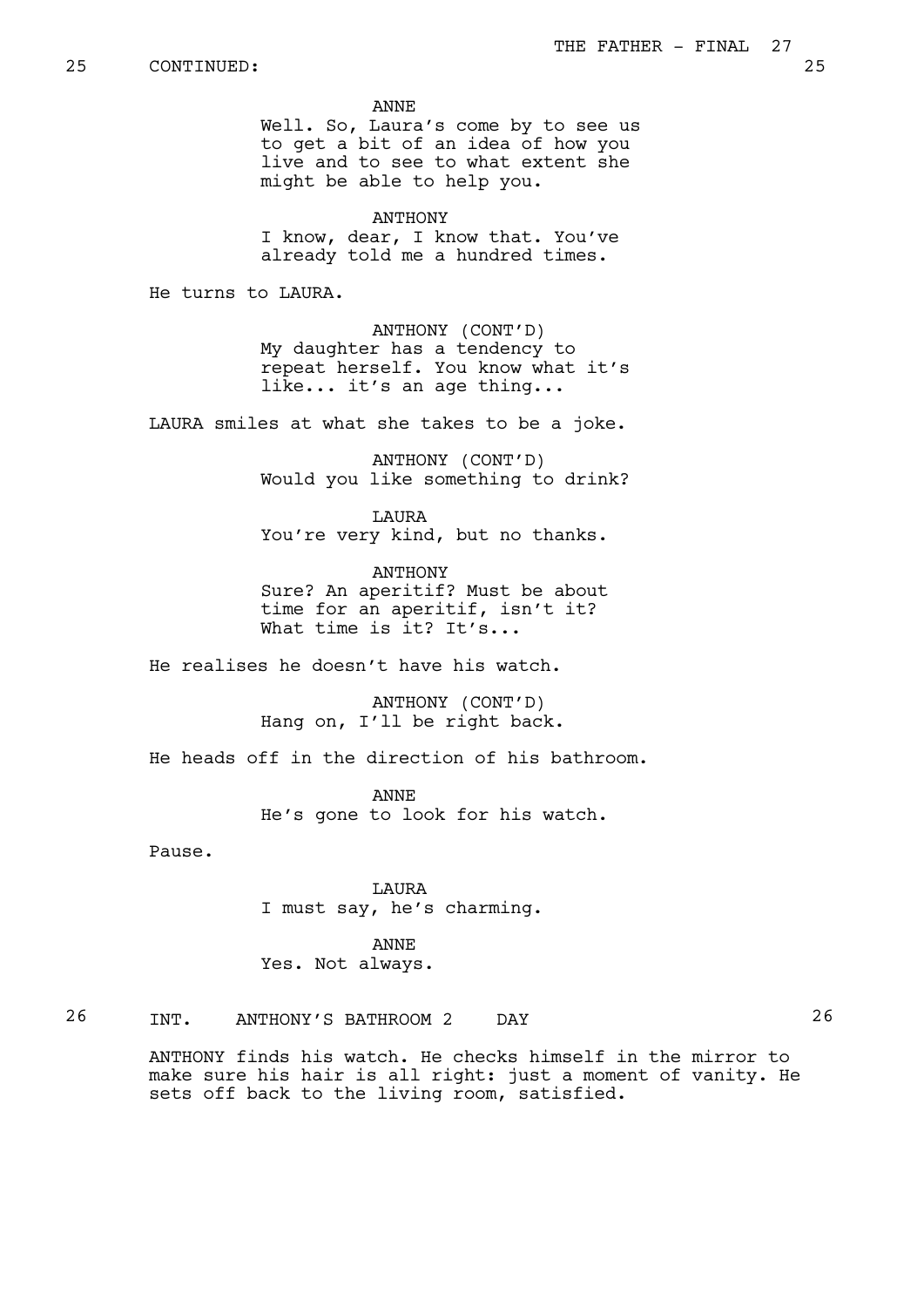27 TNT. LIVING ROOM 2 DAY 27

27PT1 ANTHONY arrives with a big smile, resolved to make an effo $*7PT1$ to charm LAURA.

> ANTHONY Just as I thought, time for an aperitif. I have two watches. I've always had two. One on my wrist and the other in my head. It's always been that way. Now, would you like something, young lady?

> > ANNE

Dad...

ANNE's interruption irritates ANTHONY.

ANTHONY What? I'm allowed to offer our guest something, aren't I?

He turns to LAURA, his smile back in place.

ANTHONY (CONT'D) What would you like?

LAURA What are you going to have?

ANTHONY A small whisky.

LAURA Then I'll have the same.

ANTHONY

Excellent.

He speaks to ANNE as if she's a waitress.

ANTHONY (CONT'D) So, two whiskies. Two!

27PT2 ANNE goes to look for two glasses of whisky. 27PT2

ANTHONY (CONT'D) I'm not offering you one, Anne.

He turns back to LAURA.

ANTHONY (CONT'D) She never drinks alcohol. Never.

ANNE

It's true.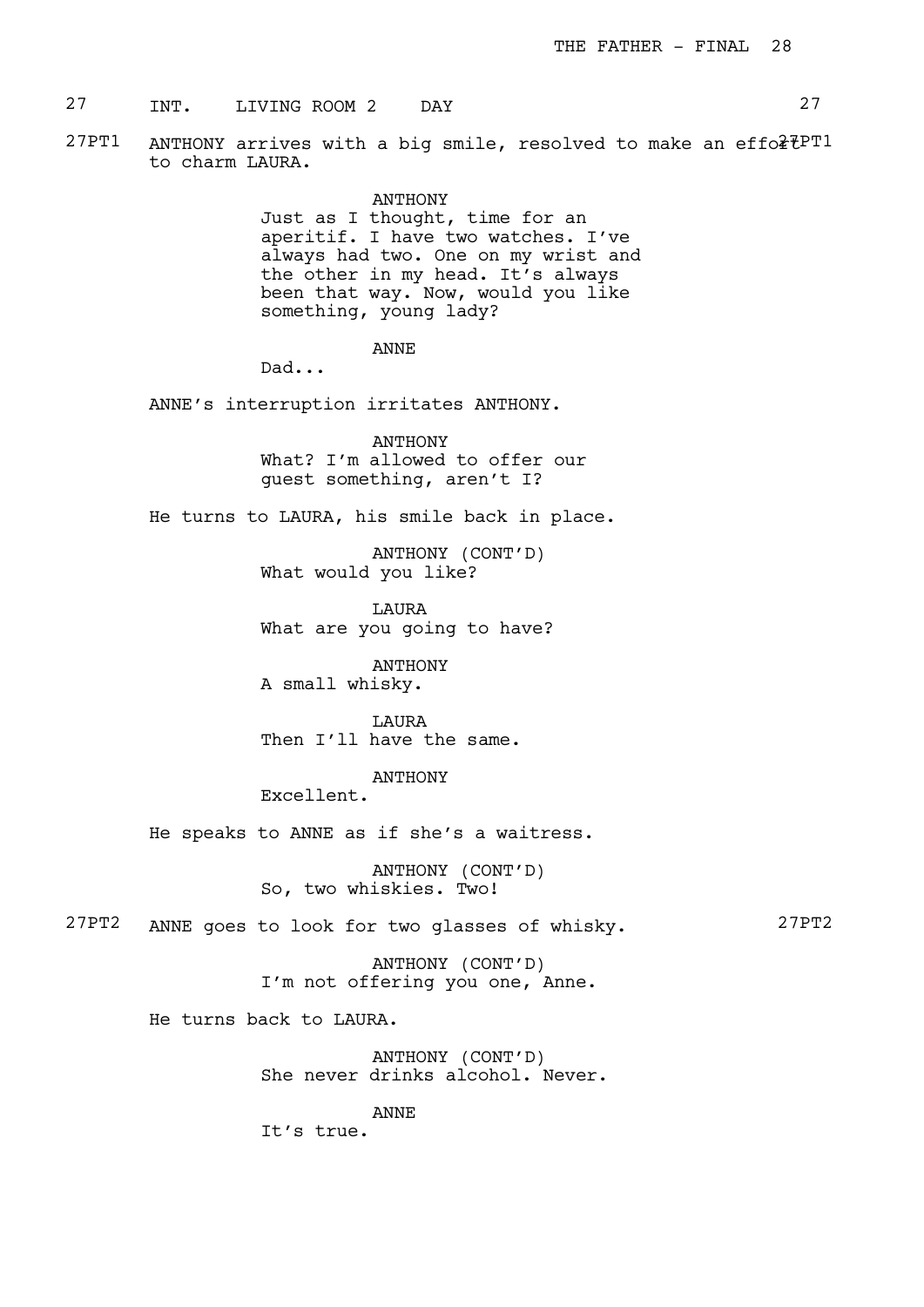ANTHONY

Never. Not a drop. That's why she seems so...

ANNE

So what?

# ANTHONY

Sober. Her mother was the same. Her mother was the... soberest woman I've ever met. Whereas her little sister... That was quite another story.

**T.AURA** You have two daughters?

ANTHONY That's right. Even though I hardly ever hear from the other one. Lucy. All the same, she was always my favorite.

ANNE's expression: she's hurt.

ANTHONY (CONT'D) Do you ever hear from her? I don't understand why she never gets in touch. Never. Dazzling girl. A painter. Look. Beautiful, isn't it?

He indicates a painting on the wall. It's rather a haunting image of a park, a big tree and a couple of small figures walking hand-in-hand in the shadow of the tree. CLOSE-UP of the painting.

> LAURA Yes, it is...

> > ANTHONY

Your whisky.

LAURA

Thank you.

#### ANTHONY

Cheers.

They clink glasses and drink.

27PT3 ANTHONY (CONT'D) 27PT3 I'd give everything I own for a glass of whisky. Don't you agree?

**T.ATIRA** Well, I don't own all that much...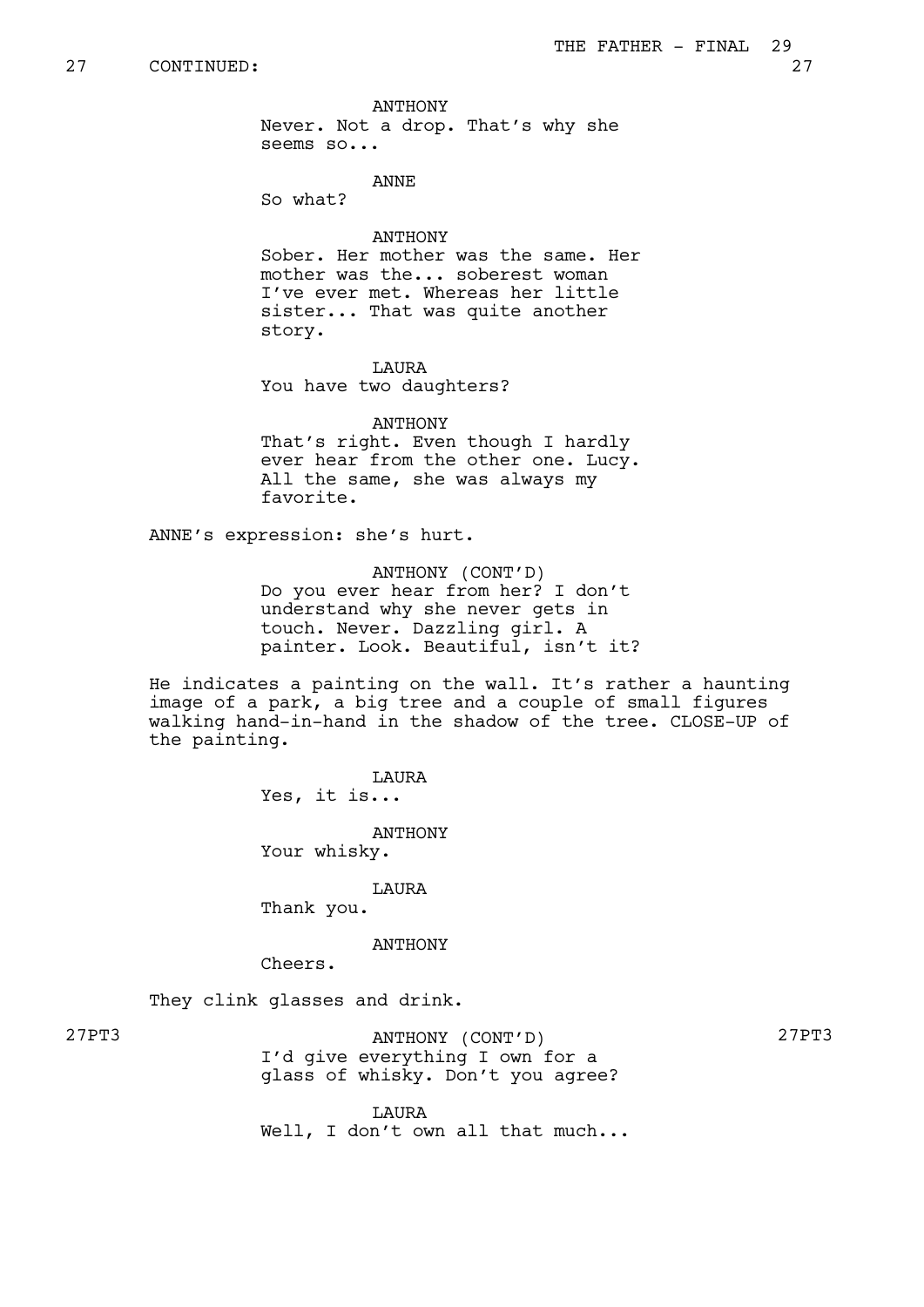ANTHONY Don't you? What do you do for a living?

LAURA glances uncertainly at ANNE, not sure how to respond.

**TAURA** Well, I... I look after... other people.

ANTHONY Other people?

LAURA Yes. My job is to help people who need help.

ANTHONY Sounds like one of those girls you're always trying to dump off on me.

He turns back to LAURA.

ANTHONY (CONT'D) Must be a difficult job, isn't it? Spending all day with some...

He makes a face signifying an invalid.

ANTHONY (CONT'D) Am I right? I couldn't stand it.

LAURA What about you, what did you do for a living?

ANTHONY I was a dancer.

LAURA

Were you?

ANTHONY

Yes.

ANNE

Dad...

ANTHONY

What?

ANNE You were an engineer.

ANTHONY What do you know about it?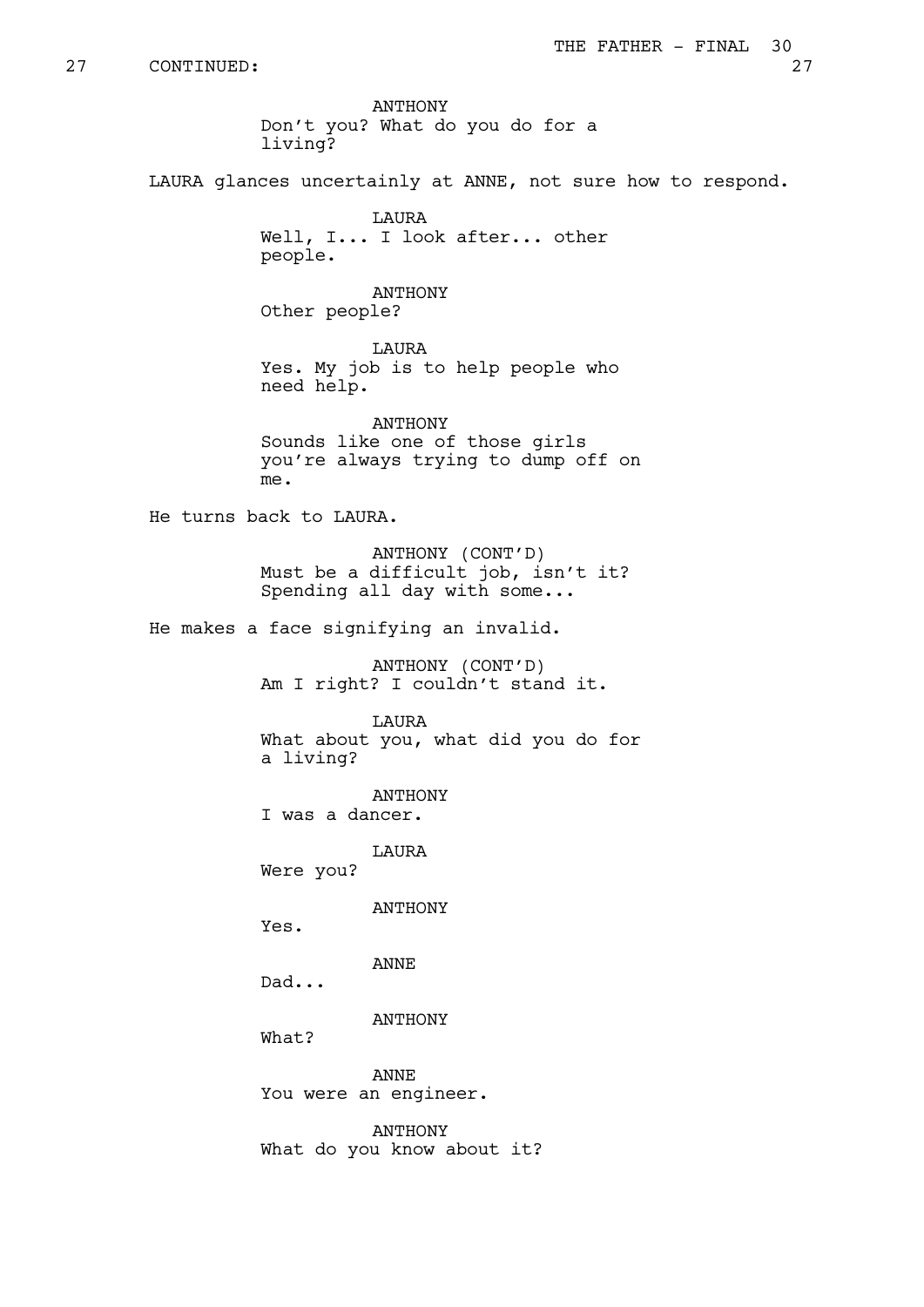He turns back to LAURA.

ANTHONY (CONT'D) Tap dancing was my speciality.

LAURA

Really!

ANTHONY You seem surprised.

LAURA starts laughing.

LAURA Yes, a little bit.

**ANTHONY** Why? Can't you imagine me as a tap dancer?

LAURA Of course. It's just... I've always loved tap dancing.

ANNE is watching them. She looks happy to see they're getting on so well.

> ANTHONY You as well? I'm still great at it. I'll show you...

 $27PT4$  He gets up, takes a few hopeless steps. LAURA is shaking w $27PT4$ laughter. He stops.

> ANTHONY (CONT'D) Why are you laughing?

LAURA can't stop laughing.

LAURA It's nothing. Sorry. Sorry. It's just... the whisky.

ANTHONY That's it, I know. I know who you remind me of.

ANNE

Who?

ANTHONY Lucy. Lucy, when she was her age.

LAURA

Lucy?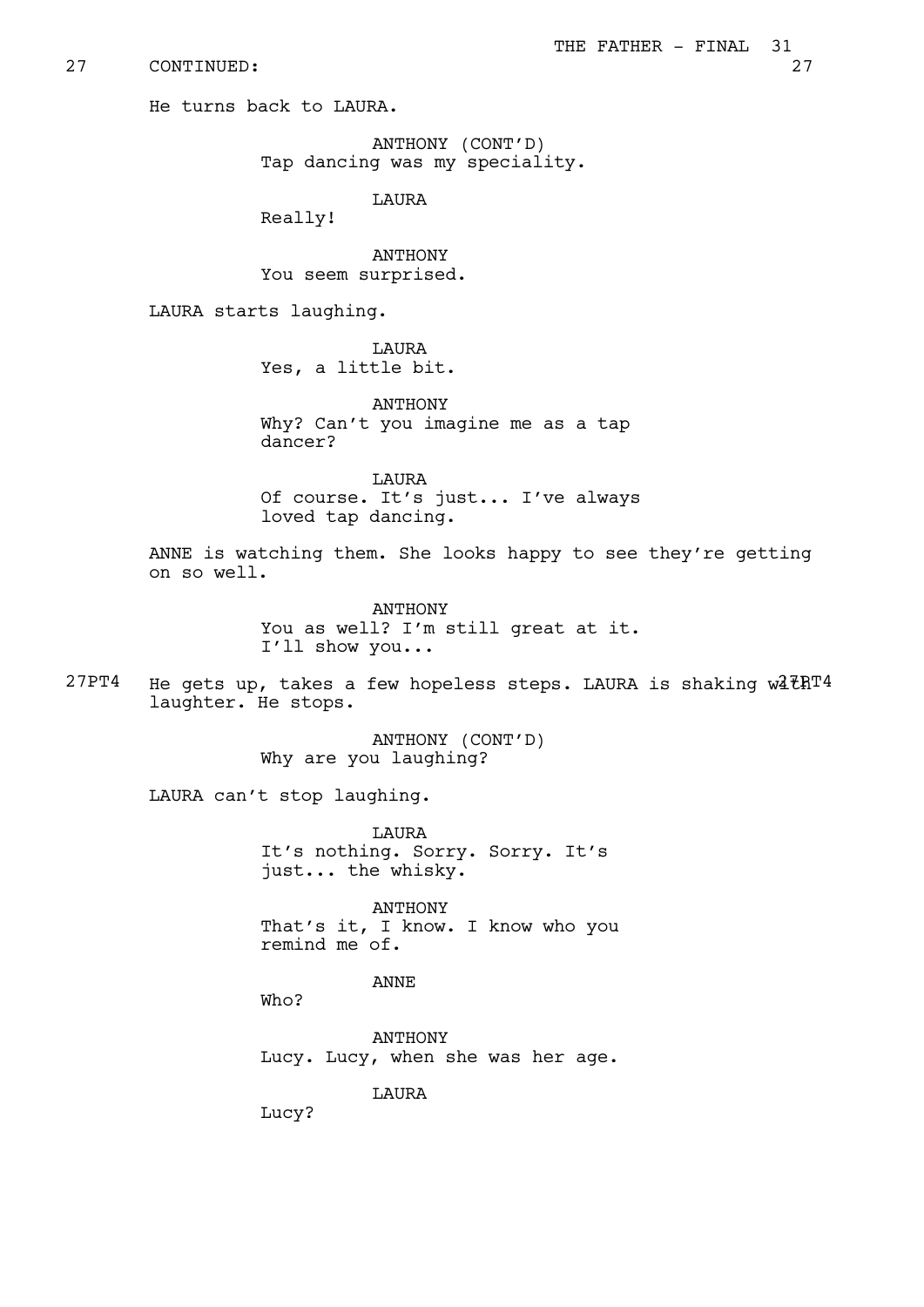ANTHONY My other daughter. Don't you agree?

ANNE I don't know.

**ANTHONY** Yes. There's a resemblance.

ANNE

Maybe.

LAURA's still laughing. He comes closer.

**ANTHONY** Her unbearable habit of laughing inanely.

Everyone stops laughing. Embarrassed pause.

ANTHONY (CONT'D) I had you there, didn't I? Ha ha.

Brief pause. ANTHONY suddenly becomes serious and sombre, as if he'd been playing a part all along.

27PT5 ANTHONY (CONT'D) 27PT5 You see, the situation's very simple. I've been living in this flat... oh, for a long time now. I'm extremely attached to it. I bought it more than thirty years ago. Can you imagine? You weren't even born. It's a big flat. And my daughter is very interested in it.

ANNE

What are you talking about?

ANTHONY

Let me explain. My daughter is of the opinion that I can't manage on my own. So she's moved in with me. Ostensibly to help me. With this man she met not long ago, just after her divorce, who has a very bad influence on her, I have to tell you.

ANNE Look, what are you talking about, Dad?

ANTHONY And now she'd like to convince me that I can't manage on my own. (MORE)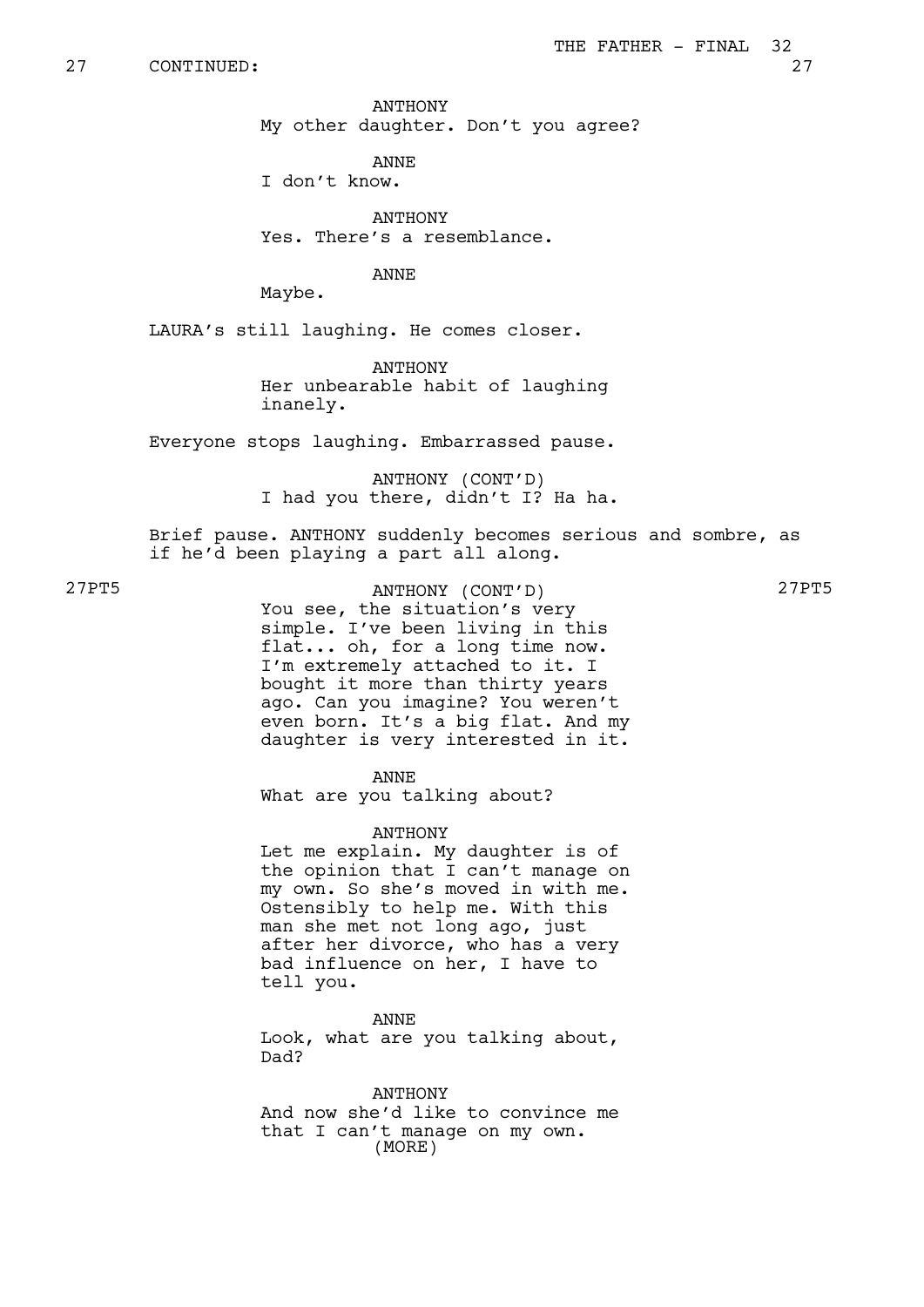ANTHONY (CONT'D)

The next stage will be to send me away I don't know where... Obviously, it'll be a much more efficient way of getting hold of my flat.

ANNE

Dad...

## ANTHONY

But it's not going to happen that way. I may as well tell you. I have no intention of leaving any time soon. No, you heard me. I intend to outlive you. Both of you. Yes. Well, I don't know about you... But my daughter, yes. I shall make a point of it. I'm going to inherit from her. Not the other way round. The day of her funeral, I shall give a little speech to remind everyone how heartless and manipulative she was.

ANNE I'm very sorry about this.

ANTHONY Why? She understands completely. You're the one who doesn't understand.

He turns to LAURA.

ANTHONY (CONT'D) I've been trying to explain to her for months that I can manage very well on my own. But she refuses to listen. I don't need any help from anyone and I will not leave my flat. All I want is for everyone to bugger off!

He empties his glass, fetches a banknote out of his pocket and throws it down on the table, as if he's paying the bill.

> ANTHONY (CONT'D) Having said that, it was a great pleasure, I'll be leaving you.

 $27PT6$  He leaves the room. He clearly has no idea, for the moment $27PT6$ that he's living with his daughter. He may even think she's moved in with him.

> LAURA When you said he had his ways, you weren't kidding...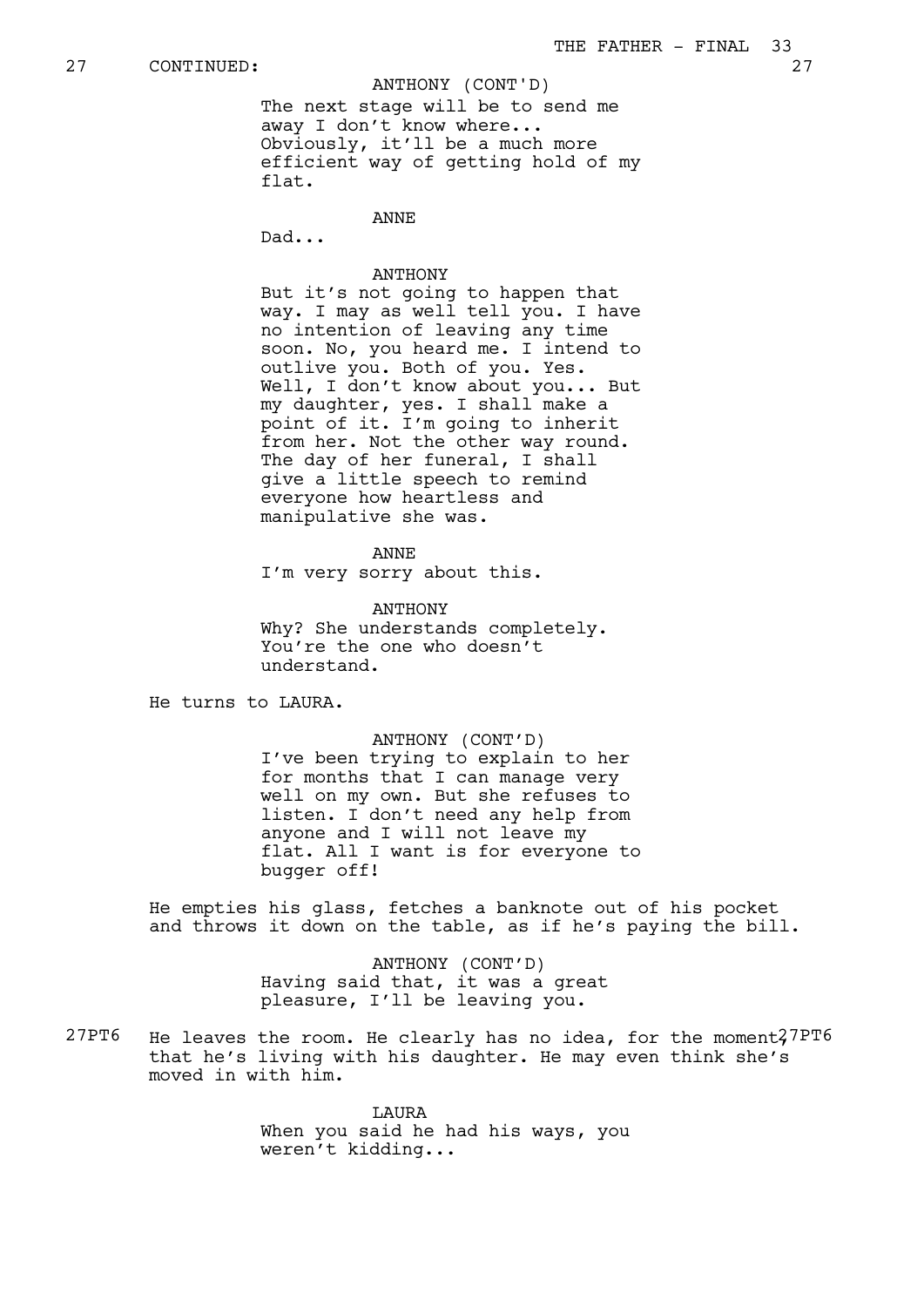## ANNE I'm very sorry.

She seems particularly upset.

**T.AIIRA** Don't be. That sort of reaction is quite normal.

ANNE No, I am very sorry.

She has tears in her eyes, clearly affected by the obvious deterioration of her father and by how violently he's expressed himself.

LAURA tries to be reassuring.

 $T \cdot \Delta T T R \Delta$ It'll all turn out fine.

ANNE You think so?

LAURA drinks a mouthful of whisky, without answering the question.

# 28 INT. KITCHEN 2 NIGHT 2008

ANNE is alone in the kitchen. It's late. She's drinking herbal tea. She looks exhausted. When she's completed her cup, she washes it in the sink. Then she starts drying it, but it slips out of her hands and shatters on the ground.

She goes to pick up the pieces and, unexpectedly, something in her cracks and she starts crying. This only lasts for a minute. Very quickly, she pulls herself together. She puts the bits of porcelain in the dustbin and leaves the kitchen.

# 29A INT. CORRIDOR 2 NIGHT 29A

She moves down the corridor. As she passes, she switches off the lights in the dining room, as if she was going to bed. She steps into her father's room. She wants to check he's asleep, as one would with a child. The light is still on.

# 29B INT. BEDROOM 2 NIGHT

Oddly, she sits on the edge of the bed. ANTHONY is peacefully asleep. She smiles, touched by him. She puts a hand on his cheek, as if to caress him. Her hand moves down to his throat. She seems very emotional. Suddenly, she starts squeezing her father's throat.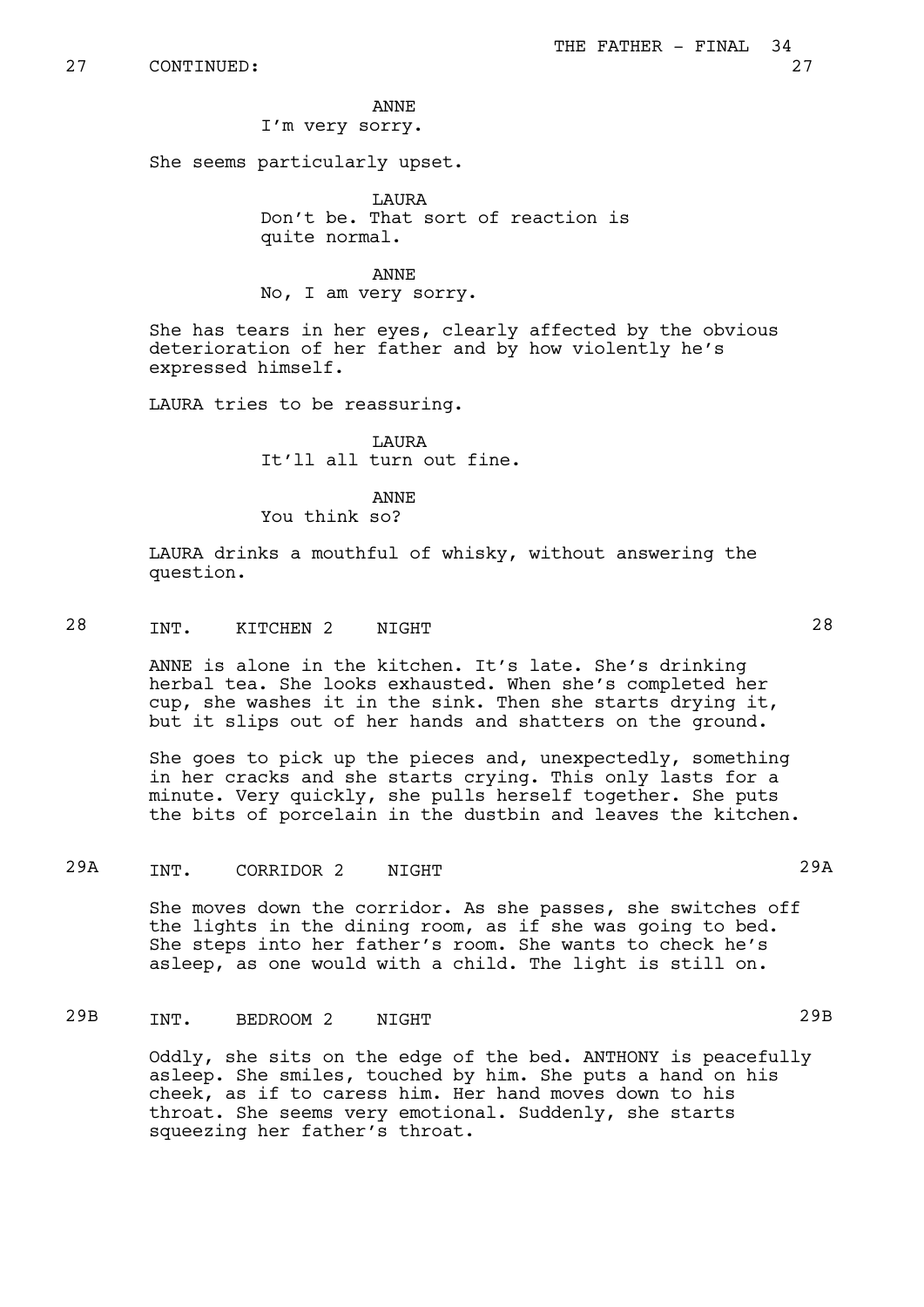The CAMERA observes the scene in LONG SHOT. We watch her strangling her father. For some time.

30 INT. DINING ROOM 2 DAY 30

PAUL (O.S.)

Well?

ANNE starts. She's daydreaming on her feet. She comes back to reality. She's in the dining room laying the table. She turns towards PAUL, who has his back to her and has just asked her a question.

ANNE

What?

PAUL Did it go well?

PAUL's a man of about 50. Unlike the MAN, there seems nothing hostile about him. On the contrary, he seems sensitive and attentive. He's obviously at home in the flat, which he shares with ANNE.

> ANNE Mm? Yes, yes... I think so. She said she'd start tomorrow.

> > PAUL

Here?

ANNE

Yes.

PAUL

Good.

ANNE

Yes. Then we'll see how the first day goes. I was so afraid it wasn't going to work. But in the end it was fine. He was charming.

PAUL There you are, you see.

ANNE has finished setting out the plates.

ANNE He turned on the charm for her... You should have seen it... He told her he'd been a dancer. A tap dancer.

PAUL smiles.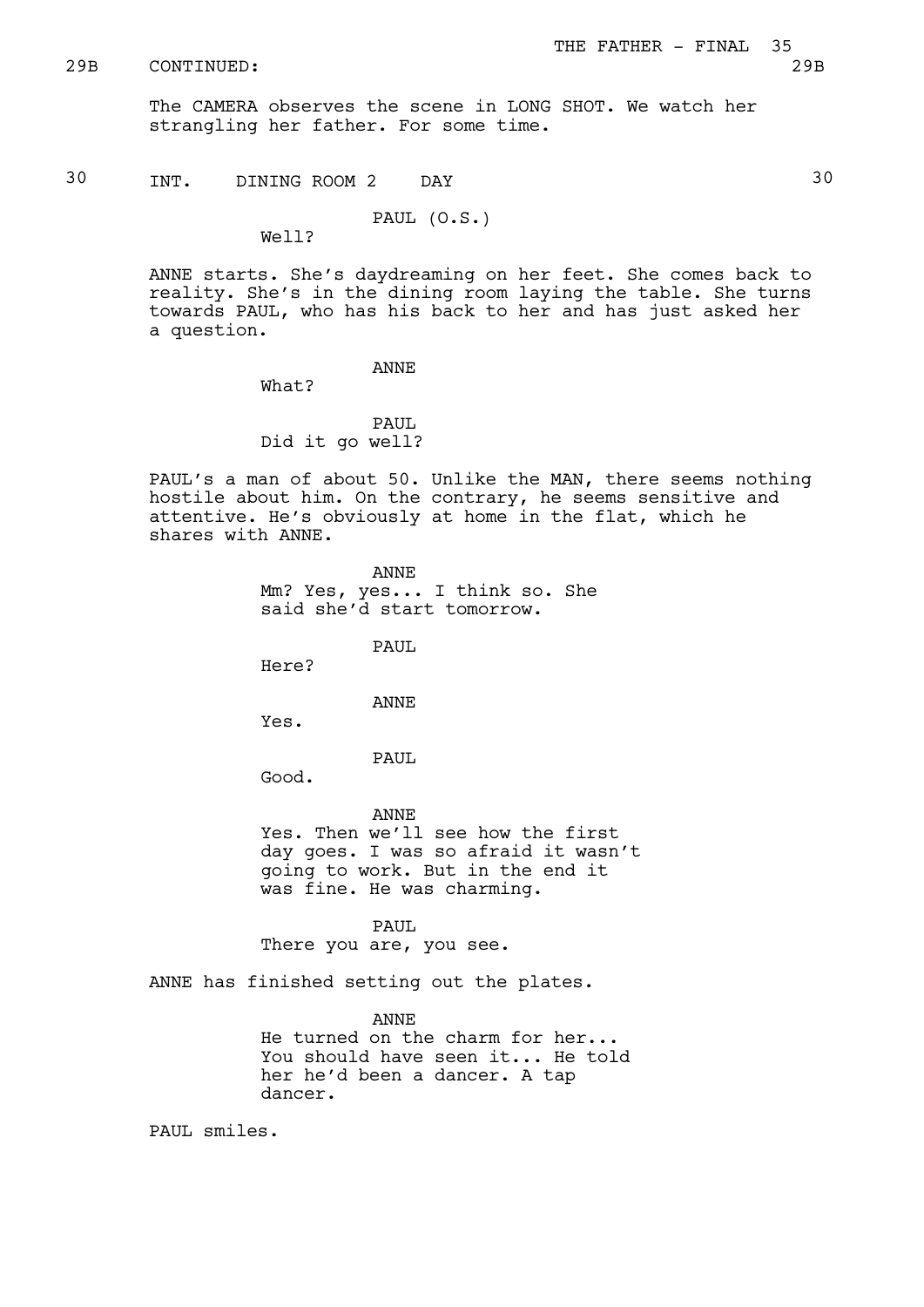PAUL.

No...

ANNE

Yes. She started to laugh. Not in a mean way, you understand. There was something kind about her. I was relieved. I don't know how to describe it to you. As if she was going to be able to... Well, as if the two of them were going to get on really well...

Brief pause. ANNE is trying to control her feelings.

ANNE (CONT'D) He said she reminded him of Lucy.

PAUL. Oh, yes? How old is she?

ANNE I don't know. Thirty. Something like that.

PAUL. Is she pretty?

ANNE Why? Are you interested?

PAUL can't understand why she's reacted like that. ANNE steps into the kitchen to check the oven.

31 INT. KITCHEN 2 DAY 31

ANNE opens the oven. The chicken is cooking. She burns herself. She looks jumpy. PAUL appears.

> PAUL What's the matter with you? If it went well, that's good news, isn't it?

> > ANNE

Yes, yes.

PAUL So? What's the matter with you? Tell me.

ANNE It's just...

PAUL

What?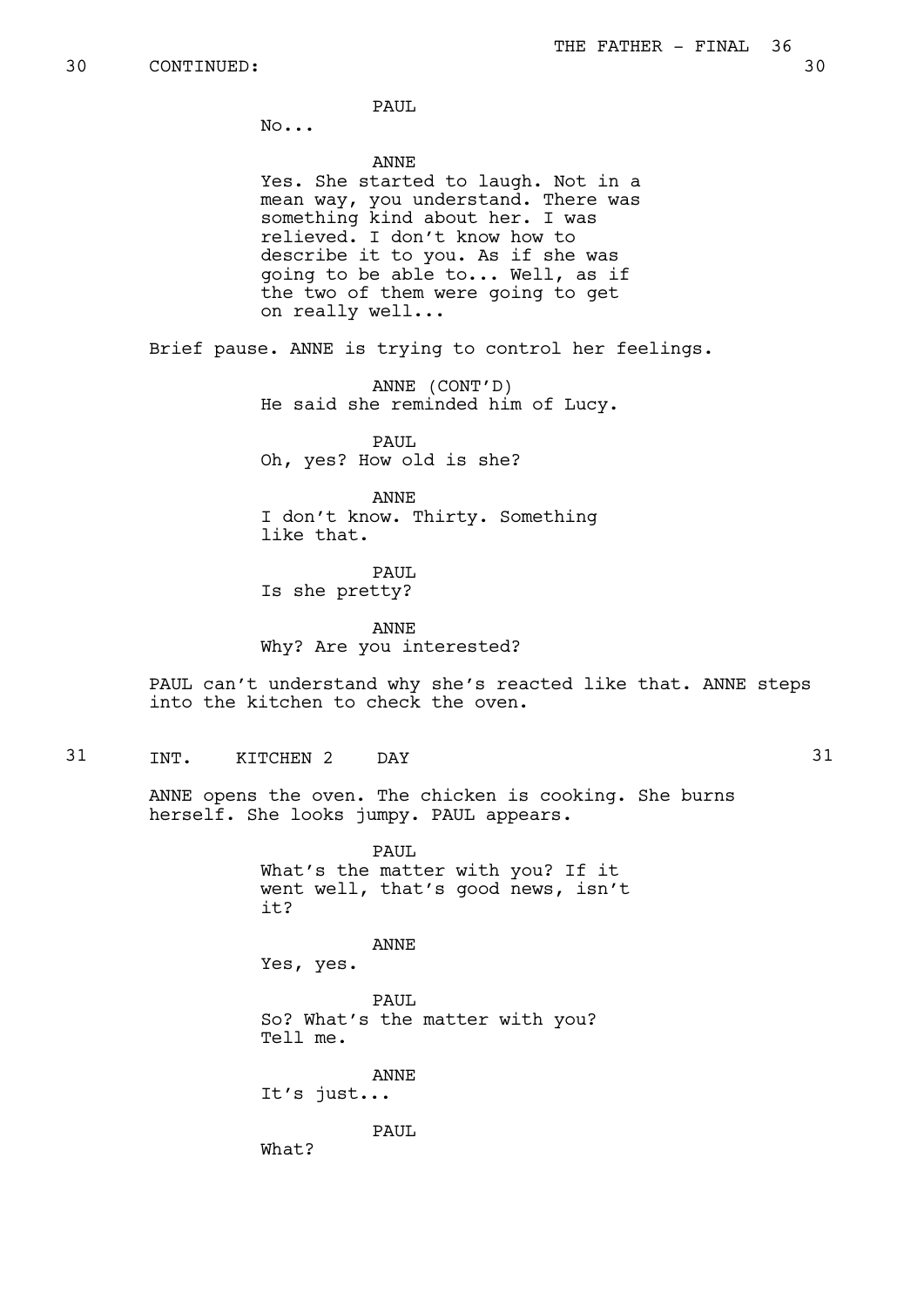ANNE

Just now... When I came back with the dinner... He didn't recognise me... I... I don't know. It did something to me.

PAUL. I understand.

ANNE I'm finding it so hard.

PAUL Come. Let me give you a hug.

ANNE I saw it in his eyes. He didn't recognise me. Not at all. I was like a stranger to him.

PAUL You have to get used to it.

ANNE

I can't manage to.

PAUL I think you can, I think you're managing very well. Come here...

He presses her against him. Suddenly, ANTHONY appears. ANNE draws back from PAUL.

> ANNE Ah, Dad! Dinner'll be ready in five minutes. That suit you?

ANTHONY Very good, dear. Suits me fine. Suits me... But... Hello.

PAUL smiles at him, distractedly. And goes back to the living room, with the bottle of wine, leaving the two of them together.

ANTHONY has no idea who PAUL is. As far as he knows, this is the first time they've met.

> ANNE You hungry, Dad?

ANTHONY Yes, yes. But... we have guests this evening?

ANNE

No. Why?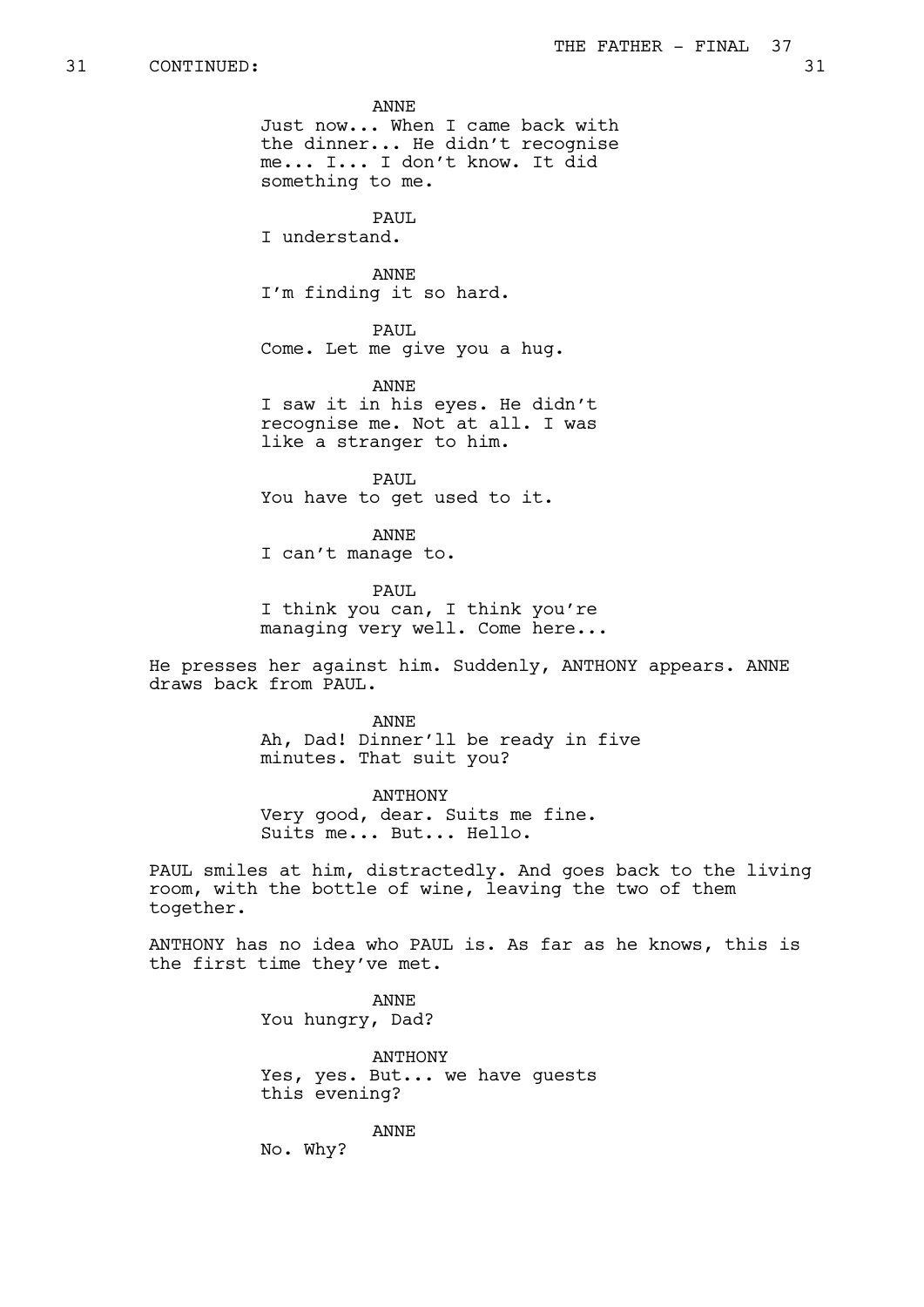ANTHONY

Nothing, nothing...

ANTHONY doesn't want ANNE to be aware of his confusion.

He leaves the kitchen.

## 32 INT. LIVING ROOM 2 DAY 32

ANTHONY approaches the living room. He's watching PAUL from a distance. PAUL is sitting in his armchair reading the newspaper and drinking a glass of wine. ANTHONY is having some trouble understanding what's happening. PAUL becomes aware that he's watching.

> PAUL. Everything all right? Had a good day?

ANTHONY shrugs his shoulders. He doesn't seem quite with it. ANNE appears.

> ANNE Very good. Laura came by. Didn't she, Dad? Laura came to see us just now.

> > ANTHONY

Who?

ANTHONY has noticed Paul's watch. He seems fascinated. He's wondering if it might be his.

ANNE

Laura.

### ANTHONY

Mm?

ANNE The young woman who came to see us just now.

ANTHONY

Oh, yes.

ANNE And we went to see the doctor...

PAUL And? What did he say?

ANTHONY Has anybody seen my watch? Can't seem to find it.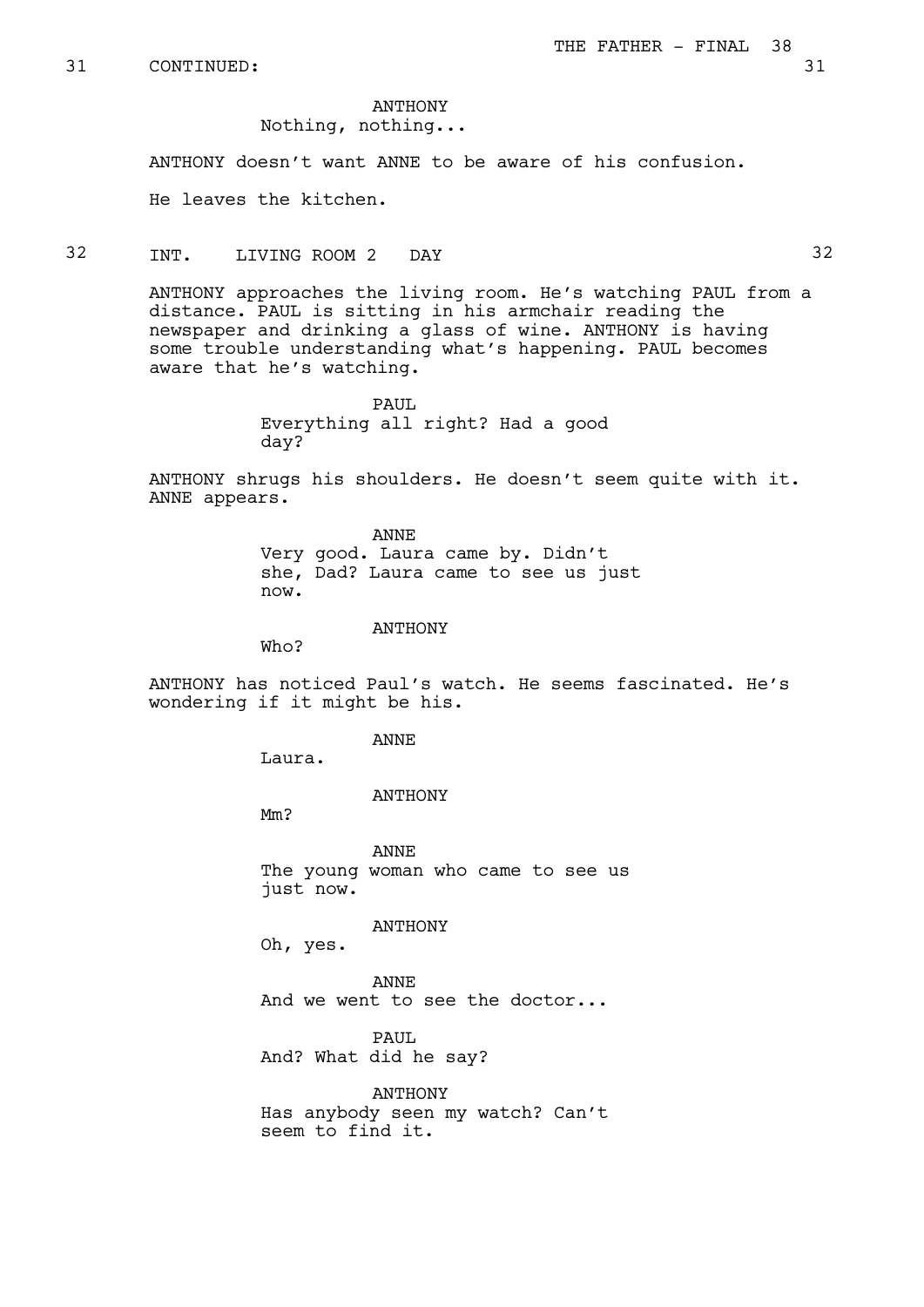ANNE

Again?

ANTHONY I've been looking for it for some time.

ANNE You must have put it in your cupboard. Don't you think? In your hiding-place...

ANTHONY starts, afraid that PAUL has heard the word 'cupboard' and will discover his hiding-place.

> ANTHONY What are you talking about, Anne? I really don't know what you're talking about. What cupboard? Mm? There's no cupboard. No cupboard.

He takes ANNE aside.

33 INT. DINING ROOM 2 DAY 33

ANTHONY

Couldn't you be more discreet?

ANNE speaks more quietly.

ANNE Have you looked in your cupboard?

ANTHONY I've just come from there. It's not there. I must have lost it somewhere. Or else it's been stolen.

### ANNE

No, it hasn't.

ANTHONY is getting annoyed.

ANTHONY

What do you mean, "No, it hasn't"? The watch must be somewhere! It can't have flown away!

ANNE You want me to go and look?

ANTHONY Very much so. If it's not a bother. Because it's a worry. I'm worried. (MORE)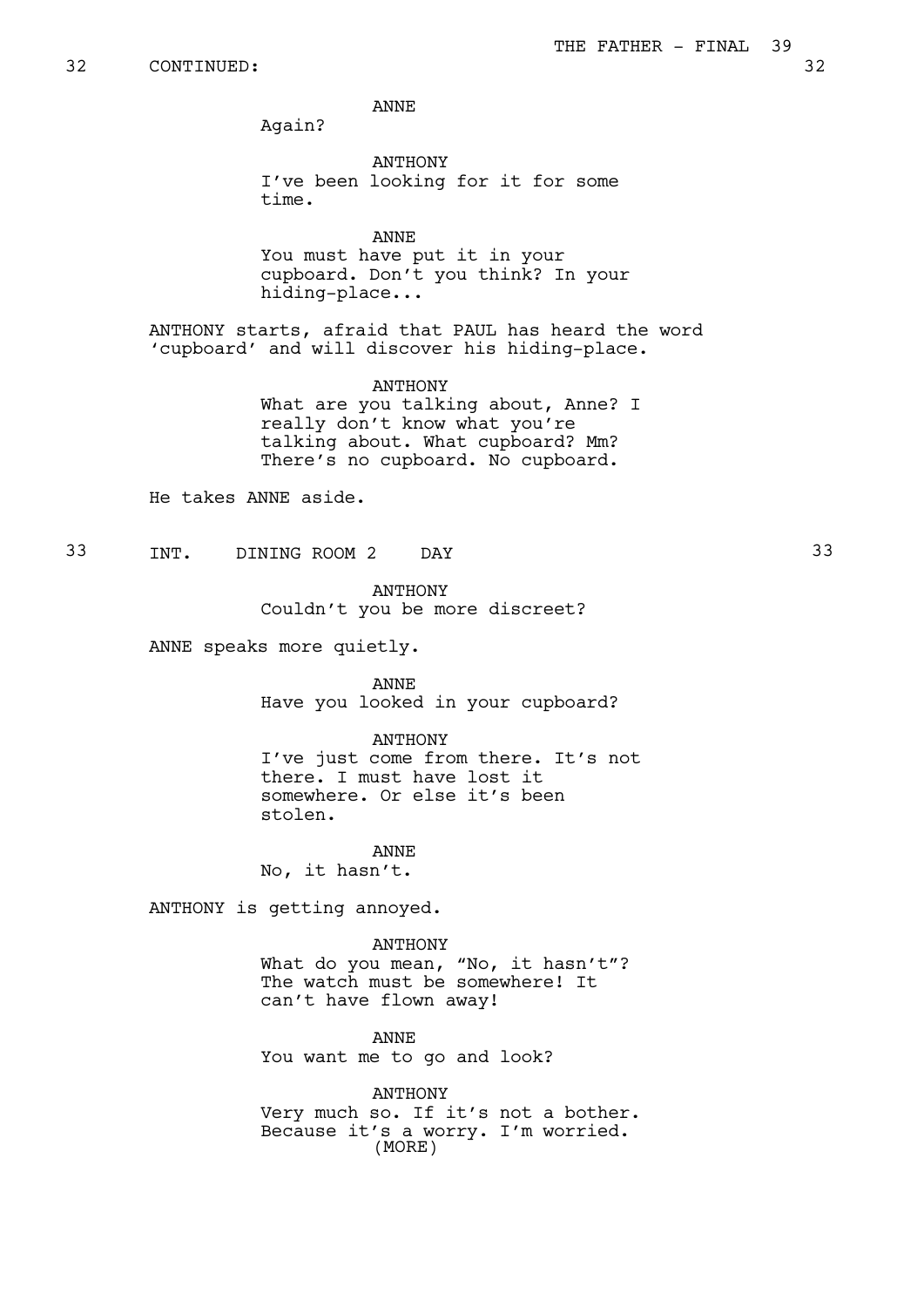33 CONTINUED: 33

I am losing all my things, everyone's just helping themselves. If this goes on much longer, I'll be stark naked. And I won't even know what time it is. ANTHONY (CONT'D)

ANNE smiles at him and makes her way to the bathroom. ANTHONY decides to head back to the living room.

34 TNT. LIVING ROOM 2 DAY 34

PAUL ignores him. He's still reading his paper. ANTHONY wants to get his attention.

> ANTHONY Might you have the time?

> > PAUL.

Yes.

**ANTHONY** Ah, thanks.

Brief pause. PAUL continues to read the paper.

ANTHONY (CONT'D) So what time is it? Exactly.

PAUL looks at his watch.

PAUL Almost seven.

ANTHONY That late? Shouldn't we be sitting down to dinner?

PAUL Yes. As soon as the chicken's ready. In five minutes.

ANTHONY We're having chicken this evening?

PAUL Yes. The one Anne just bought.

ANTHONY flashes him a charming smile. He sits down right next to him.

> ANTHONY It's pretty, your watch. It's... It's pretty. It's... Is it yours? I mean, is it yours?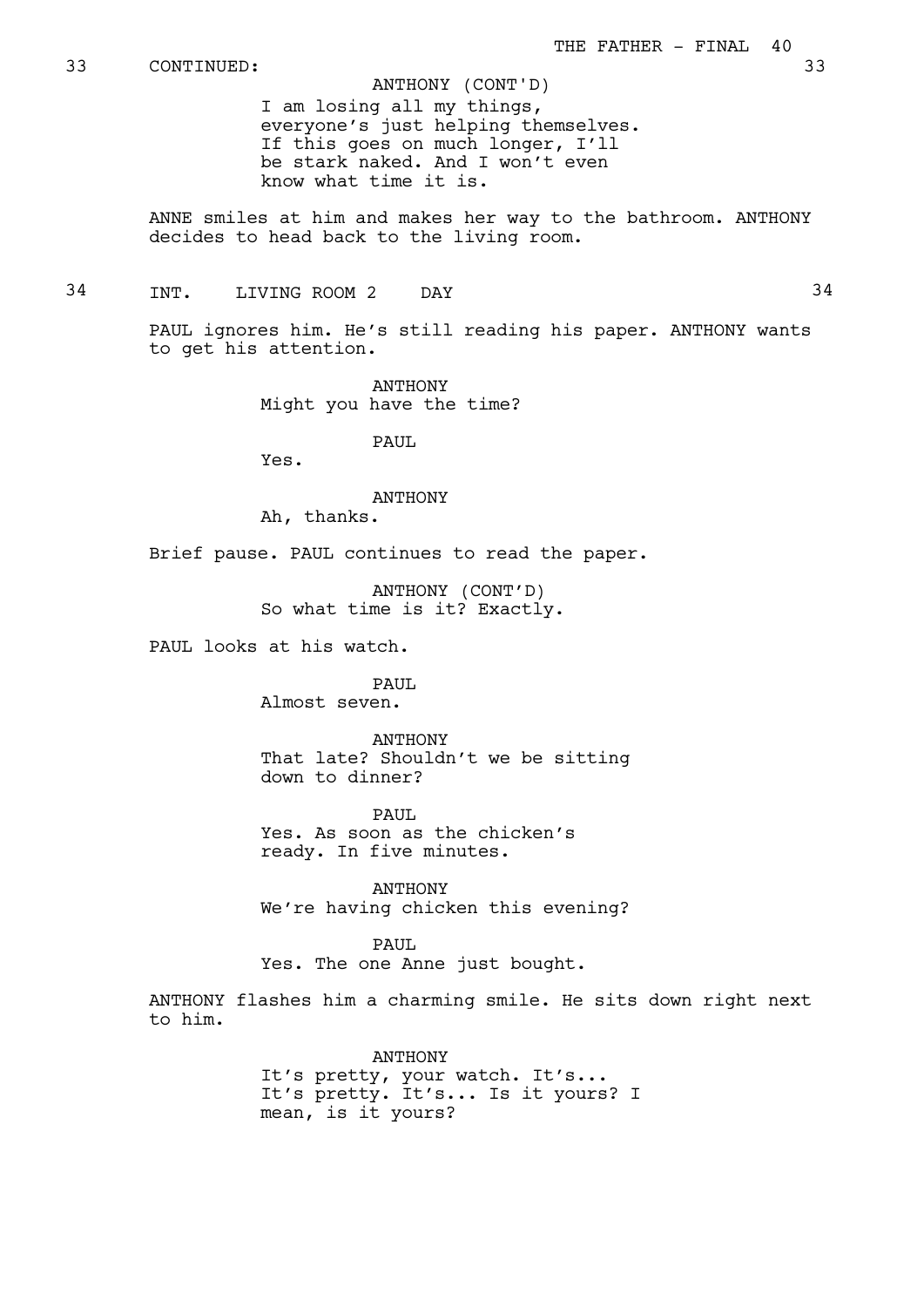PAUT. Mm? Yes. ANTHONY May I see it. PAUL looks up from his paper. PAUL So. Apparently it went very well. ANTHONY Yes, very well. What? PAUL Well, your meeting with... the carer. ANTHONY Oh? Yes. Very well. Very well. ANTHONY (CONT'D) It's very... PAUL ANTHONY Is that right? PAUL ANTHONY a look at it? Your watch... PAUL

He returns his attention to the watch.

Apparently she looks like Lucy.

I've no idea, I've never seen her.

ANTHONY is still obsessed with the watch.

No, it... It went well. Anne seemed pleased. You know, it's mainly for her. I don't really need... I mean, it's mainly for Anne. Might I have

You're right, it's important for her that this works out. She's been worried about you, you know. It makes her very unhappy when you fall out with... What is it about my watch?

## ANTHONY

Nothing. I was just looking... I want to check if... It's pretty. Very pretty. Did you buy it?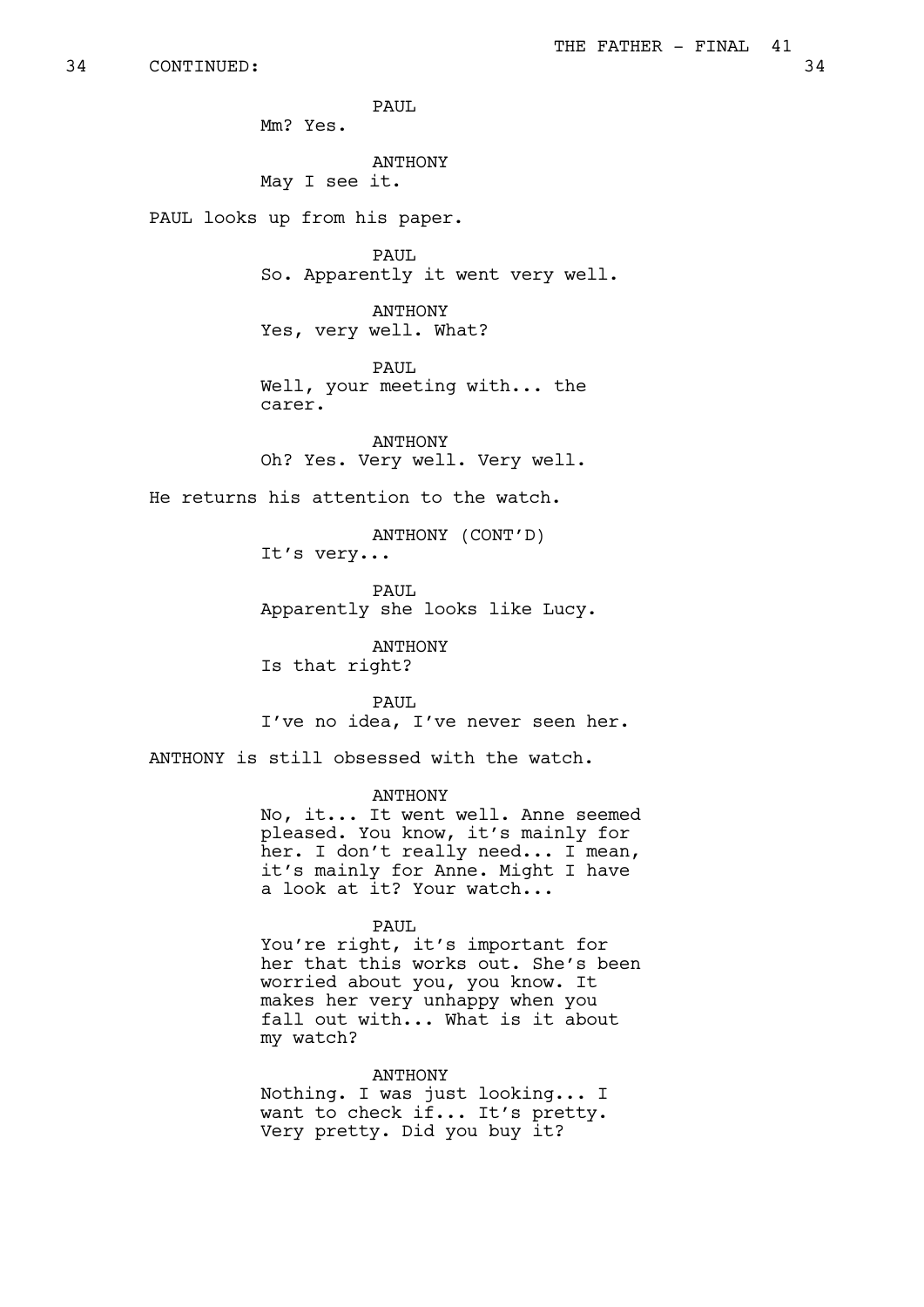PAUL.

Sorry?

ANTHONY No, I mean... Was it a present or did you buy it?

PAUL I bought it. Why?

ANTHONY I don't suppose you kept the receipt...

PAUL. What are you talking about?

**ANTHONY** For your watch.

PAUL I was talking about Anne.

## ANTHONY

Anne?

### PAUL

Yes. Anne...

PAUL looks at him. He looks confused. Has he really forgotten who ANNE is?

A glint of malice in ANTHONY's eyes.

ANTHONY I know who Anne is.

# 35A INT./EXT. BATHROOM 2 DAY 35A

ANNE is rummaging in ANTHONY's cupboard. She discovers a fork and wonders what it's doing there. Then she sees the watch.

> ANNE Dad... I've found it...

# 35B INT./EXT. KITCHEN 2 DAY 35B

ANNE checks the progress of the chicken in the oven.

Then, she moves over to the window and opens it. She lights a cigarette and looks out of the window for a moment.

In an apartment opposite, there's a COUPLE both roaring with laughter.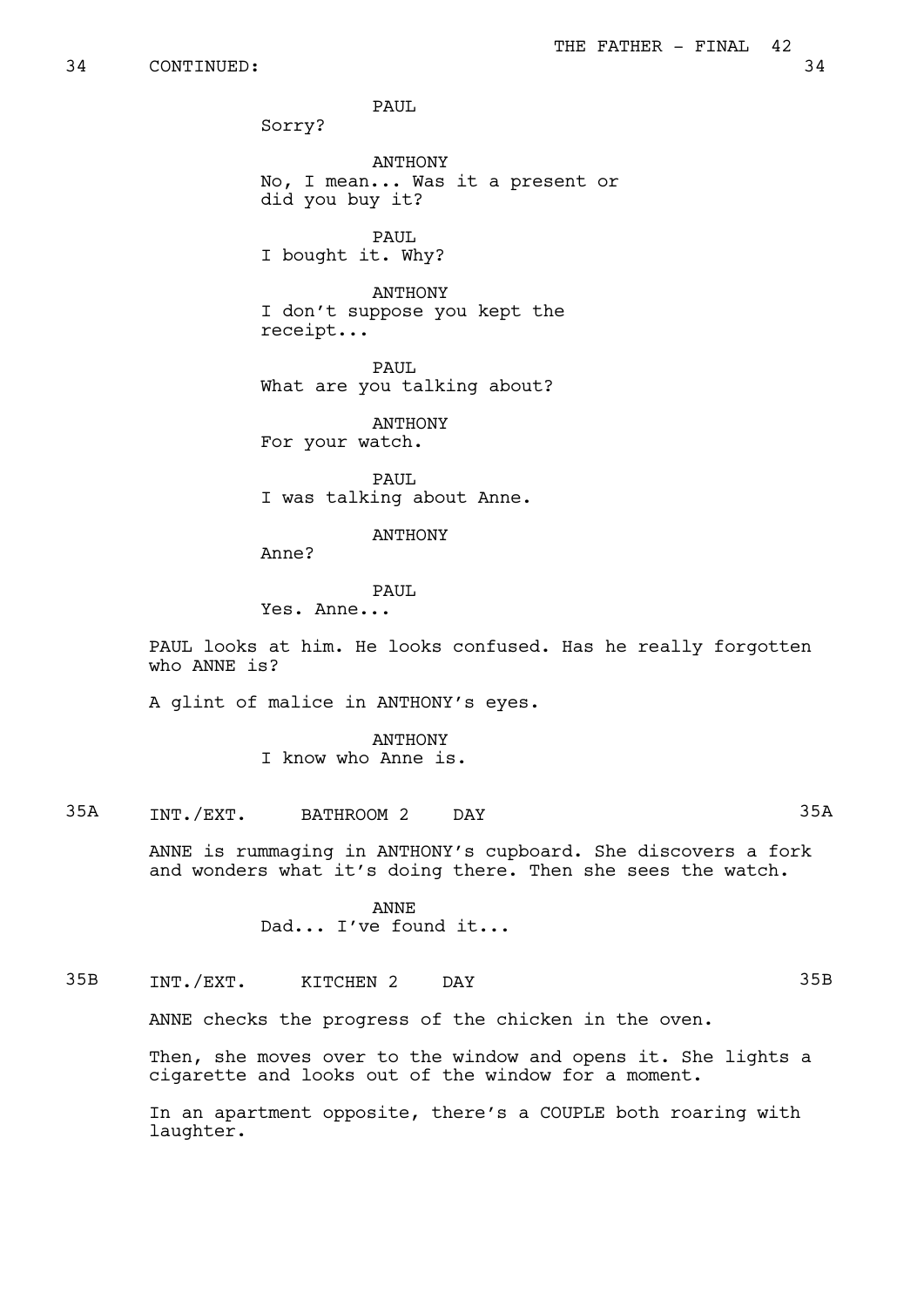ANNE sighs unhappily.

36 INT. LIVING ROOM 2 DAY 36

ANTHONY has resumed his conversation with PAUL.

**ANTHONY** 

I don't know why, we never really got on. Whereas her little sister, that was quite another story... Do you know her? My other daughter? Now she, she's marvellous. I haven't seen her for months. I can't blame her. She's traveling round the world, I think. She's a painter.

He indicates her painting on the wall.

PAUL seems impatient with this speech, which he knows by heart, slips away into the dining room to get another glass of wine.

## ANTHONY (CONT'D)

But I'd be so happy if she came to see me one day. I'd take her in my arms and we'd be glued to one another for hours on end, like we used to be a long time ago, when she was little and she still used to call me "little daddy", "little daddy". That's what she used to call me. Nice, isn't it, "little daddy"?

PAUL reappears. He swallows a mouthful, pressed back against the wall, his expression strange.

> PAUL Now, I'd like to ask you something.

> > ANTHONY

Yes?

PAUL moves closer to him. There's something threatening about his approach.

> PAUL But I want an honest answer. Nothing fancy... Can you do that for me?

ANTHONY is caught off guard.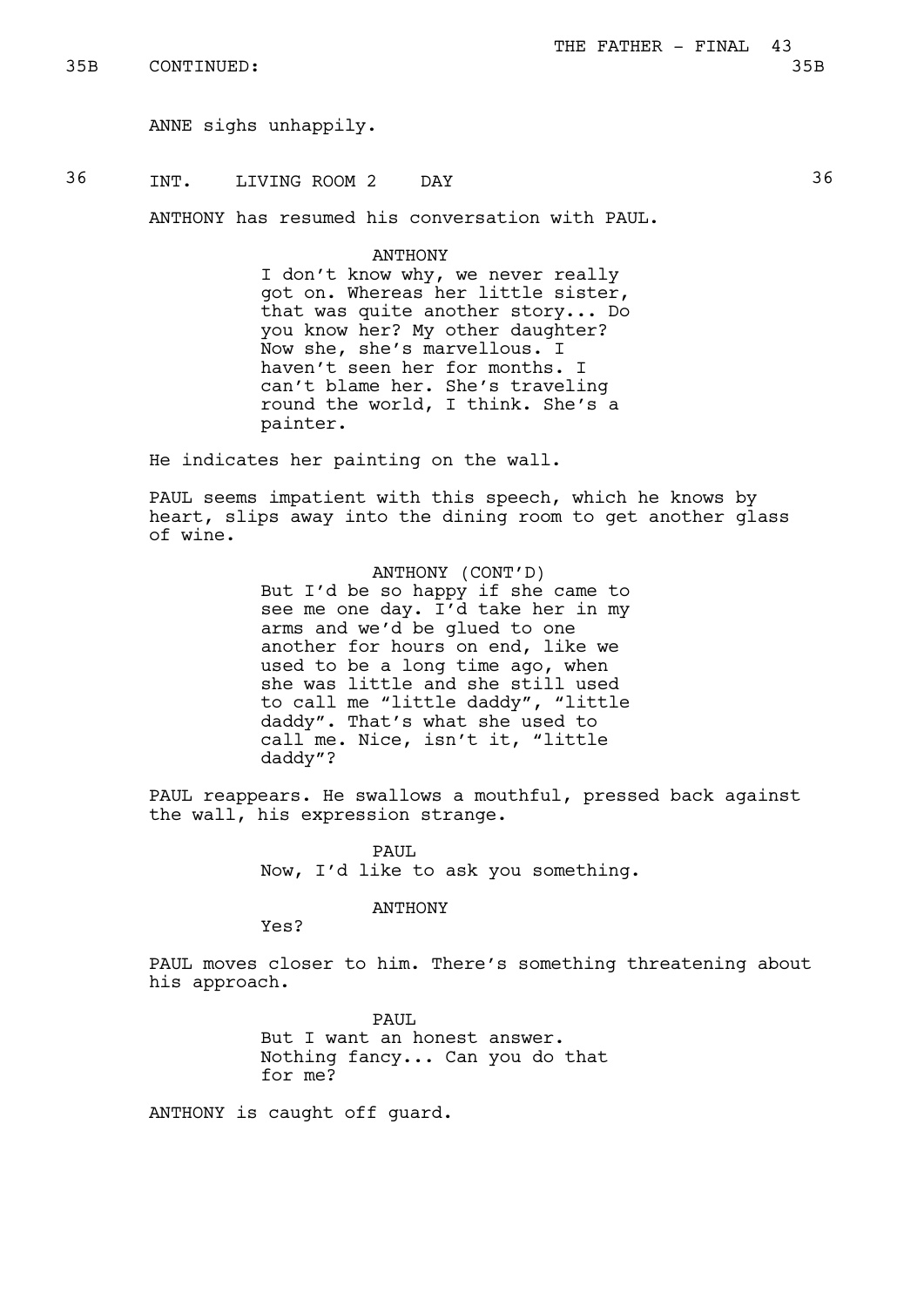ANTHONY

Yes.

## PAUL Well, then...

Brief pause.

PAUL (CONT'D) How much longer do you intend to hang around getting on everybody's tits?

37 INT. LIFT DAY 37

ANNE has a new hairdo. ANTHONY is looking at her, frowning.

ANNE What is it?

ANTHONY Have you done something to your hair?

## ANNE

No. Why?

ANTHONY Nothing. You're looking good...

She smiles. The lift door opens.

37A INT. STAIRS AND LANDING DAY 37A

ANTHONY and ANNE step out of a lift. It looks like the landing outside ANTHONY's flat (seen in scene 2). ANTHONY (and we) assume that they're outside his flat. But ANNE rings the bell.

## ANTHONY Have you lost your keys?

ANNE doesn't answer. He's starting to search his pockets for his own keys, when the buzzer goes. ANNE pushes open the door and steps into the surgery.

38 INT. SURGERY DAY 38

The entrance hall to the surgery has the same dimensions as the entrance hall of the flat, although it's furnished differently.

ANNE heads for the RECEPTIONIST. ANTHONY looks around, not understanding where they are. He seems disorientated.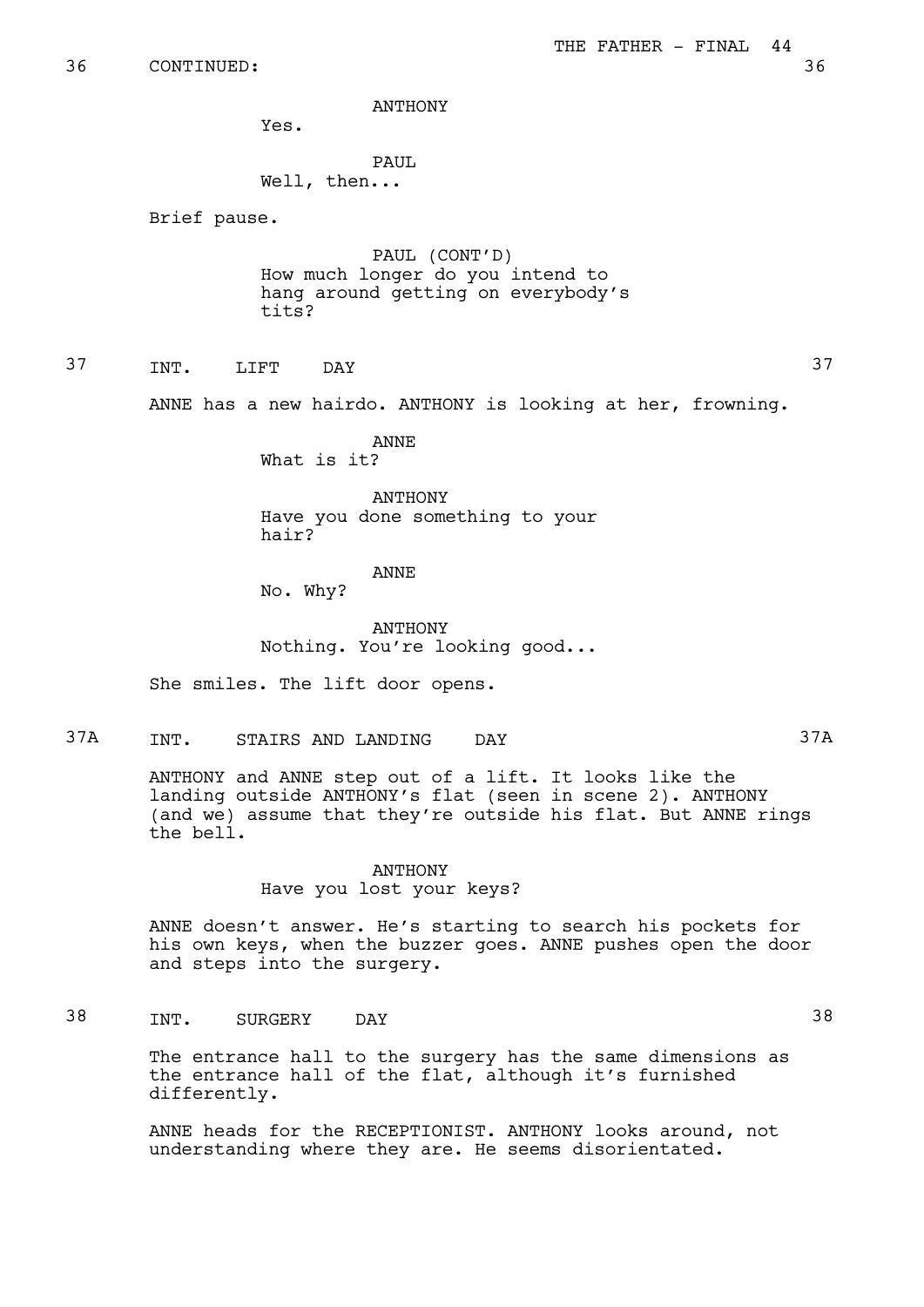There's a row of seats in startling colours, as you sometimes see in hospitals.

ANNE comes over to take ANTHONY's arm.

ANNE Come on, this way.

39 INT. DOCTOR'S OFFICE DAY 39

The DOCTOR is scribbling a note; he looks up at ANTHONY and ANNE.

> DOCTOR So... Anthony, is it?

> > ANTHONY

Yes.

He looks quite unhappy.

DOCTOR Date of birth?

ANTHONY 31st December, 1937. Why?

DOCTOR You're living with your daughter at the moment, is that right?

ANTHONY Yes. Until she goes to live in Paris.

ANNE No, Dad, why do you keep going on about Paris?

ANTHONY

What?

ANNE I'm staying in London.

ANTHONY You keep changing your mind. How do you expect people to keep up?

ANNE But there was never any question of going to Paris, Dad.

ANTHONY Yes, there was. You told me.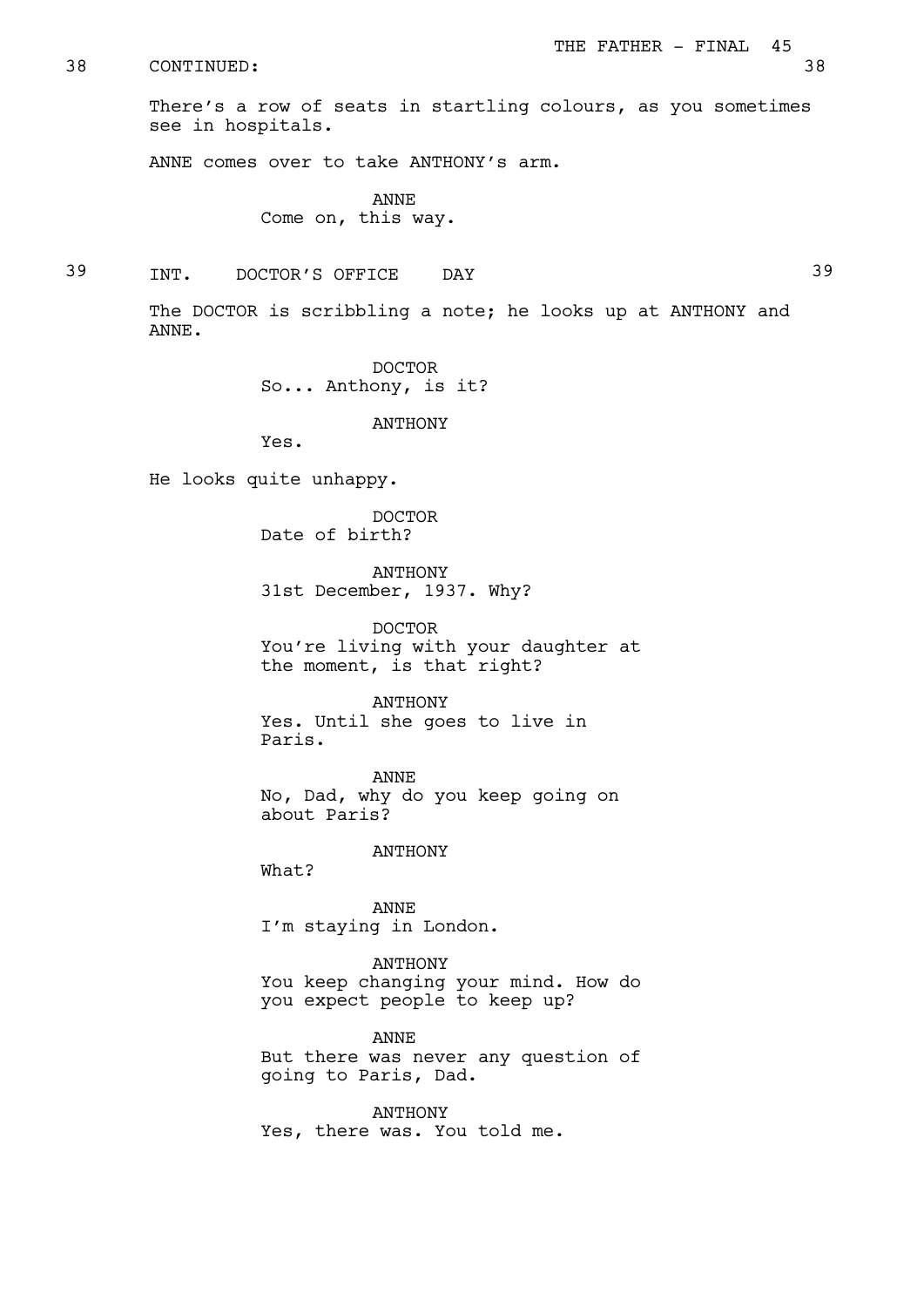ANNE

I didn't...

ANTHONY I'm sorry, Anne. You told me the other day. Have you forgotten?

Pause. ANNE looks anxiously at the DOCTOR. ANTHONY, unaware of this, carries on blithely.

> ANTHONY (CONT'D) She's forgotten. Listen, Anne, I think you're starting to suffer from memory loss. I should have a word with the doctor, if I were you...

ANNE In any event, I'm not going to Paris.

ANTHONY Well, good. I mean, Paris, they don't even speak English.

The DOCTOR makes a note.

# 39A INT. WAITING ROOM DAY 39A

ANTHONY is sitting on one of the violently-coloured chairs in the waiting room. He's watching ANNE and the DOCTOR talking in the distance. He seems worried about what they might be saying.

The DOCTOR gives ANNE his card, which she slips into her pocket.

She catches ANTHONY's eye and immediately smiles at him, as if she was trying to conceal something from him. He looks worried and suspicious.

39B INT. TAXI DAY 39B

ANNE

Dad?

No response. She reaches for his hand, but he takes it away from her. Music.

ANTHONY turns away from ANNE, staring out of the window of the moving taxi.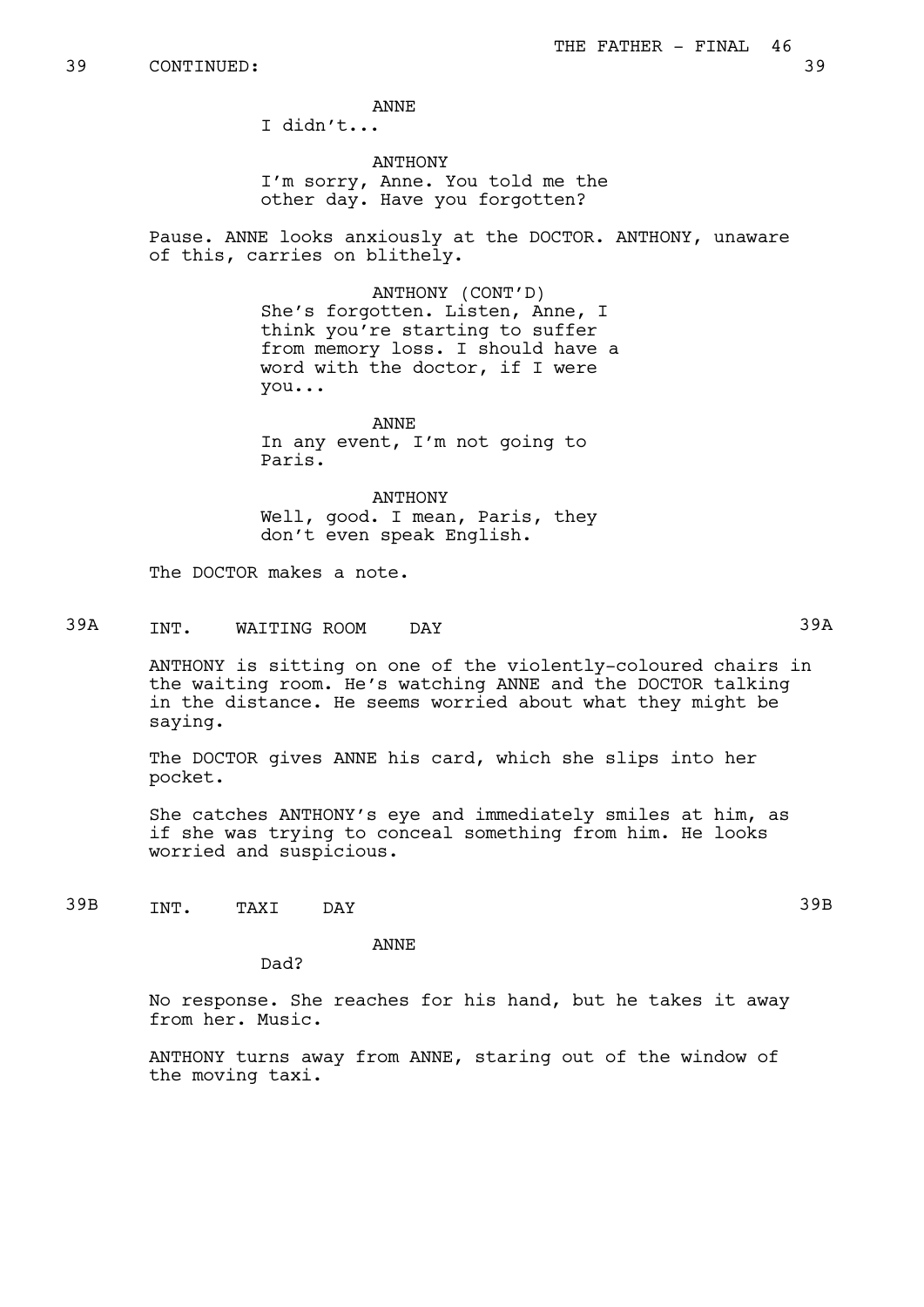| 40A  | INT. KITCHEN 2 DAY                                                                                                                                                                                                                                                                              | 40A  |
|------|-------------------------------------------------------------------------------------------------------------------------------------------------------------------------------------------------------------------------------------------------------------------------------------------------|------|
|      | ANNE is ironing.                                                                                                                                                                                                                                                                                |      |
|      | Then, she goes to ANTHONY's bedroom with the laundry basket.                                                                                                                                                                                                                                    |      |
| 40B  | INT. ANTHONY'S BEDROOM 2<br>DAY                                                                                                                                                                                                                                                                 | 40B  |
|      | She puts one of ANTHONY's shirt in his dressing room. She<br>pauses for a moment in front of her father's dark suits. She<br>touches them, as an attempt to penetrate his mystery. Then<br>she catches sight of his well polished shoes. This suddenly<br>reminds her of the man he used to be. |      |
|      | ANNE sits on ANTHONY's bed, next to her laundry basket. She<br>looks unsettled. What is she going to do with her father?                                                                                                                                                                        |      |
|      | Her eyes meet a photo on ANTHONY's bedside table. It shows<br>her father, younger, surrounded with his two daughters.                                                                                                                                                                           |      |
| 40C  | DELETED                                                                                                                                                                                                                                                                                         | 40C  |
| 41A  | DELETED                                                                                                                                                                                                                                                                                         | 41A  |
| 41B  | EXT./INT. INDIAN SHOP<br>DAY                                                                                                                                                                                                                                                                    | 41B  |
|      | She walks along the street and into the Indian shop. She is<br>buying a chicken. Her phone rings.                                                                                                                                                                                               |      |
|      | <b>ANNE</b><br>What's the matter? What? All<br>right I'll be up in a minute.                                                                                                                                                                                                                    |      |
| 41Ba | DELETED                                                                                                                                                                                                                                                                                         | 41Ba |
|      |                                                                                                                                                                                                                                                                                                 |      |
| 41C  | INT.<br>HALLWAY 2 DAY                                                                                                                                                                                                                                                                           | 41C  |
|      | ANNE comes into the flat, carrying bags. PAUL comes from the<br>living room.                                                                                                                                                                                                                    |      |
|      | <b>ANNE</b><br>What's happening?                                                                                                                                                                                                                                                                |      |
|      | <b>PAUL</b><br>Nothing much Your father I<br>think he'd like to see you                                                                                                                                                                                                                         |      |
|      | <b>ANNE</b><br>Where is he ?                                                                                                                                                                                                                                                                    |      |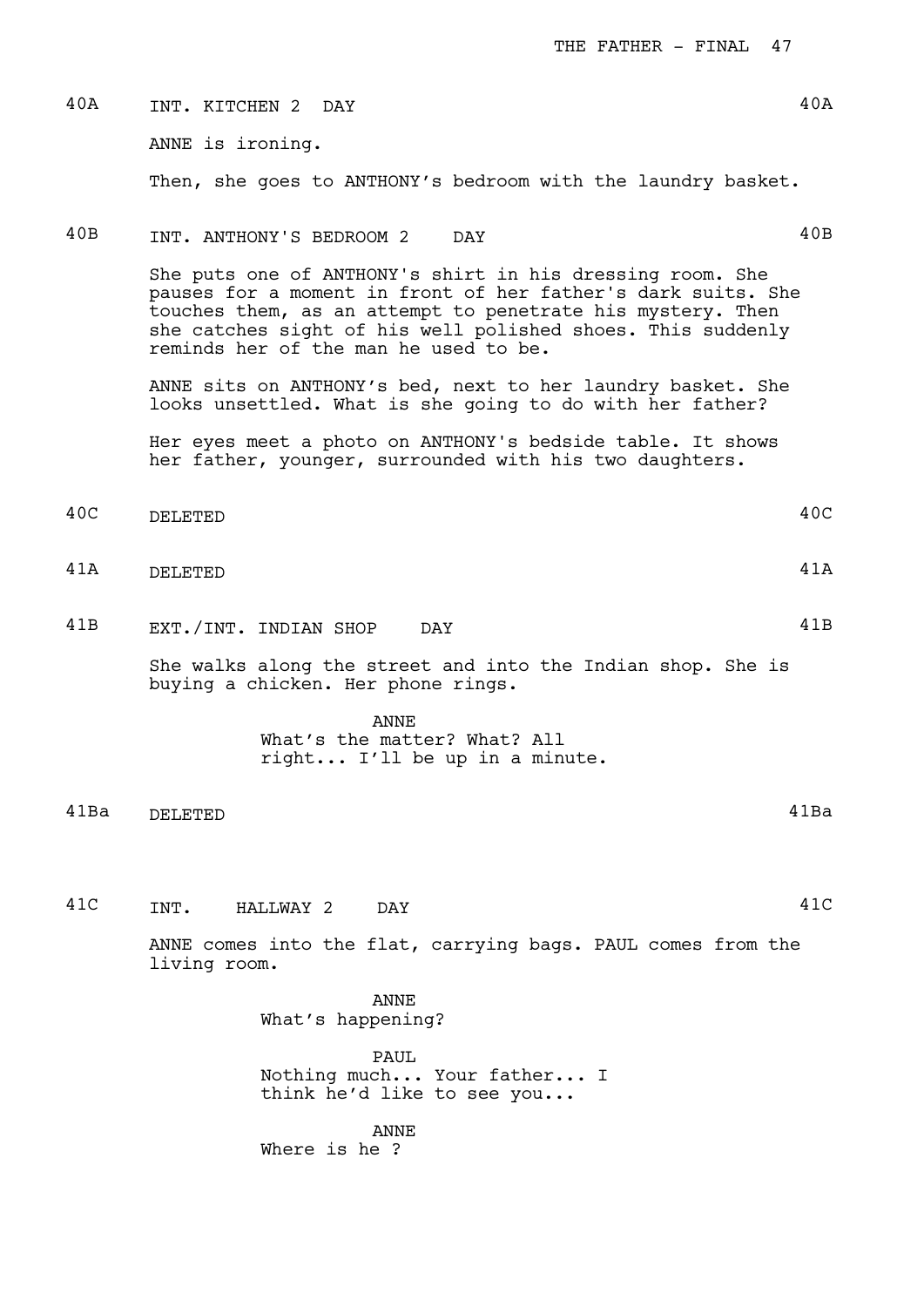# PAUL.

# In his room...

ANNE goes towards her father's bedroom.

- 41D DELETED 41D
- 41E DELETED 41E
- 41F INT. CORRIDOR 2 / BEDROOM 2 DAY 41F

The bedroom door is open and ANNE sees him at the far end of the room, struggling with his sweater. He is trying to put it on. He can't manage it, keeps putting the wrong arm in the wrong sleeve.

Instead of going to help him, ANNE watches him for a minute from the corridor. He looks completely helpless. Then, flooded with compassion, she crosses over to help him.

ANNE

Let me...

ANTHONY allows her to help him. He looks at her with great benevolence, as if he's completely forgotten their recent contretemps.

He notices she looks somewhat agitated.

ANTHONY What's the matter?

ANNE

Nothing.

She makes a loving gesture.

ANNE (CONT'D) Right. I'll go and get the dinner ready...

She's almost out of the room, when ANTHONY calls out to her.

ANTHONY

Anne?

She turns back.

ANNE

What?

ANTHONY Thanks for everything.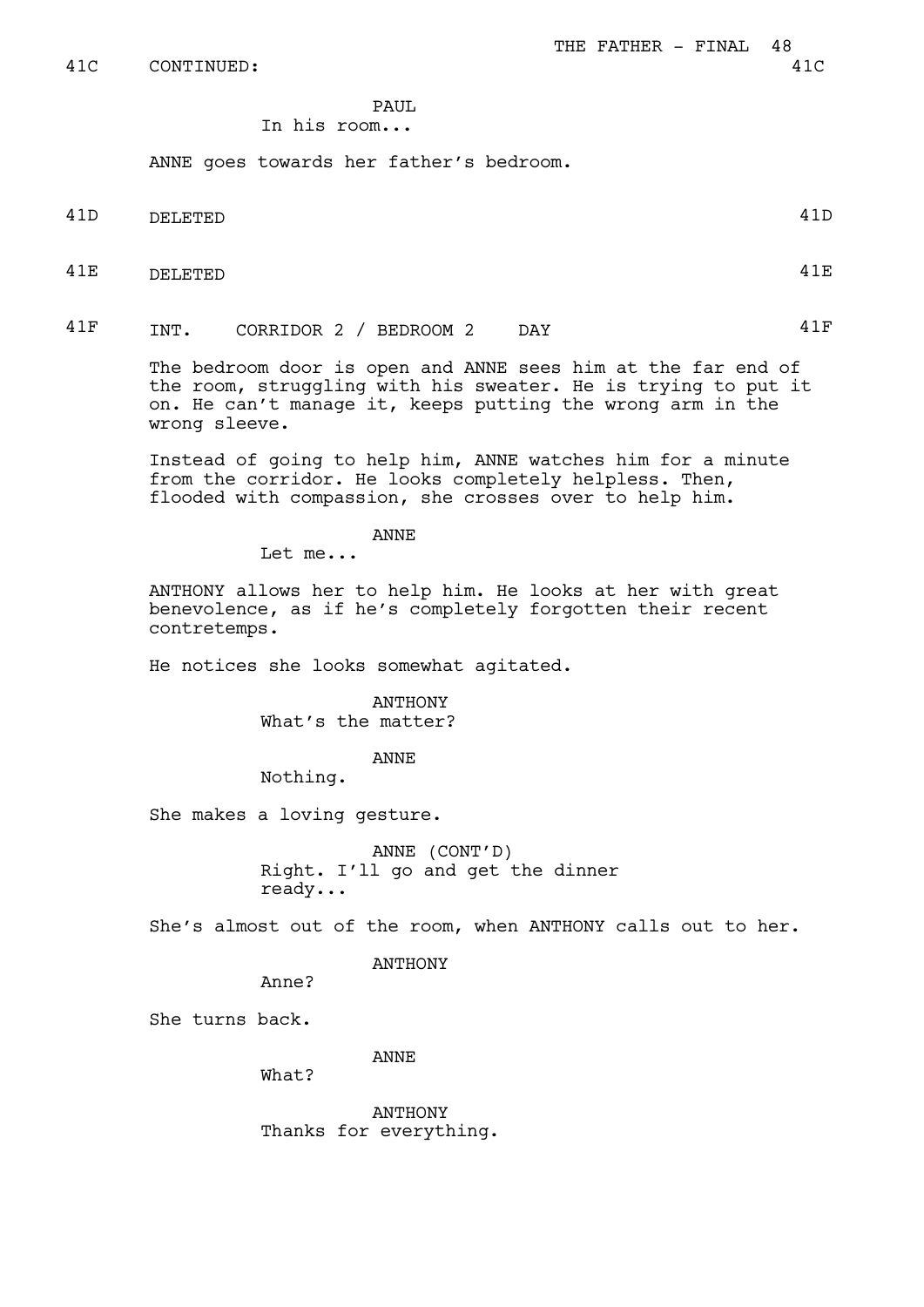| 41F | THE FATHER - FINAL<br>49<br>CONTINUED:<br>41F                                                                                                                                                     |
|-----|---------------------------------------------------------------------------------------------------------------------------------------------------------------------------------------------------|
|     | She smiles at him and leaves the room.                                                                                                                                                            |
| 41G | 41G<br>INT.<br>KITCHEN 2<br>EVENING                                                                                                                                                               |
|     | ANNE prepares the chicken for the dinner.                                                                                                                                                         |
| 41H | 41H<br>INT.<br>BEDROOM 2<br>EVENING                                                                                                                                                               |
|     | ANTHONY is reading a book. He checks his watch. It is time to<br>have dinner. He closes the book and gets up.                                                                                     |
| 42  | 42<br>INT.<br>CORRIDOR 2<br>EVENING                                                                                                                                                               |
|     | ANTHONY emerges from his bedroom and sets off down the<br>corridor towards the dining-room. ANNE and PAUL are talking;<br>and ANTHONY slows down to listen, as the voices become<br>intelligible. |
|     | PAUL $(0.S.)$<br>We have to find another<br>arrangement.                                                                                                                                          |
|     | ANNE $(0.S.)$<br>Such as?                                                                                                                                                                         |
|     | PAUL $(0.S.)$<br>Putting him in an institution.                                                                                                                                                   |
|     | ANNE $(0.S.)$<br>A home?                                                                                                                                                                          |
|     | PAUL $(0.S.)$<br>Yes, a nursing home.                                                                                                                                                             |
|     | Pause.                                                                                                                                                                                            |
|     | PAUL (O.S.) (CONT'D)<br>It'd be better for him.                                                                                                                                                   |
|     | ANNE $(0.S.)$<br>Why are you saying this to me<br>today? I mean, when tomorrow<br>morning there's this girl<br>starting and                                                                       |
| 43  | 43<br>INT.<br>DINING ROOM 2<br>EVENING                                                                                                                                                            |
|     | ANTHONY appears in the doorway, unnoticed by ANNE and PAUL.                                                                                                                                       |
|     | <b>PAUL</b><br>Yes. You're right. We'll see. Maybe<br>it'll work very well with this<br>girl. You seem to think she's good.<br>(MORE)                                                             |
|     |                                                                                                                                                                                                   |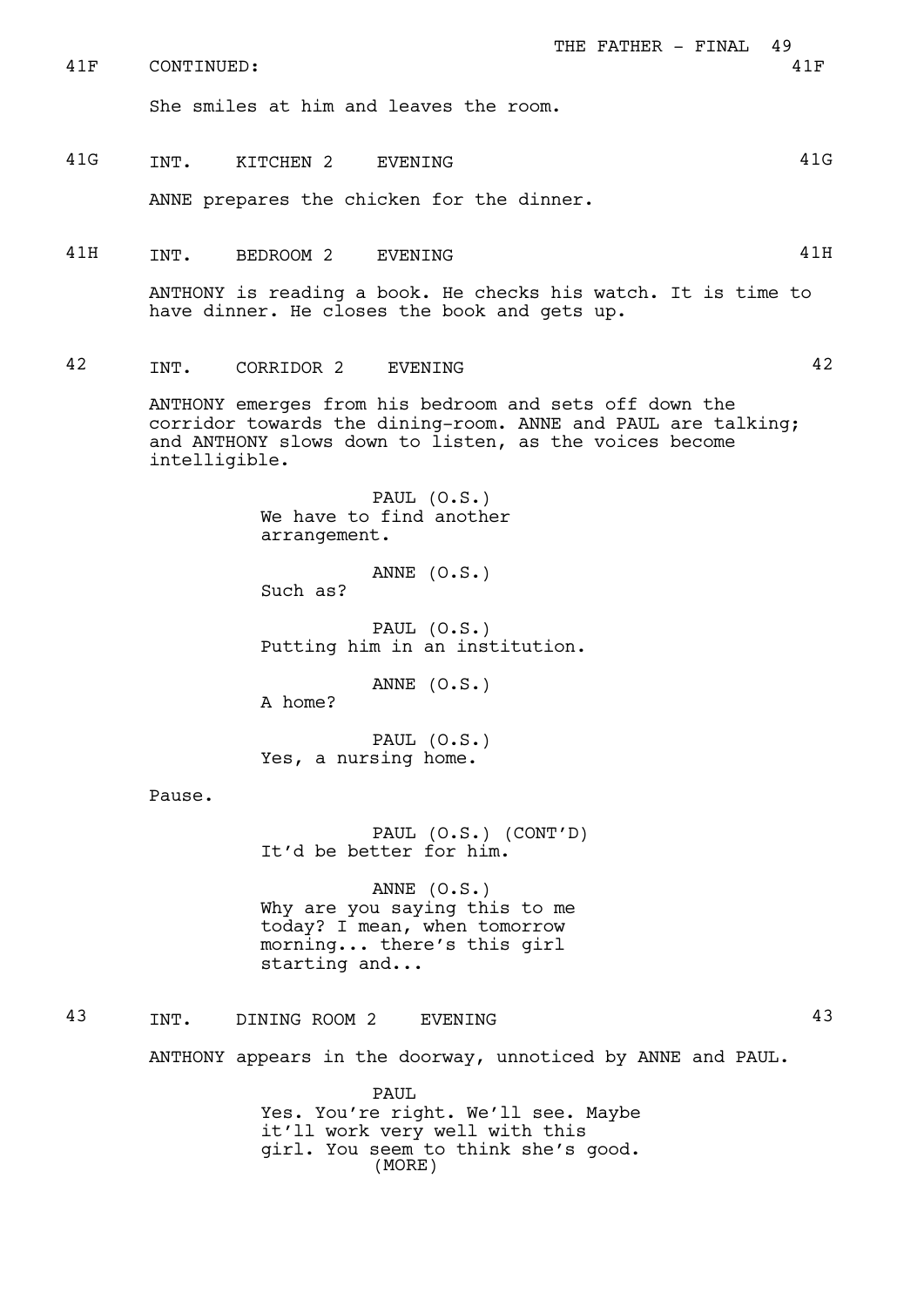PAUL (CONT'D)

But, believe me, the doctor is right, the moment will come when... However good she is... He's  $i11$ , Anne. He's ill.

ANNE and PAUL simultaneously realise that ANTHONY is in the room. They start. Feeling of awkwardness.

> ANNE Dad. What are you doing, standing there? Come and sit down. Come on.

He doesn't respond. Who are they talking about? Him?

ANNE (CONT'D)

Dad...

Pause.

ANNE (CONT'D) Come on, Dad.

Pause. ANNE gets up and leads him to the table.

ANNE (CONT'D) Come and sit down.

44A INT. DINING ROOM 2 EVENING 44A

LATER: ANTHONY is sitting down. The awkwardness is palpable. Nobody knows what to say. Did he hear them? PAUL attempts to restart the conversation.

> PAUL So, it went well?

Forced cheerfulness from ANNE.

ANNE Yes. It went very well. Don't you agree, Dad?

ANTHONY

What?

ANNE You made her laugh a lot.

ANTHONY

Did I?

ANNE Yes. She told me she thought you were charming. That you had your ways, but that you were charming. (MORE)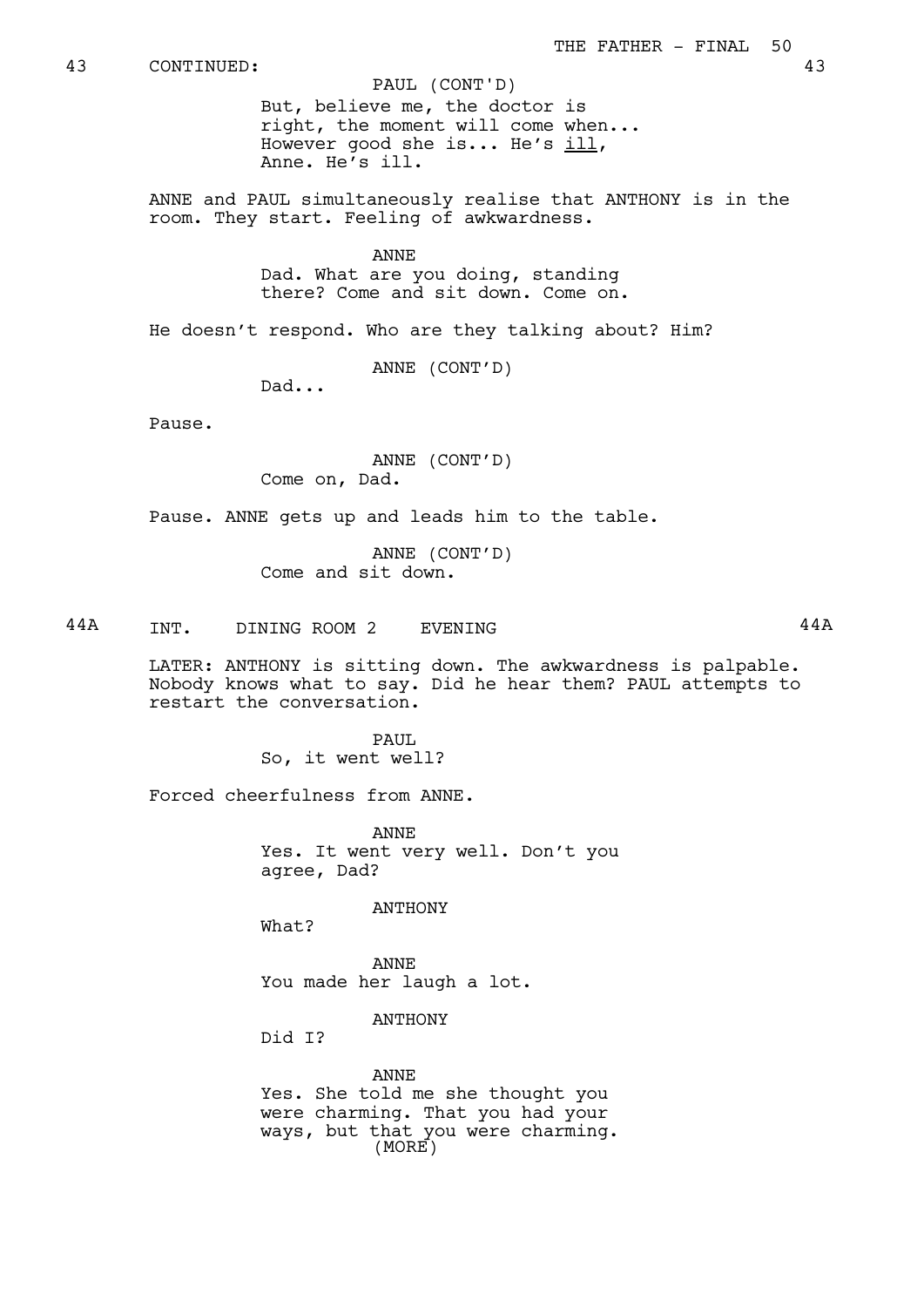44A CONTINUED: 44A

ANNE (CONT'D)

She's coming back tomorrow morning. To start working here.

Brief pause.

ANNE (CONT'D) Like a bit more?

ANTHONY I would. It's good, this chicken. Don't you think? Where'd you buy it?

ANNE Downstairs. Why?

ANTHONY No reason. It's good.

ANNE

Paul?

PAUL

No, thanks.

He pours himself another glass of wine.

PAUL (CONT'D) Is she doing full days? I mean...

ANNE Yes. Till six.

PAUL And then?

ANNE

What d'you mean?

PAUL

After six?

ANNE I'll be here.

Pause. PAUL addresses ANTHONY: it's like a criticism.

PAUL Are you satisfied?

ANTHONY What about?

PAUL You have a daughter who looks after you properly. Don't you? You're lucky.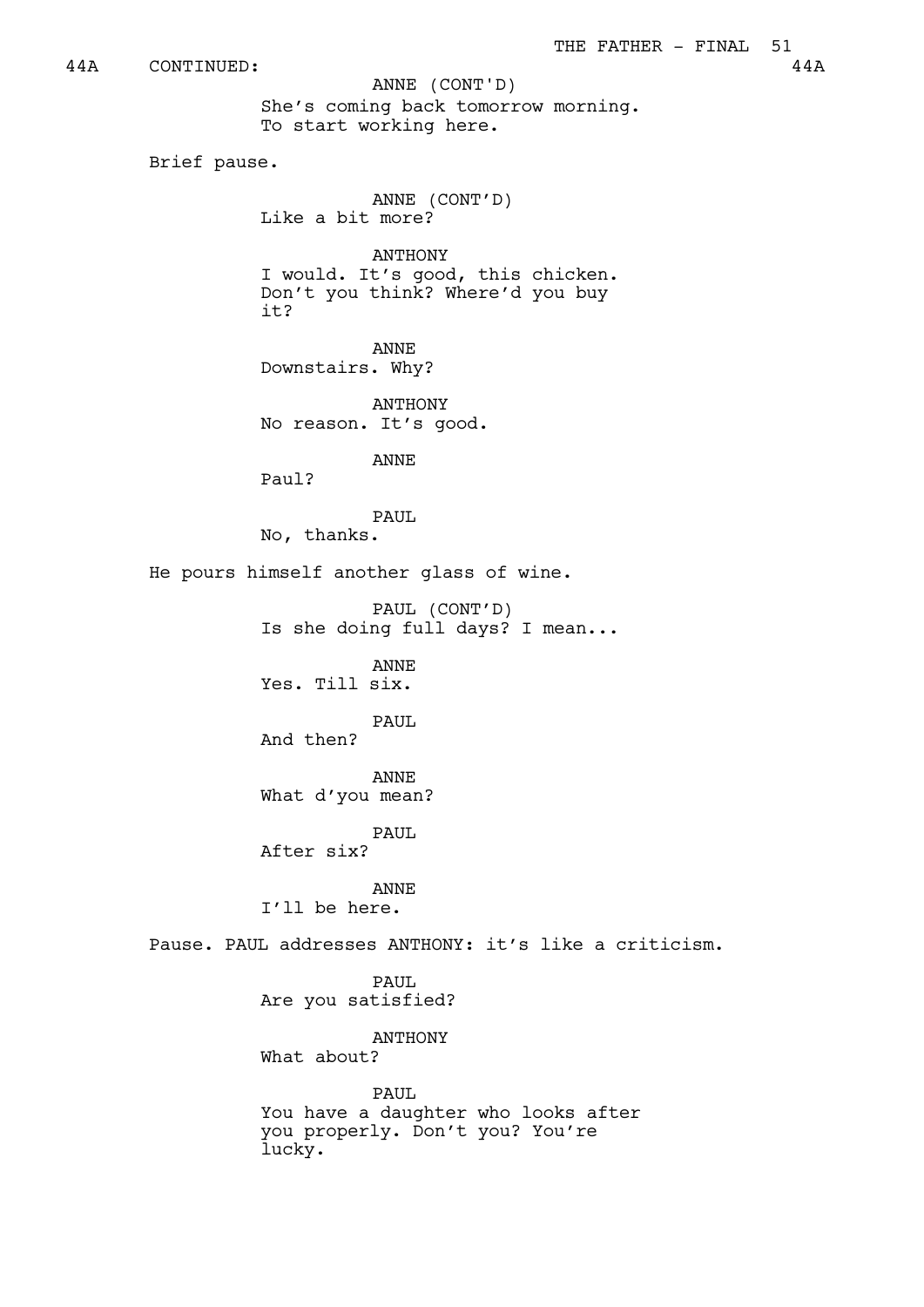ANTHONY You're lucky too.

PAUL You think so?

Irritated by Paul's insinuations, ANNE gets up and takes the chicken back to the kitchen.

> ANTHONY What's the matter with her?

PAUL Anne? She's tired. Needs a bit of sun.

ANTHONY You need to look after her, old man. Why don't you go away somewhere?

PAUL. Why? You want me to tell you why?

Brief pause.

PAUL (CONT'D) Sometimes I wonder if you're doing it on purpose.

ANTHONY Doing what?

PAUL

Nothing.

He pours himself another glass.

PAUL (CONT'D) We had planned to go to Italy ten days ago.

ANTHONY

Oh?

PAUL Yes. But we had to cancel it at the last minute. You know why?

ANTHONY

No.

PAUL Because of your row with Angela.

ANTHONY doesn't seem to know who he's talking about.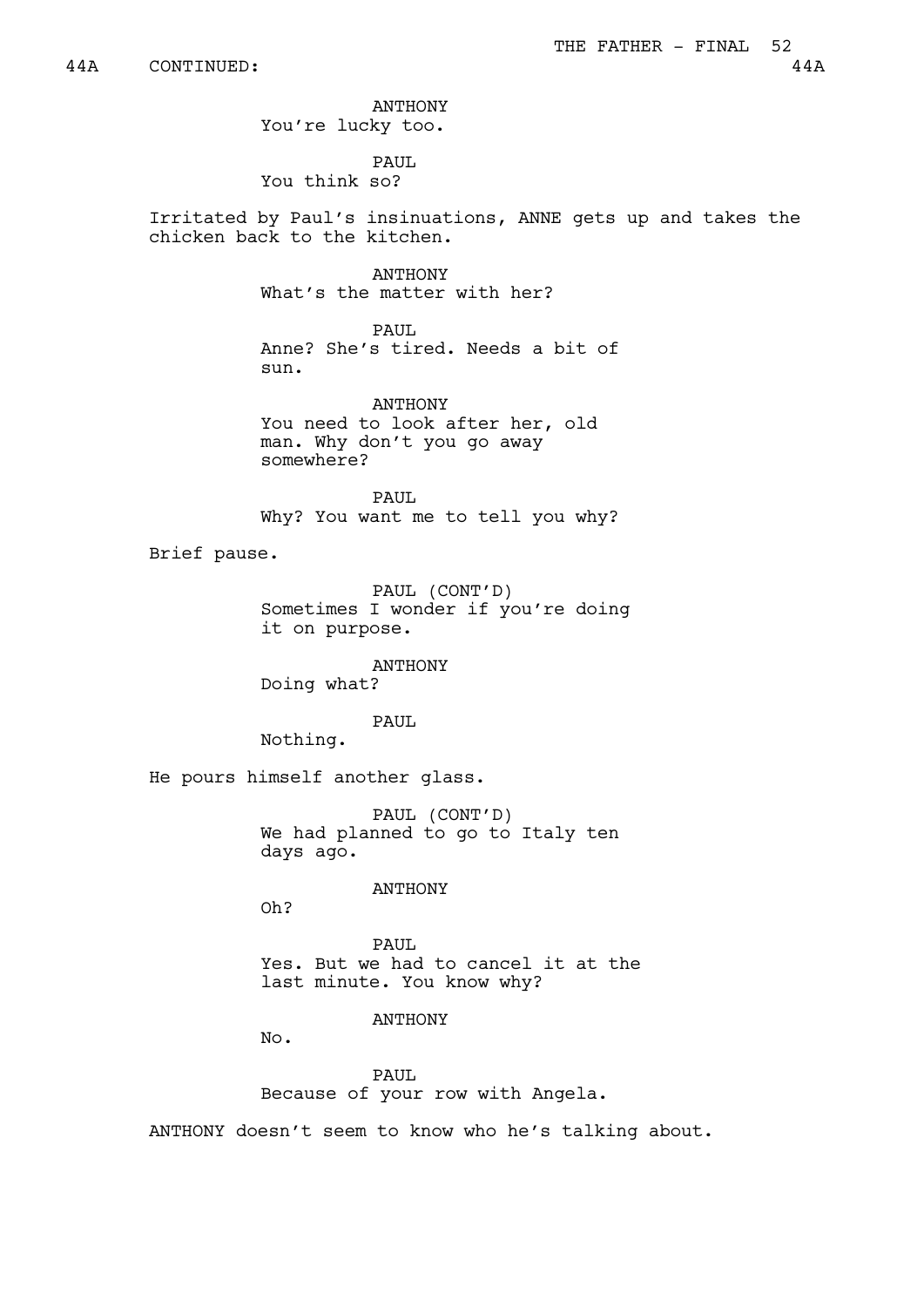PAUL (CONT'D) The woman who was looking after you. Before Laura. Have you forgotten?

Brief pause.

PAUL (CONT'D) We weren't able to go and leave you on your own. We had to cancel our holiday and bring you over here. And now it seems you're going to stay here. For good. If I understand correctly...

ANNE has returned; he turns to her.

PAUL (CONT'D) He's forgotten... Amazing.

ANNE

Stop it.

PAUL

What?

ANNE You're being a bit...

PAUL A bit what?

ANNE

Sarcastic.

PAUL Not at all, Anne. I think I'm being very patient. Very patient. Believe me.

ANNE What are you trying to say?

PAUL

Nothing.

ANNE Yes, you are, tell me. Why are you telling me how patient you are?

PAUL I think anyone but me...

ANNE

Yes?

The tension between them is rising.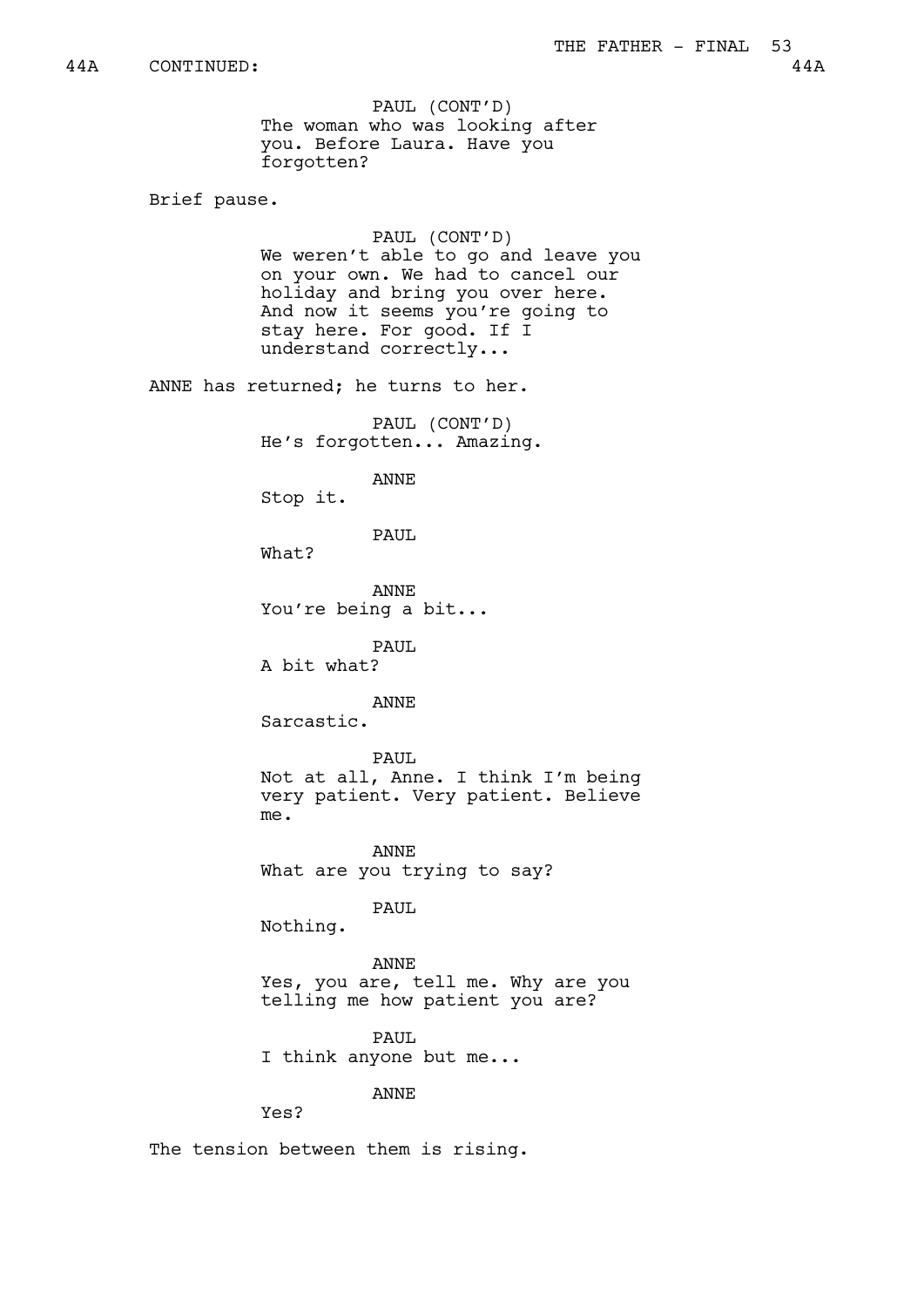PAUL. Anyone else would have pressured you to... ANNE To what? PAIIT. To do what the situation calls for. ANNE And that is? PAUL You know very well! ANTHONY Where's the chicken? Did you take the chicken away? ANNE Yes. Did you want some more? ANTHONY Yes. Is it in the kitchen? ANNE I'll go and fetch it for you. ANTHONY No, it's all right, I'll go. He gets up with his plate and steps into -44B INT. KITCHEN 2 EVENING 44B - the kitchen. Once there, however, he can't remember why he's come. He stands there, frowning, puts his plate down so he can concentrate better. 44C INT. DINING ROOM 2 EVENING 44C PAUL is pouring himself another glass of wine. ANNE Why do you say things like that in front of him? PAUL What did I say? Pause. PAUL (CONT'D) Anyway, he forgets everything.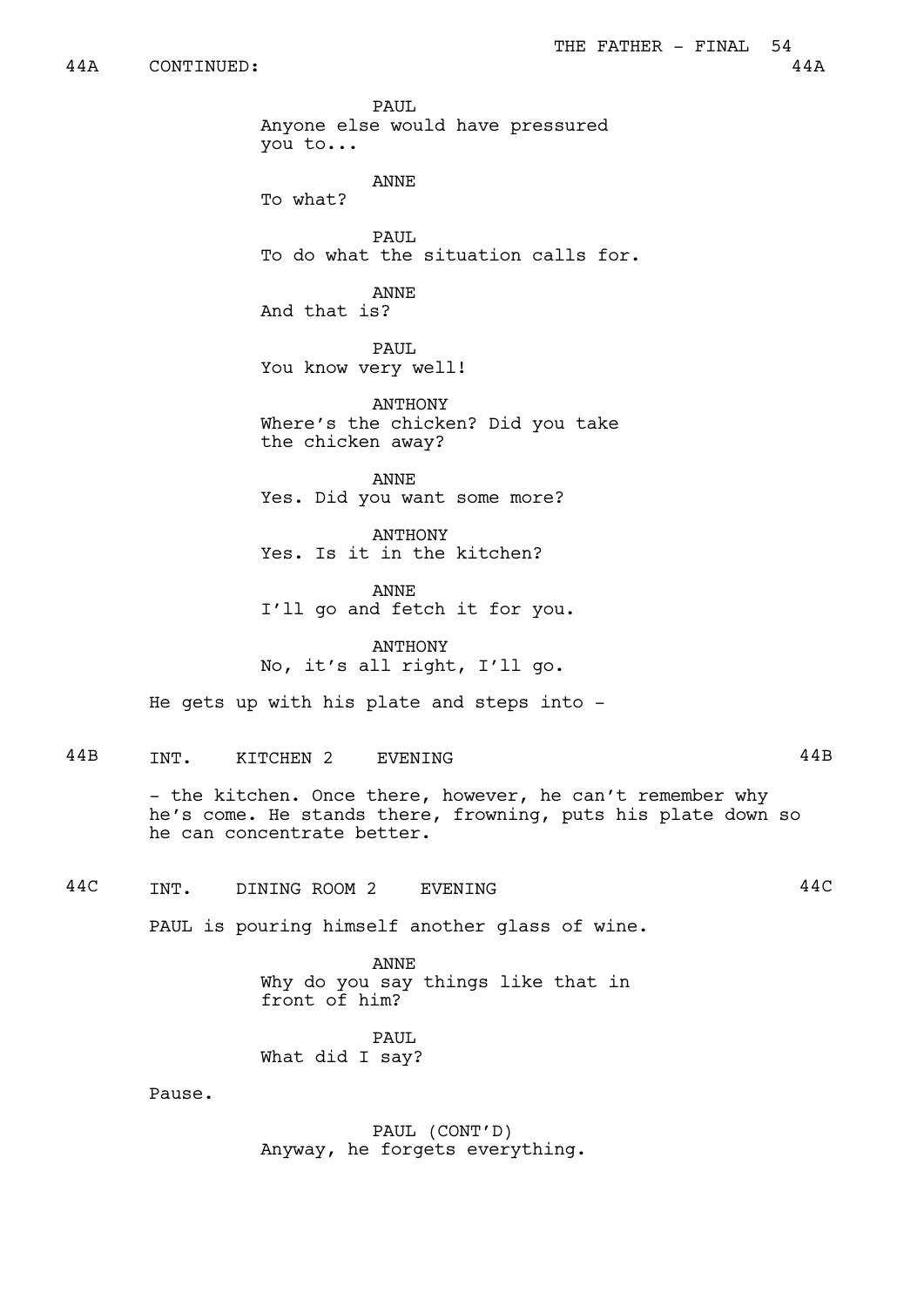ANNE That's no excuse.

Pause.

PAUL. Listen... I totally understand your feelings.

ANNE No, you don't understand.

PAUL

I do... What I don't understand is... I mean, you do so much for him. I respect you for that. You took the decision to bring him here. And why not? But... How can I put this? I honestly think you ought to come up with a different solution... He's completely lost it, Anne.

ANNE Don't talk like that.

PAUL How do you want me to talk?

He gets up from the table, annoyed.

PAUL (CONT'D) I'm telling the truth. We have to find another arrangement.

ANNE

Such as?

PAUL Putting him in an institution.

ANNE

A home?

PAUL Yes, a nursing home.

Pause.

PAUL (CONT'D) It'd be better for him.

ANNE

Why are you saying this to me today? I mean, when tomorrow morning... there's this girl starting and...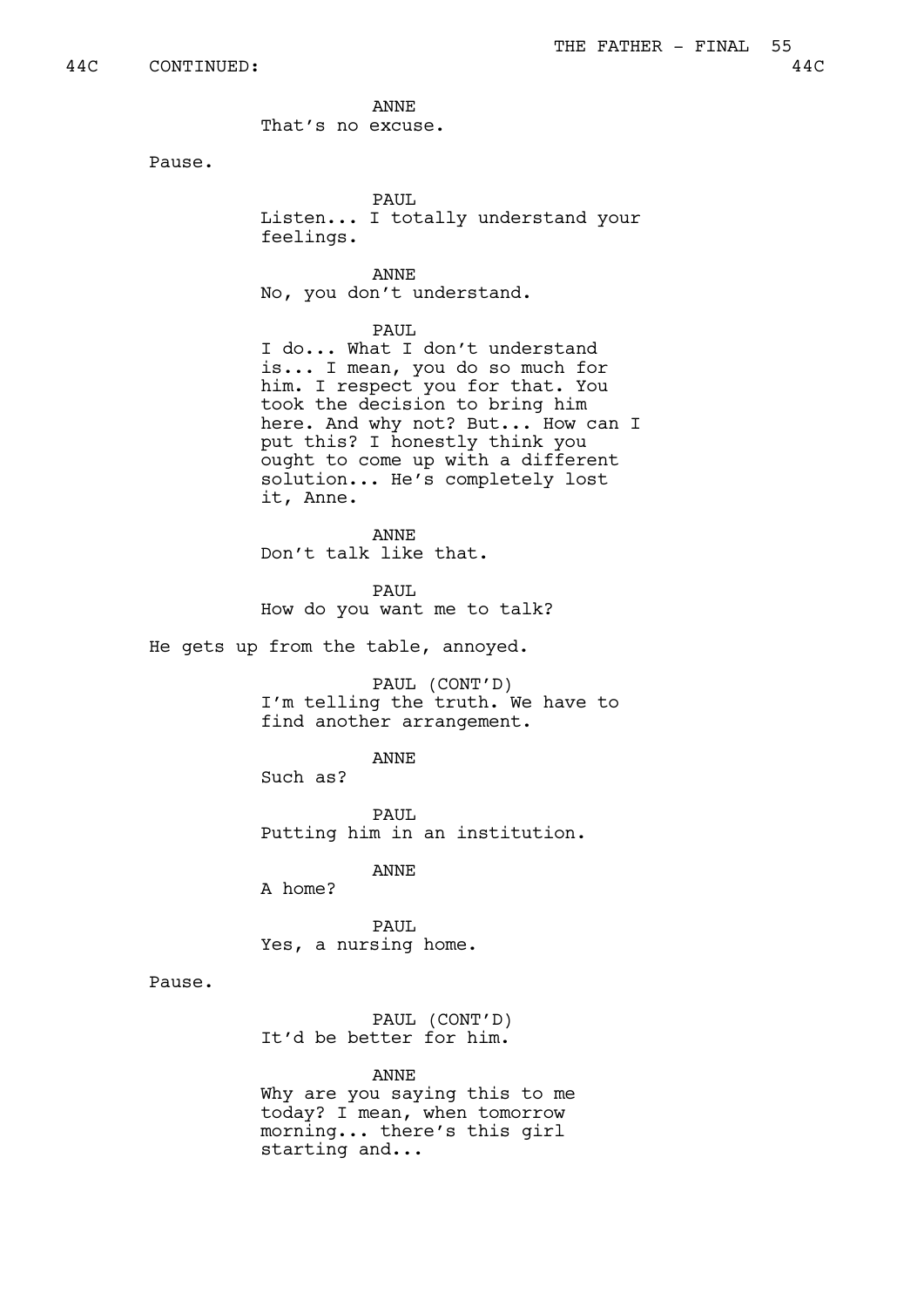PAUL makes a gesture of appeasement to ANNE.

PAUL Yes, you're right. We'll see. Maybe it'll work very well with this girl. You seem to think she's good.

ANNE pushes him away.

ANTHONY appears in the doorway with his chicken. He's listening to the conversation. But neither of them has noticed him.

> PAUL (CONT'D) But, believe me, the doctor is right, the moment will come when... However good she is... He's ill, Anne. He's ill.

ANNE and PAUL simultaneously realise that ANTHONY is in the room. They start. Feeling of awkwardness. A reprise.

> ANNE Dad. What are you doing, standing there? Come and sit down. Come on.

He doesn't respond.

ANNE (CONT'D)

Dad...

Pause.

ANNE (CONT'D) Come on, Dad.

Pause.

ANNE (CONT'D) Come and sit down.

He looks lost and terrified by what he's just heard. Who is ill? ANNE gets up, but this time, ANTHONY doesn't allow himself to be led to the table. He leaves the room without saying anything and heads towards his bedroom.

ANNE and PAUL look at one another, very embarrassed.

45 INT. BEDROOM 2 NIGHT 45

ANNE sits on the edge of Anthony's bed. He's just gone to sleep. He looks peaceful. ANNE strokes his cheek tenderly. It's like the strangling scene. But this time, she gets up and leaves the room, like a mother who's just put her child to bed.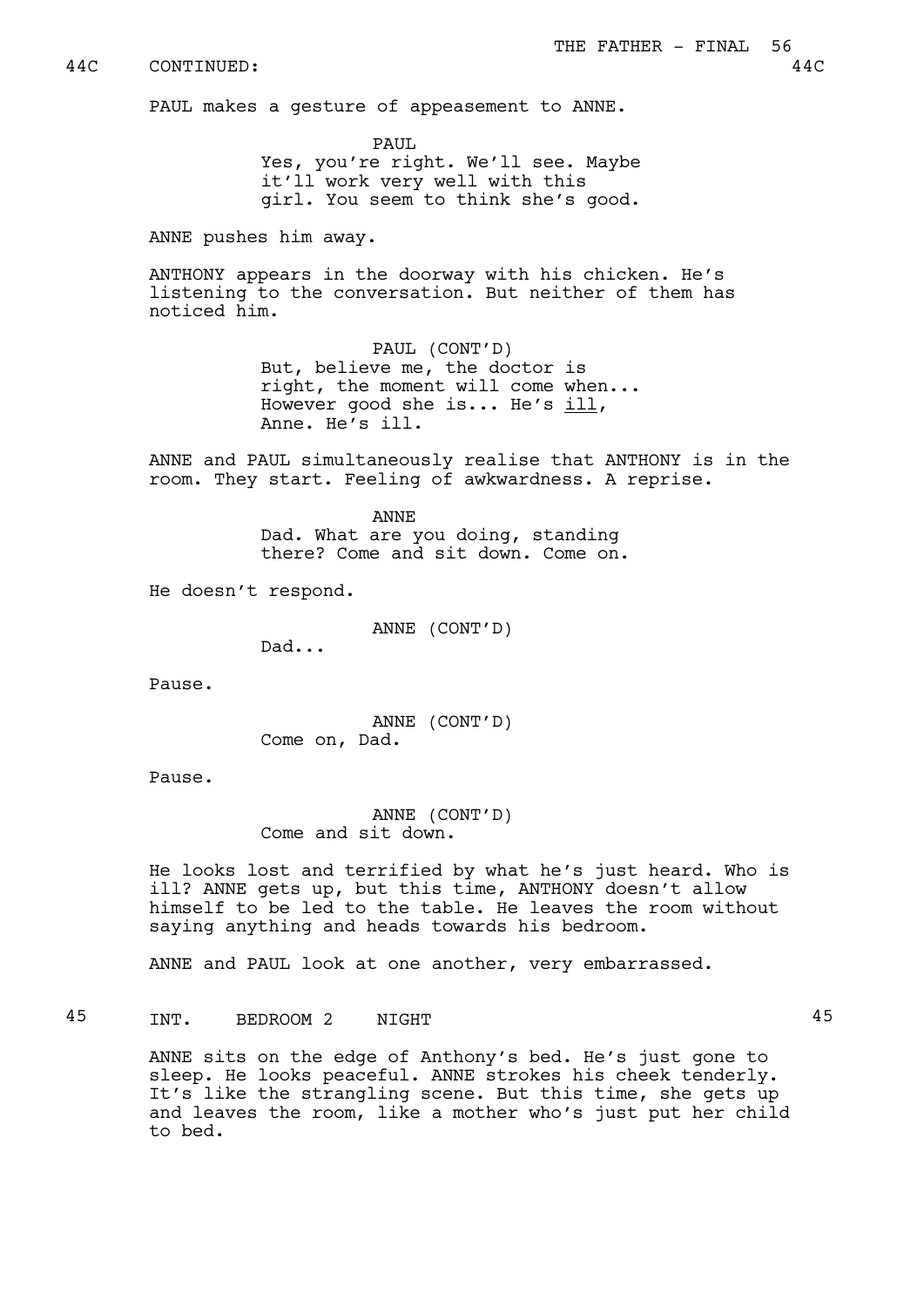46 DELETED 46

# 47 INT. OFFICE 2 DAY 47

Anne is sitting at her desk, lost in thought. She holds the DOCTOR's card in her hand and considers it carefully.

A long hesitation. She sits, turning the card around, pensive.

Finally, she decides to dial a number.

On the other end of the line, we hear the muzak from the waiting room. She's holding the receiver away from her ear.

She stares into space. Then her attention is attracted to the light reflections on the wall. There's a crystal pyramid placed on her desk, and the light going through it reflects on the opposite wall as a luminous constellation. She takes the pyramid in her hands and plays with the reflections, which now show on her thoughtful and worried face.

# 48 INT. FLAT 3 MORNING 48

ESTABLISHING SHOT of the same space: but with less furniture. Dawn light. LUCY's painting is no longer hanging on the wall.

There are packing cases, which may explain why the flat is virtually empty.

The muzak from the previous scene runs over these SHOTS.

It stops abruptly as the DOCTOR's VOICE comes over the line, saying: "Doctor Odgers speaking...:

Then, when there's no answer, he goes on: "Hello? Hello?"

# 49A INT. BEDROOM 3 MORNING 198

ANTHONY opens his bedroom curtains. It's morning.

He looks out at the street. What he sees is the same quiet London street as before. This seems to reassure him.

Outside, a CHILD is playing with a plastic bag. He watches him attentively, as fascinated as if he were trying to uncover some mystery... He smiles at this vision. But then his smile brutally disappears.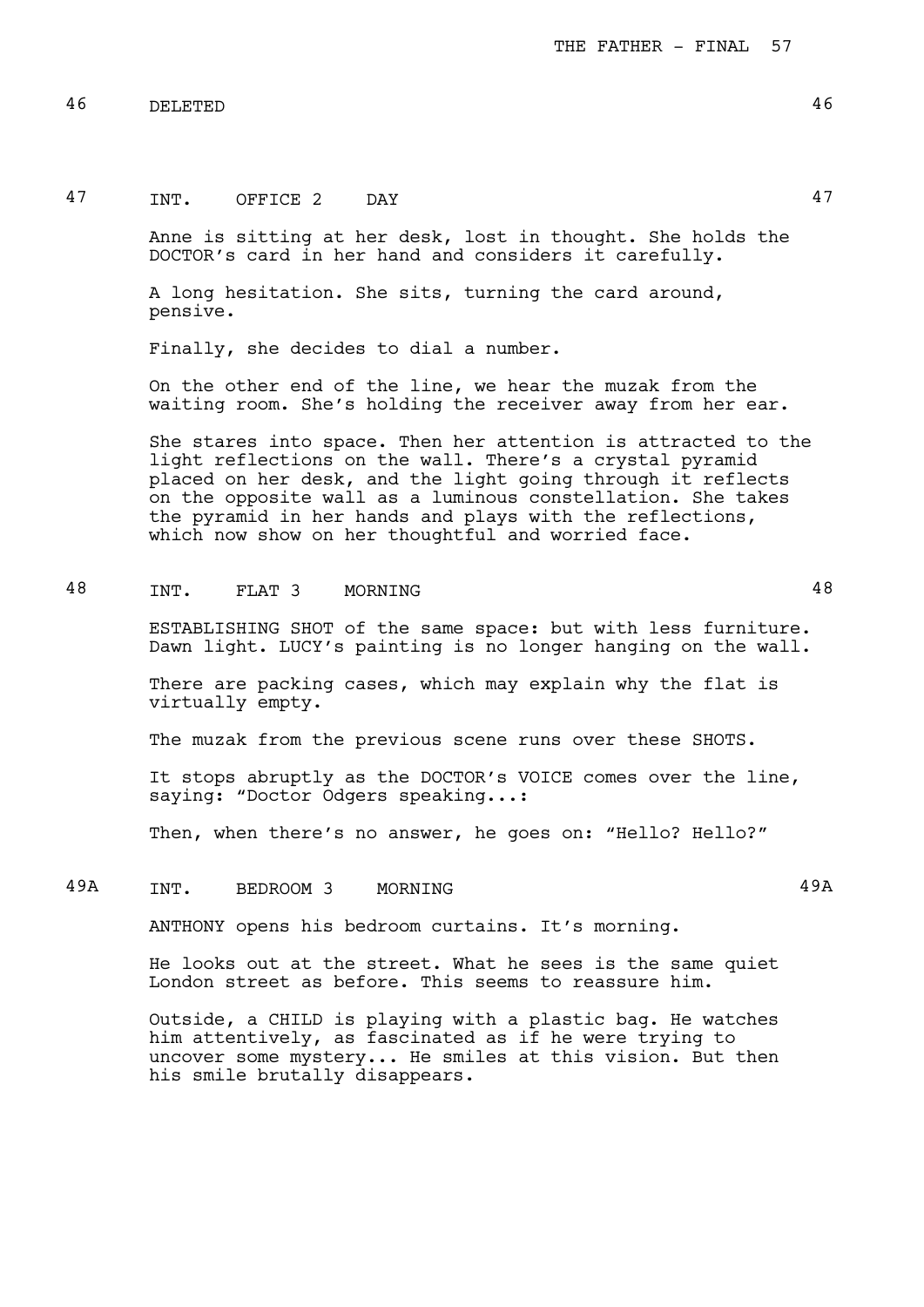## 49B INT. CORRIDOR 3 MORNING 49B

ANTHONY moves down the corridor in his pyjamas, heading for the kitchen.

His attention is caught by the brightly-coloured chairs from the surgery, which are now in the hallway.

> ANTHONY Where are these from?

ANNE's VOICE is heard, calling him in the corridor.

ANNE (V.O.) Dad? Are you up already? Did you sleep well?

But he doesn't answer. Something about the flat is different. Puzzled, he moves on to inspect -

50 INT. LIVING ROOM 3 MORNING - PT 1 & PT 2 (ANNE ONLY) 50

- the living room. He sees the packing cases. Is ANNE finally moving to Paris?

ANTHONY looks at the wall. LUCY's painting is no longer here.

Once again we hear ANNE's VOICE as she busies herself in the kitchen, preparing breakfast prior to the meeting with LAURA.

> ANNE (V.O.) Shall I get you some coffee before she arrives?

ANTHONY Where's the painting?

ANNE (V.O.) What painting?

ANTHONY

Lucy's.

ANNE (V.O.) You're mixing this up with your flat. There's never been a painting here. Come and have your breakfast.

ANTHONY peers at the wall. There seems to be a slightly lighter rectangle and marks perhaps made by a picture-frame.

> ANTHONY See, look, Anne... there.

He turns around, but she's not here.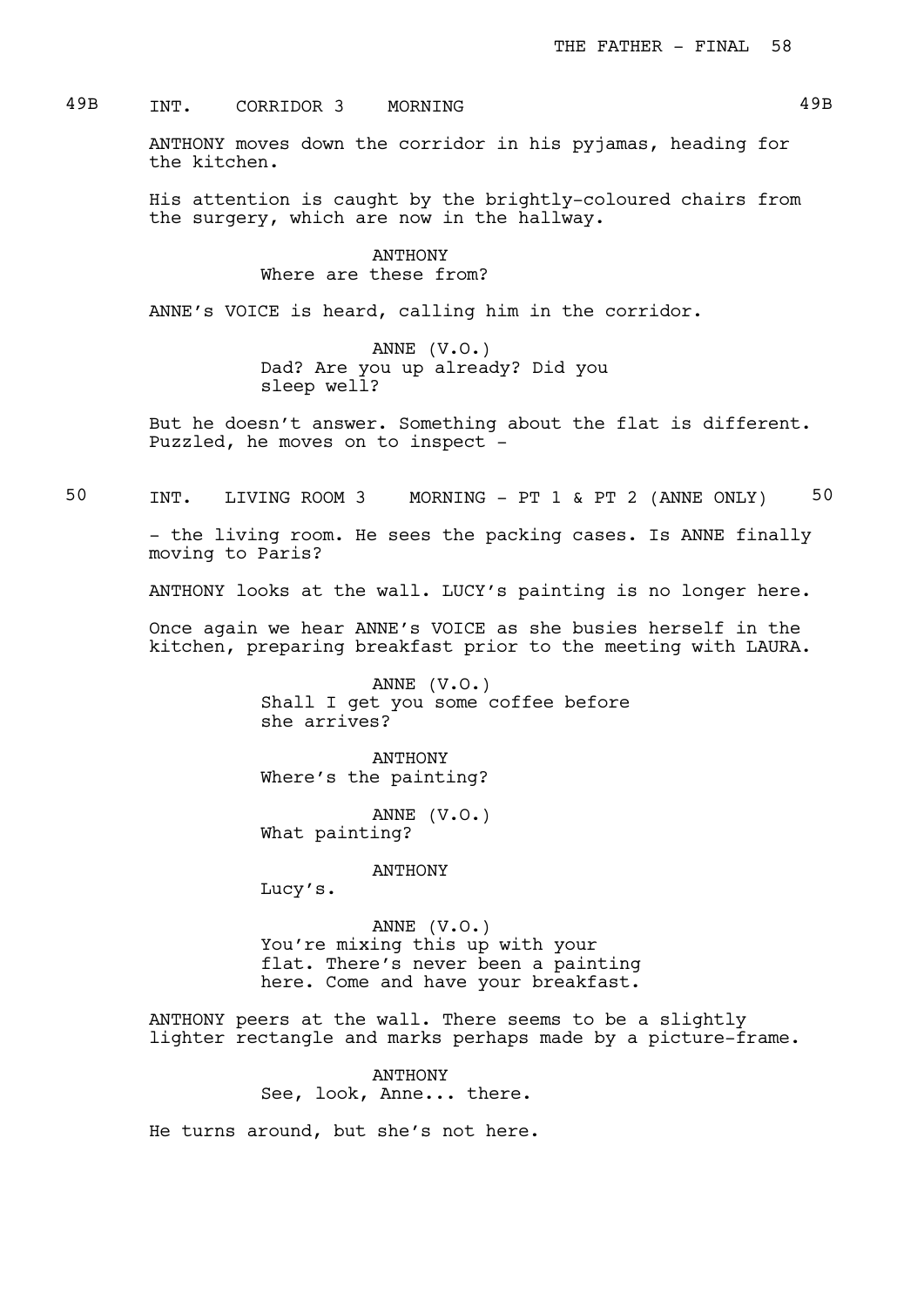50 CONTINUED: 50

ANTHONY (CONT'D)

Anne?

50PT3 LAURA emerges from the kitchen. She's carrying a cup of 50PT3 coffee.

> **TAURA** Here's your coffee...

ANTHONY is startled to see her.

ANTHONY

What?

**TAURA** Don't let it get cold...

ANTHONY Where's Anne?

**TAURA** She went out.

ANTHONY Really? Already?

LAURA

Yes.

ANTHONY What time is it?

LAURA She'll be back soon. At the end of the day. I'm going to look for your medication.

### ANTHONY

No. Wait.

LAURA I'll be back. I'm just going to look for your medication.

She leaves. He seems troubled. He realises he doesn't have his watch.

> ANTHONY Shit. Honestly.

He suddenly becomes aware he's in his pyjamas. He tries to arrange himself a bit before she gets back.

He gets his armchair and moves it and sits in it, pretending to be comfortable with this uncomfortable situation.

50PT4 She comes in with a glass of water and his medication. 50PT4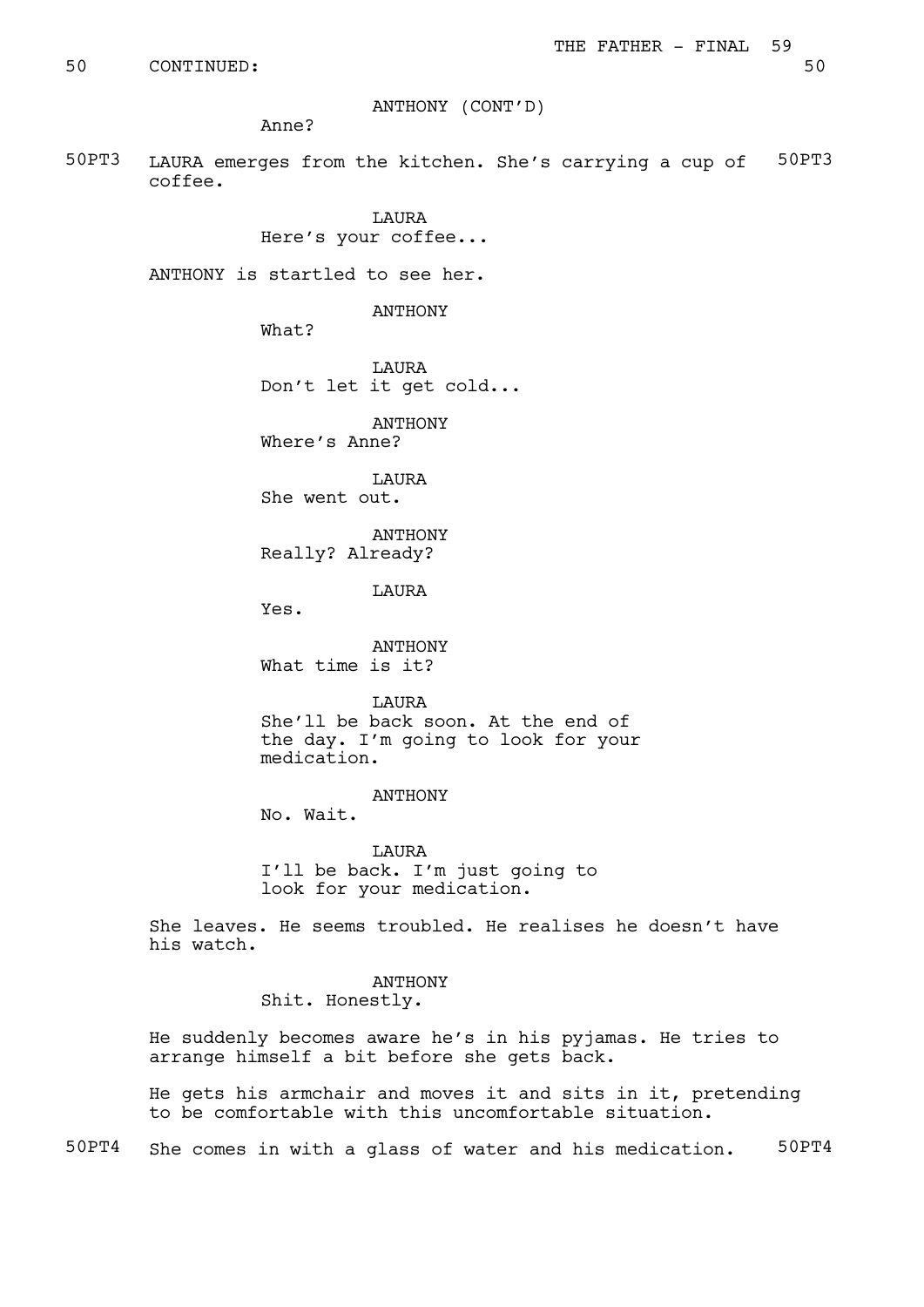ANTHONY (CONT'D) What time is it?

LAURA Time for your medication. Here we are. Best to take them now. Then it's done. Don't you think? There are three today. This little blue one...

It's as if she's speaking to a child, which irritates ANTHONY.

> LAURA (CONT'D) That's the one you like. Your little blue pill. Look, it's a pretty colour, isn't it?

ANTHONY Can I ask you a question?

**T.AURA** 

Yes.

ANTHONY Are you a nun?

LAURA

No.

ANTHONY Then why are you speaking to me as if I were retarded?

LAURA

Me?

ANTHONY

Yes.

LAURA

But I'm not...

ANTHONY "Your little blue pill." "Your little blue pill."

LAURA I'm sorry. I didn't think you...

ANTHONY It's really unpleasant. You'll see when you get to my age. Which'll happen sooner than you think, by the way.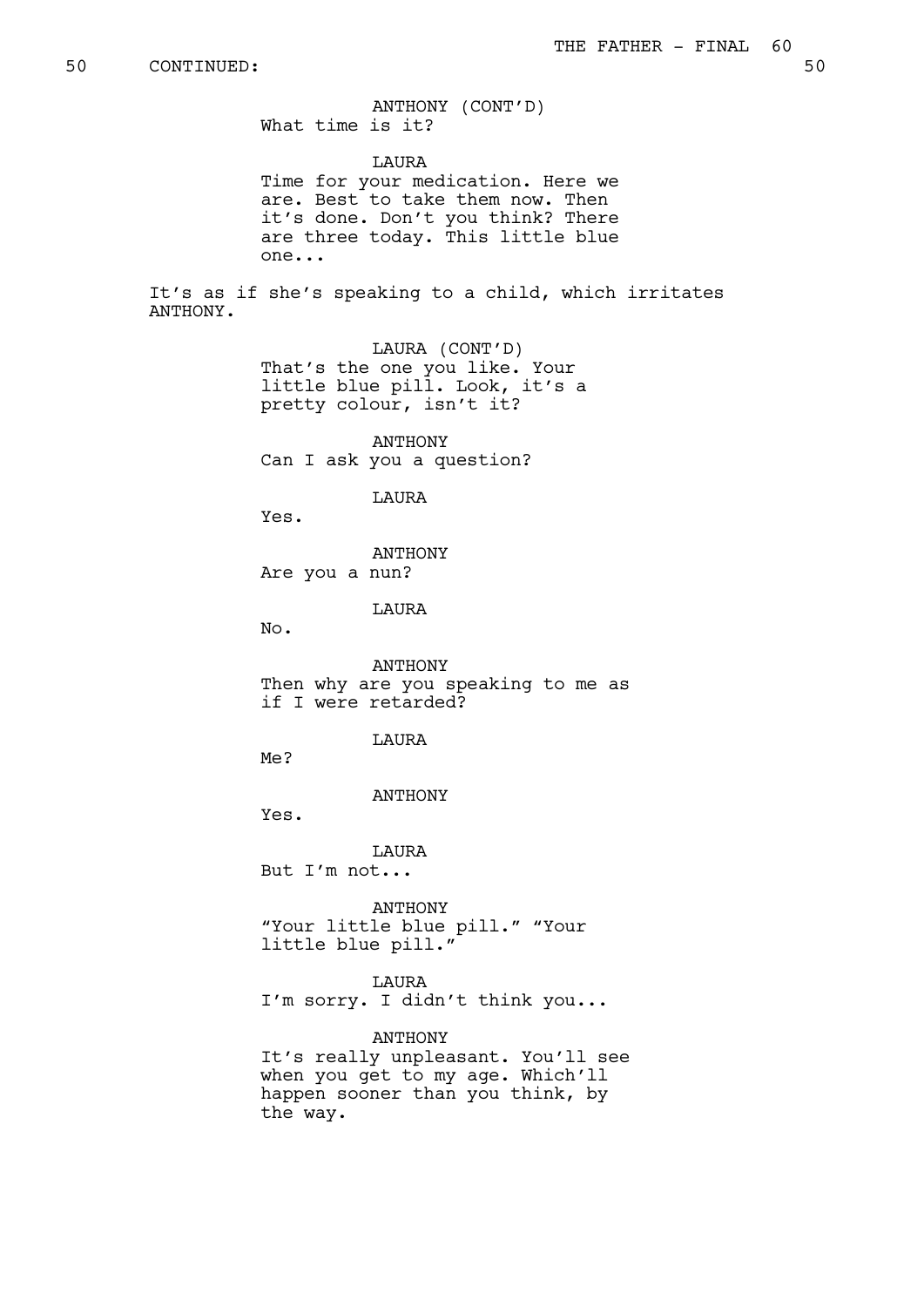LAURA I apologise. I... It won't happen again.

ANTHONY mimics her.

**ANTHONY** "Your little blue pill."

She hands him the glass of water.

ANTHONY (CONT'D) Have you noticed anything?

**T.AURA** What about?

ANTHONY What do you think? About my flat!

**T.AURA** No. What about it?

ANTHONY

It's changed.

LAURA You think so?

ANTHONY Yes. These chairs, for instance. There. Who put them there?

He's referring to the brightly-coloured chairs in the corridor.

LAURA

I don't know. Your daughter, I imagine.

ANTHONY Obviously. My daughter... Obviously... All the same, it's extraordinary! Not even to ask my opinion. I... Do you know what's being planned? For this flat?

LAURA

No.

ANTHONY Well, I do. I keep my eyes open. I know everything.

Pause.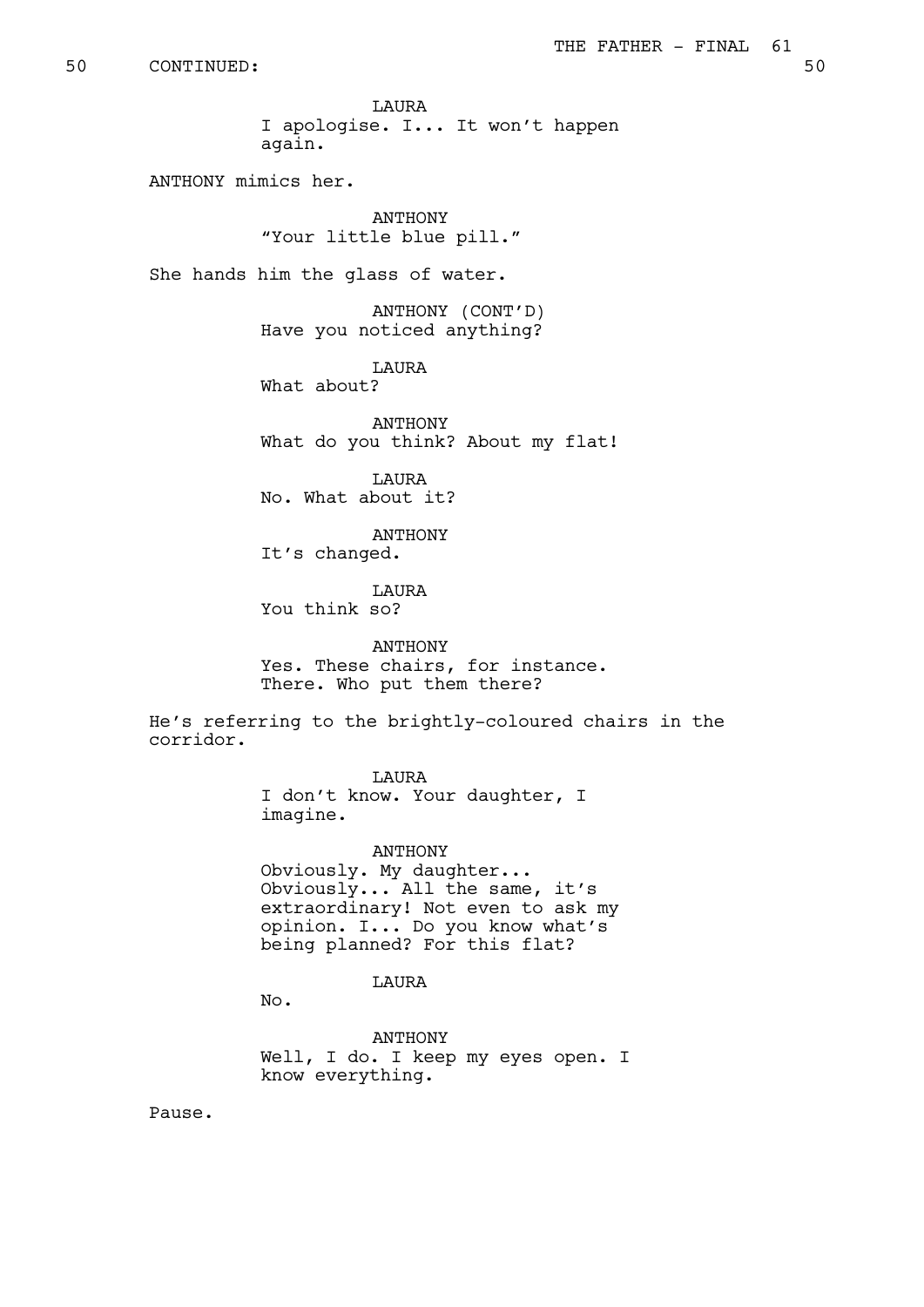ANTHONY (CONT'D) By the way, I wanted to apologise if I was a little... Last time we met...

**TAURA** No problem. Your daughter warned me. She told me you had your ways.

She gives him a dazzling smile. He watches her, fascinated.

ANTHONY It's amazing how like Lucy you look. My other daughter. Not Anne, no. The other one. The one I love.

**TAURA** Anne told me what happened to her. I'm sorry. I didn't know.

ANTHONY Didn't know what?

LAURA About her accident.

ANTHONY What accident?

LAURA

What?

ANTHONY What are you talking about?

LAURA

Nothing...

Pause. LAURA realises ANTHONY's forgotten his daughter is gone. She tries to change the subject.

> LAURA (CONT'D) Are you taking your medication? Then we'll go and get dressed.

### ANTHONY

You see?

### LAURA

What?

ANTHONY You're speaking to me as if I were retarded.

LAURA No, I'm not.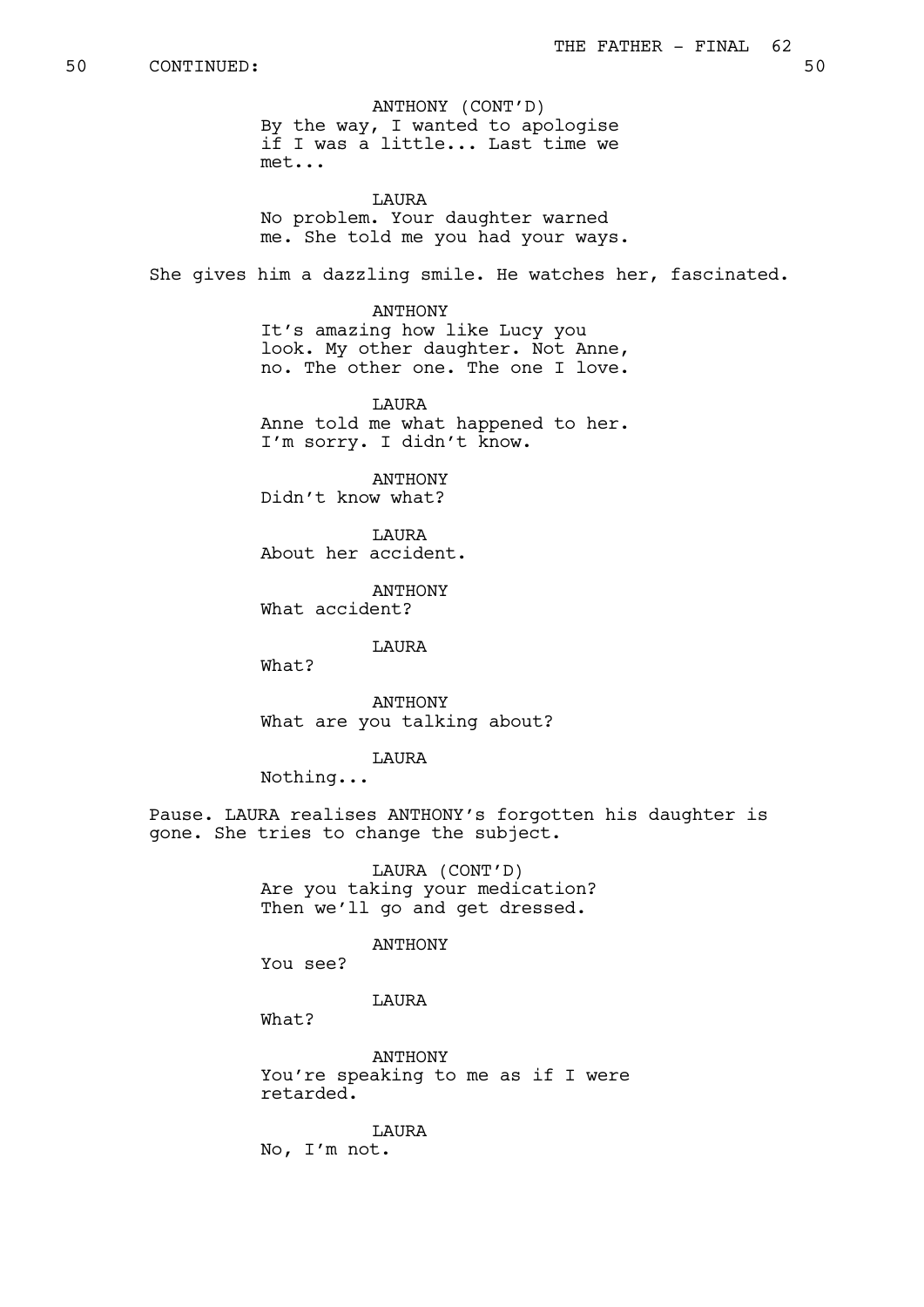ANTHONY

You are!

LAURA I'm not, I...

ANTHONY "And then we'll go and get dressed..." "Your little blue pill."

Pause.

ANTHONY (CONT'D) Thing is, I'm very intelligent. You need to bear that in mind, d'you understand?

**TAURA** Yes, I'll... bear it in mind.

ANTHONY

Thank you.

Pause.

ANTHONY (CONT'D) It's true. I'm very intelligent... Sometimes, I even surprise myself. Memory like an elephant.

ANTHONY wants to make himself absolutely clear.

ANTHONY (CONT'D) You know, the animal.

LAURA

Yes, yes.

He drinks his glass of water without taking his medication.

LAURA (CONT'D) You've forgotten your pills!

He looks at them in the hollow of his hand.

ANTHONY Oh, yes, so I did... What are they doing there?

LAURA I'll go and get you another glass of water.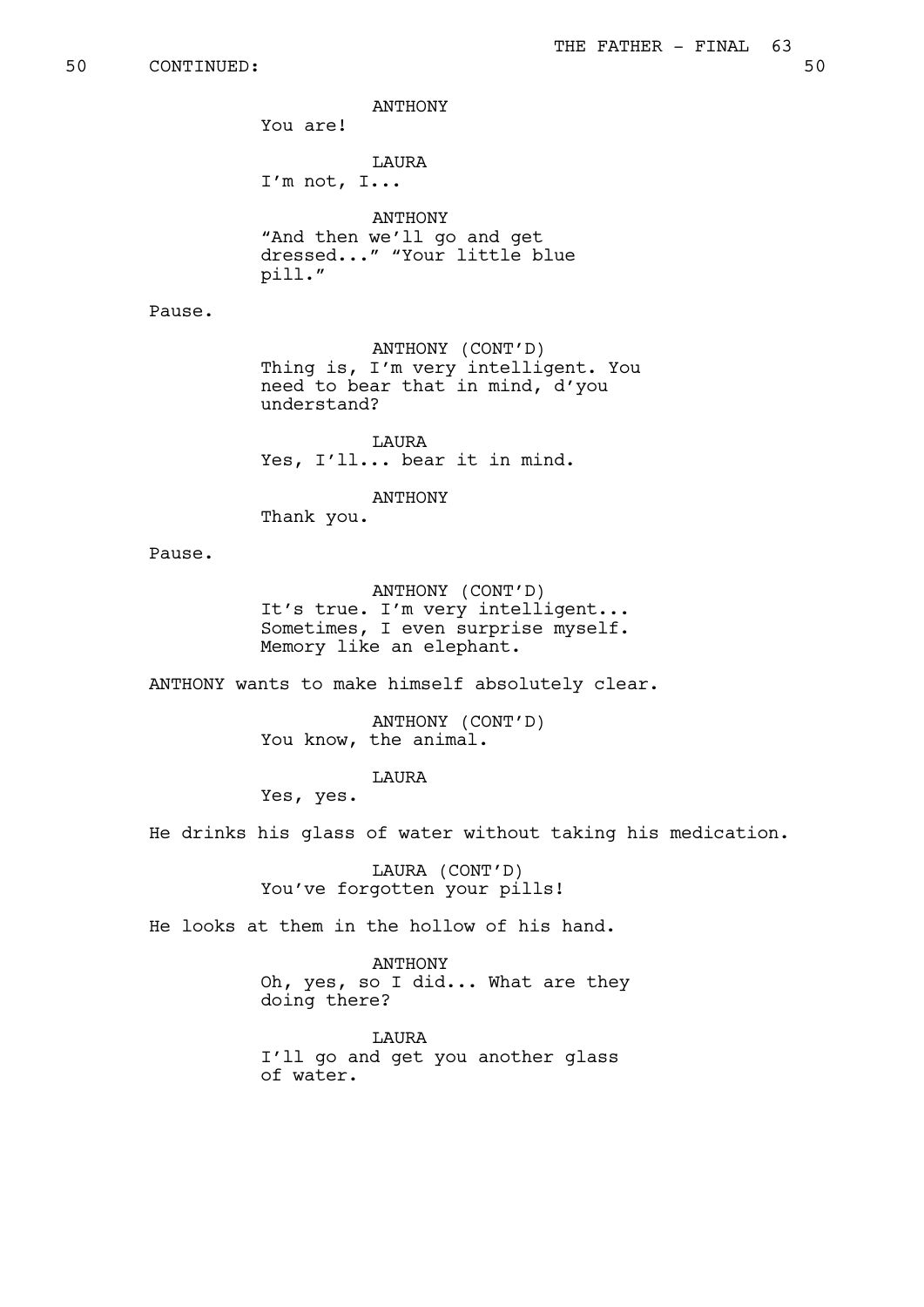ANTHONY No, no. Don't bother. I'll swallow them with... You'll see. With the coffee.

**TAURA** Are you sure?

ANTHONY Positive. Look. Here.

He begins what seems to him the equivalent of a magic trick.

ANTHONY (CONT'D) You'll see. Are you watching? Watch carefully. I stick them in my gob. Watch, there they go, hey presto, they're in my mouth. Did you see? Did you see? Did you see?

LAURA Yes, yes. I... I'm watching.

ANTHONY Good. And now, the coffee. Watch carefully... Hey presto.

He swallows the pills.

ANTHONY (CONT'D) The job is done.

LAURA

Bravo.

ANTHONY I worked in the circus a bit when I was young.

LAURA

Did you?

ANTHONY Yes. I was quite talented. Especially at conjuring tricks. Would you like me to show you a little magic?

LAURA Let's get dressed first.

ANTHONY

Now?

LAURA

Yes.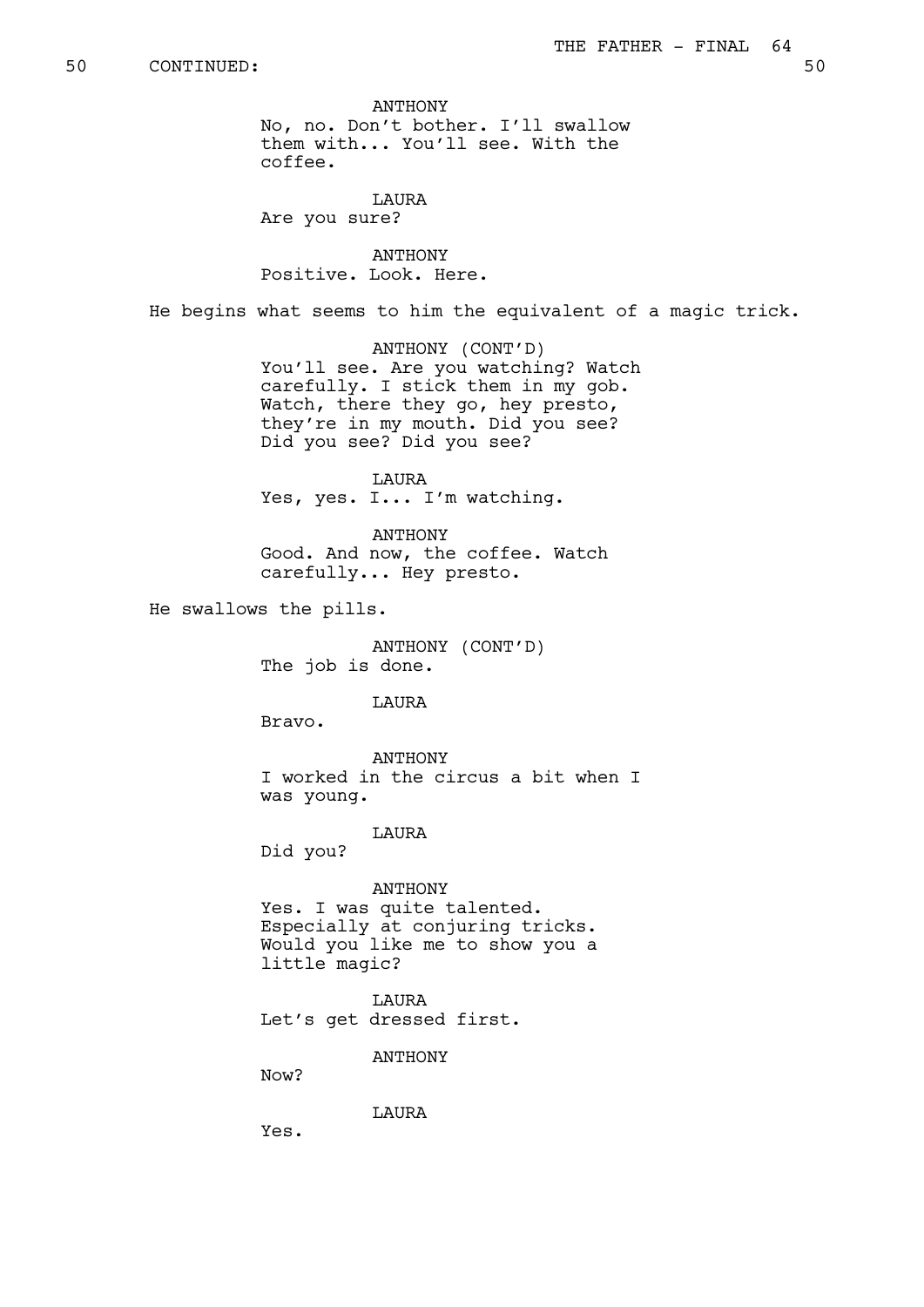ANTHONY

Oh, no, not now...

He's spoken like a child.

LAURA

Yes.

ANTHONY

Oh, no.

LAURA

Yes.

ANTHONY What's the point? I'll only have to put my pyjamas back on tonight, won't I? Might as well save some time.

LAURA I see what you mean. But if you stay in your pyjamas, we won't be able to go out.

ANTHONY Where d'you want to go?

LAURA The park. It's a nice day.

50PT5 Suddenly, the MAN walks in. He also has a cup of coffee  $i\hbar^{0P}T^5$ his hand.

> MAN Everything all right?

The MAN's sudden appearance has unnerved ANTHONY.

LAURA Fine. We were going to get dressed.

ANTHONY

But...

LAURA Are you coming with me?

ANTHONY can't understand what this MAN is doing in his flat. He thought ANNE was living with PAUL. The MAN has an air of menace.

## MAN

Everything all right, Anthony?

ANTHONY is rooted to the spot. He doesn't answer.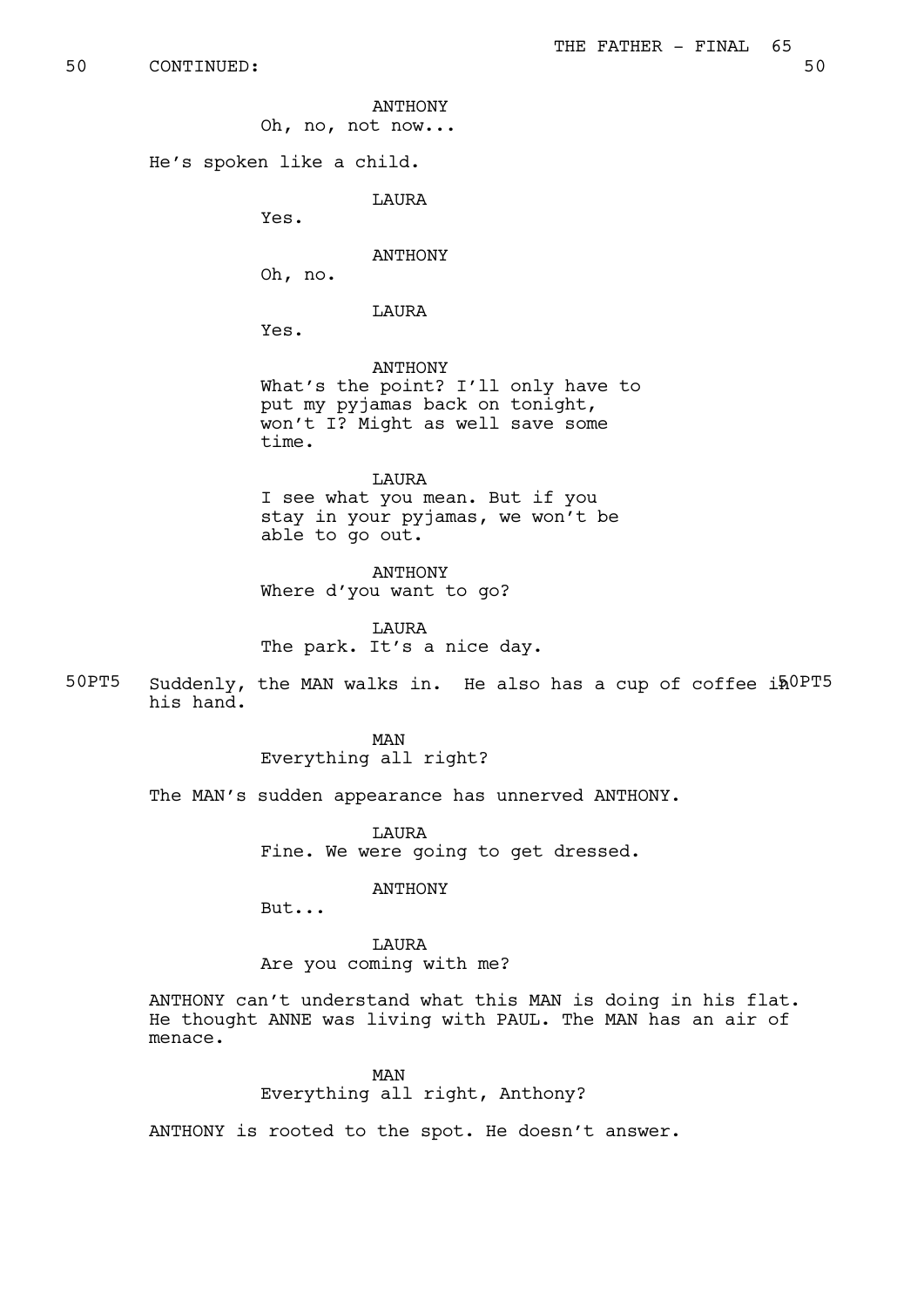## 50 CONTINUED: 50

MAN (CONT'D) Something the matter?

ANTHONY

No, no...

MAN I just wanted a word with you. In fact.

ANTHONY

With me?

MAN

Yes.

LAURA In that case, I'll... I'll go and get your things ready.

ANTHONY is alarmed.

ANTHONY No, wait a minute...

**T.AURA** I'll be back.

ANTHONY Don't leave me on my own.

LAURA I'll be in the next room. I'll be right back.

She leaves the room. We can see ANTHONY is intimidated, as if this stranger's presence frightened him.

50PT6 50PT6 Can I ask you a question?

ANTHONY

Yes.

The MAN moves closer to him. There's something threatening about his approach.

> MAN But I want an honest answer. Nothing fancy... Can you do that for me?

> > ANTHONY

Yes.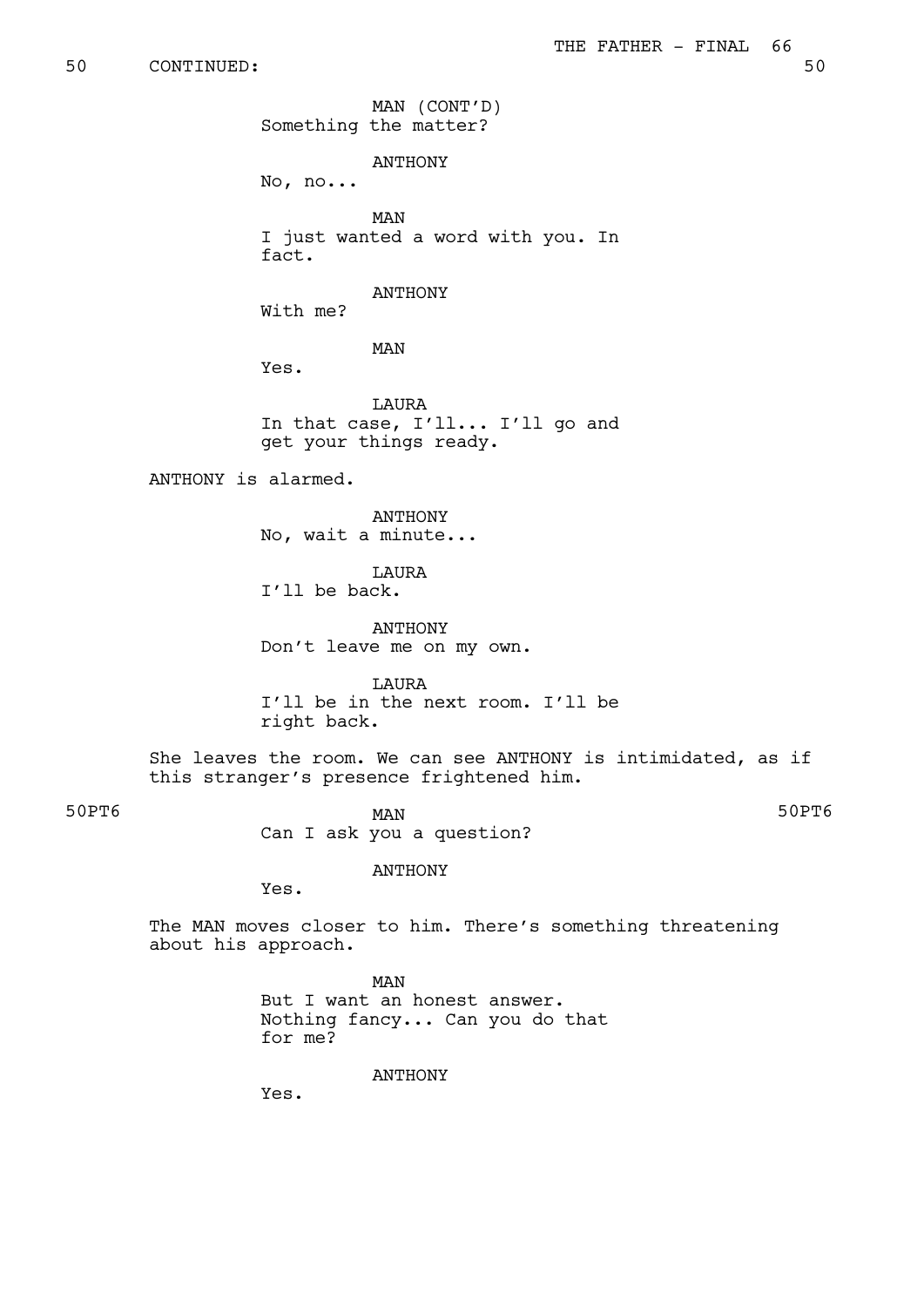MAN

Well, then... how much longer do you intend to hang around getting on everybody's tits?

ANTHONY

Me?

MAN Yes, you. I'd like to know your opinion.

Brief pause.

MAN (CONT'D) I mean, do you intend to go on ruining your daughter's life? Or is it too much to hope that you'll behave reasonably in the foreseeable future?

ANTHONY But... What are you talking about?

MAN About you, Anthony. About you. Your attitude.

He gives him a little slap.

ANTHONY What are you doing? I can't allow this.

MAN You can't allow it?

ANTHONY

No.

MAN Suppose I do it again, then what will you do?

ANTHONY

I'll...

MAN

Yes?

ANTHONY You'll have to take me on. Physically.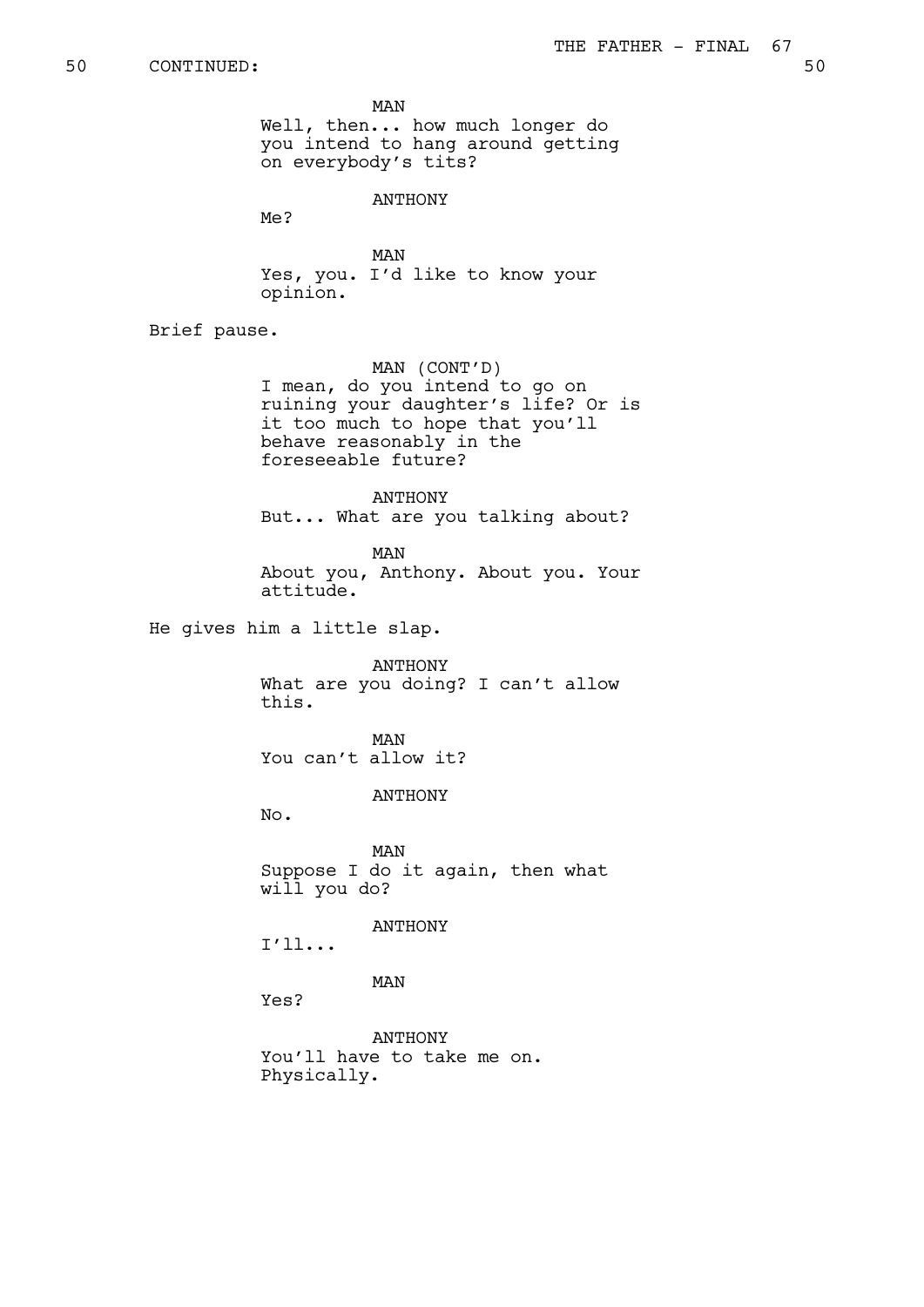MAN Are you saying that to tempt me? See, me as well, there's something I can't allow. Getting on everybody's tits. Past a certain age.

The MAN smiles and gives him a second little slap.

**ANTHONY** Stop it! Do you hear me? Stop this at once.

The MAN still has a broad, menacing smile on his face. ANTHONY, in front of him, looks helpless.

> MAN Yes. I won't put up with that. I find that totally inappropriate.

He gives him a third little slap.

ANTHONY Stop that! I told you to stop it!

ANTHONY covers his face. For a moment, he's in this humiliating defensive position. The MAN continues to smile.

51 INT. KITCHEN 3 EVENING 51

ANNE is smoking her cigarette at the window (as we saw her in scene 35). We seem to be in the follow-on to that scene.

Suddenly, she hears her father's VOICE.

ANTHONY (O.S.)

Anne!

She hurries into the living room.

52 INT. LIVING ROOM 3 EVENING 52

ANTHONY is in the same defensive position, hunched over. In front of him is PAUL, rather than the MAN, looking at him uncomprehendingly.

> ANNE Dad? Dad, what's the matter?

No answer. ANNE turns to PAUL.

ANNE (CONT'D) What's the matter with him?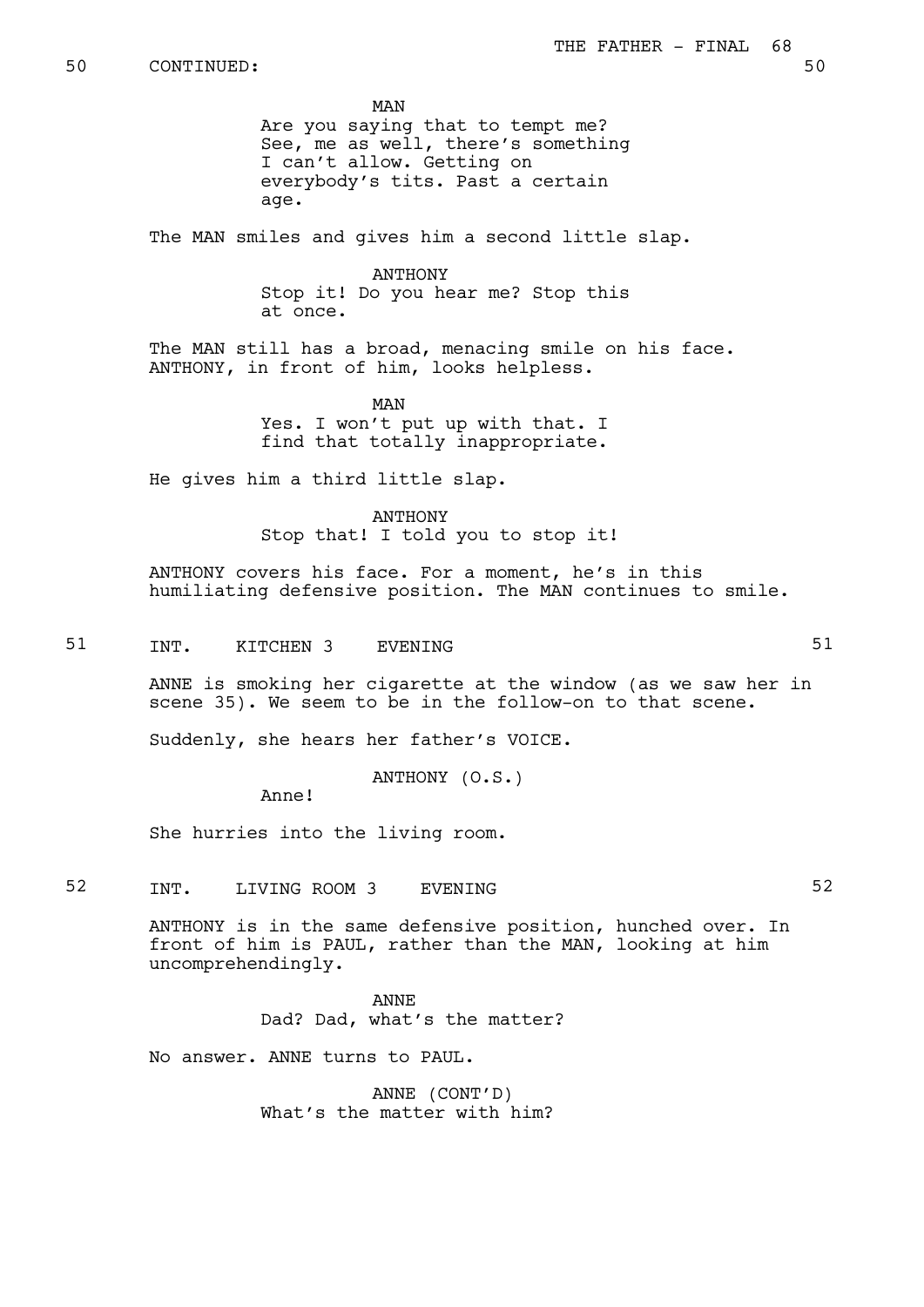PAIIT.

I don't know.

She approaches her father, who maintains the same position, as if afraid of being slapped.

## ANNE

Is it because of your watch? Dad, is that the reason? I found it, look! Shush. Come on, don't cry.

As she speaks, she's holding him in her arms and stroking his hair. She looks at PAUL with a concerned expression.

> ANNE (CONT'D) You'll be all right now. Mm? Shush. You'll be all right. You'll be all right. Let's eat our chicken. Shall we? You like chicken, don't you?

**ANTHONY** But what time is it?

ANNE It's seven o'clock. Time to eat.

ANTHONY Seven o'clock in the evening?

ANNE

Yes, Dad.

ANTHONY But I thought it was morning. I've only just got up. Look, I'm still in my pyjamas.

ANNE No, it's evening and I've cooked you a chicken. Come on, let's eat. Come on. Little daddy. Little daddy.

He seems very lost. She tries to console him. Then, she looks at PAUL.

53 INT. BATHROOM 3 EVENING 53

ANNE is in the bathroom, while PAUL is waiting for her in the bedroom.

She is brushing her teeth in front of the mirror. Suddenly she stops... She looks exhausted and unhappy. Then, she steps back into the bedroom.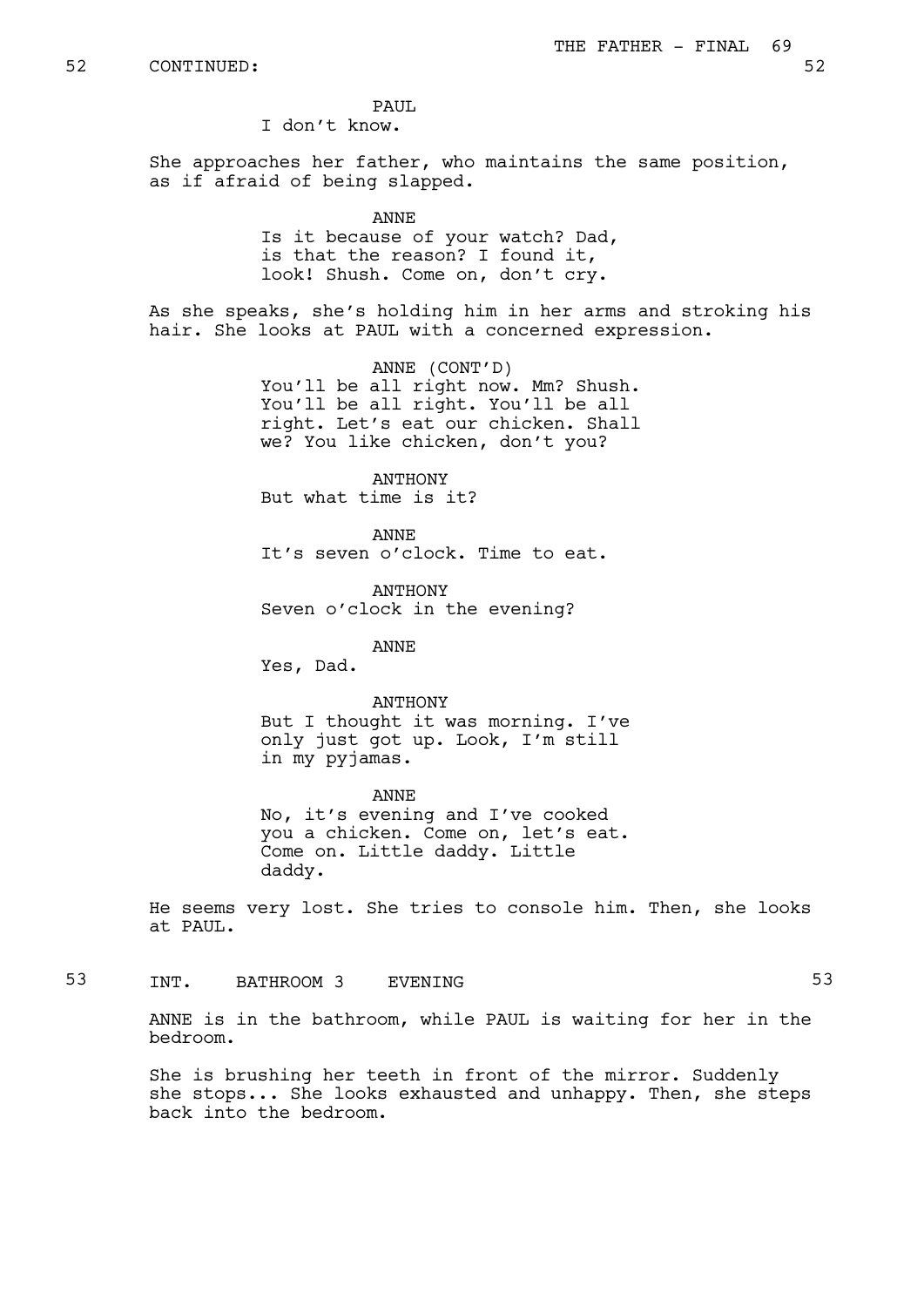54 INT. MAIN BEDROOM 3 EVENING 54 PAUL is there, already in bed. ANNE goes to sit on the bed.

55 TNT. BEDROOM 3 NIGHT

ANTHONY is in bed. It's the middle of the night. Suddenly, he hears VOICES.

> VOICE Dad? Dad, are you asleep?

He sits up and turns on the light. There's no one there.

**ANTHONY** 

Anne?

**VOTCE** No, Dad, it's me.

### ANTHONY

Lucy?

He gets up, puts on his dressing-gown and leaves the room.

56A INT. CORRIDOR 3 NIGHT 56A

The flat is in darkness. But he hears a SOUND, coming from a cupboard at the end of the corridor. He's intrigued. He approaches and opens the cupboard: but the door leads him into another corridor, which ANTHONY seems to be seeing for the first time. It's a hospital corridor.

56B INT. HOSPITAL CORRIDOR NIGHT 56B

He looks up and down the corridor, bewildered. All the sounds and sights of a hospital at night make it undeniable that he's in hospital. He looks to and fro, rooted to the spot.

VOICE

ANTHONY Lucy? Are you there?

He moves slowly down the corridor. Then, through a half-open door, he sees a young woman stretched out on a bed. The young woman turns her head and looks at him. It's LUCY.

LUCY

Dad...

Dad?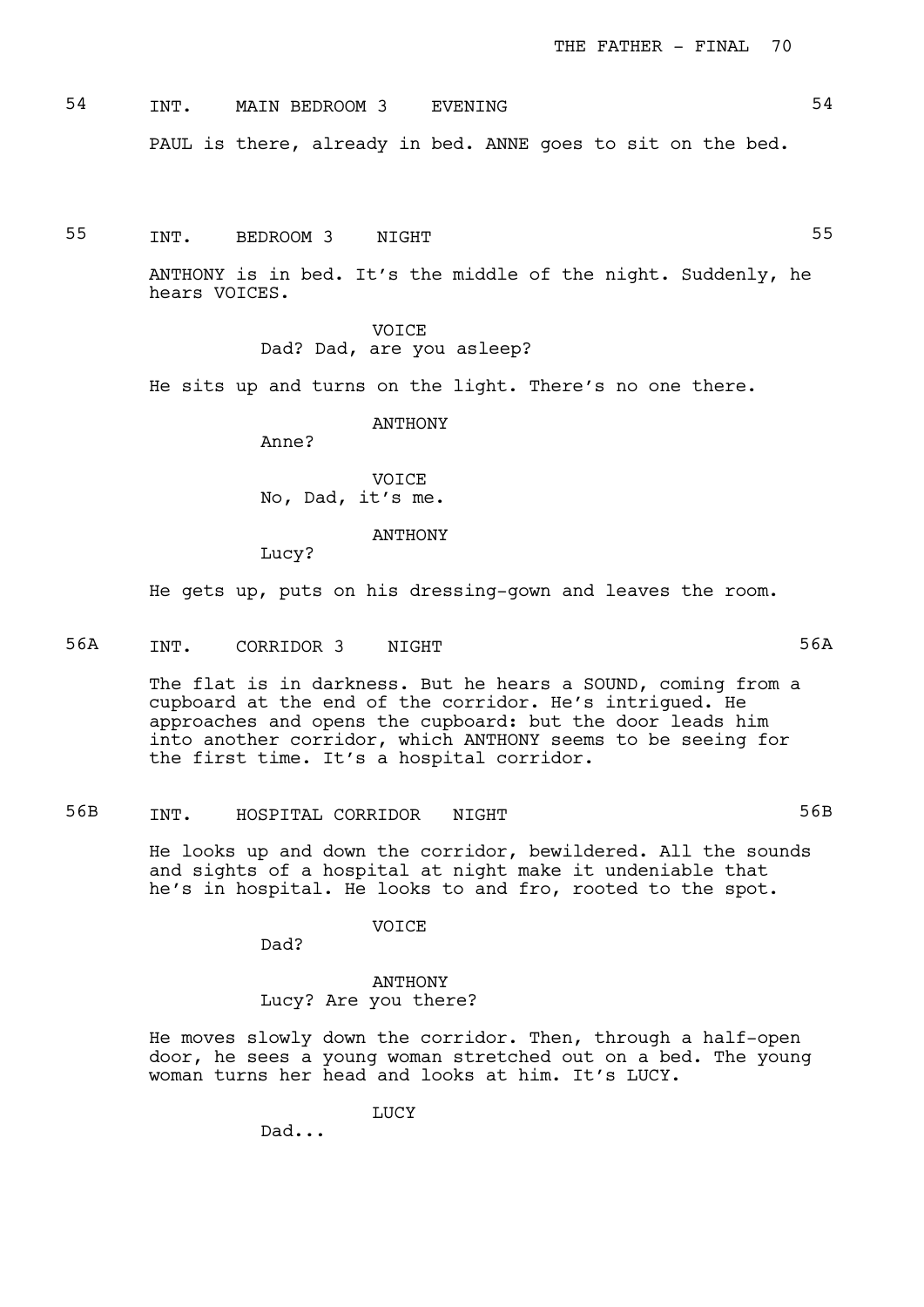THE FATHER - FINAL 71

| 57A | DELETED | 57A |
|-----|---------|-----|
| 57B | DELETED | 57B |

58 INT. FLAT 4 MORNING 58

Same stationary empty SHOT. This time, there's hardly any furniture at all.

59 INT. BATHROOM 4 MORNING 59

ANTHONY splashes water over his face and looks at himself in the mirror. He uses the water to tidy his hair. He remembers his dream and decides to investigate the cupboard.

60 INT. CORRIDOR 4 MORNING 60

He approaches the cupboard he dreamed about. He's reluctant to open it. Then he decides to do it. It's a broom cupboard.

> ANNE (O.S.) Ah, you're up...

61 INT. KITCHEN 4 MORNING 61

ANNE is cooking breakfast. There's coffee already by his place at the table.

> ANTHONY Morning, darling...

ANNE Sit down. It's all ready. Are you hungry?

ANNE puts a plate of toast and eggs in front of him.

ANNE (CONT'D) You have a visitor today. Remember?

Anthony starts eating his breakfast. He looks baffled.

ANNE (CONT'D) Dad, you do remember?

ANTHONY How could I forget? You never stop talking about it.

ANNE She shouldn't be long.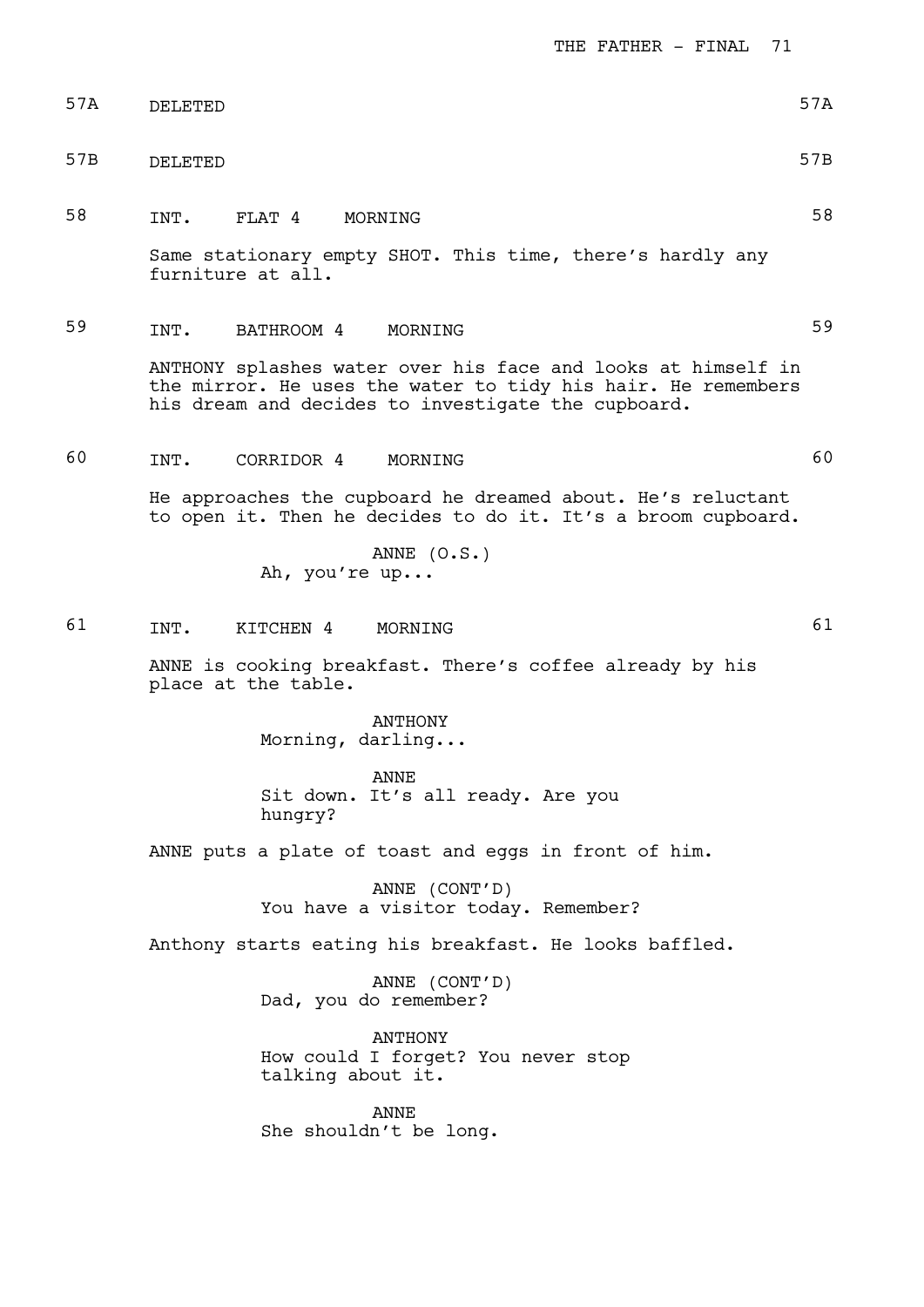ANTHONY

This early?

ANNE

Yes.

ANTHONY I dreamt about her last night.

ANNE

Laura?

ANTHONY Yes. Well, I think I did. I can see her face.

ANNE smiles at him.

ANTHONY (CONT'D) You know, she really reminded me of your sister...

ANNE Laura? Yes. That's what you said yesterday.

She sits in front of him.

ANNE (CONT'D) Anyway, if you like her, I'm happy. She seems really nice. I mean, sweet. And efficient. She'll look after you well.

ANTHONY Yes. I like her.

ANNE Good. We'd better get you dressed before she arrives, don't you think?

ANTHONY

Who?

ANNE Laura. Your new carer. The one you like.

ANTHONY Ah, yes, yes, yes...

ANNE Better to have a jacket on when she arrives.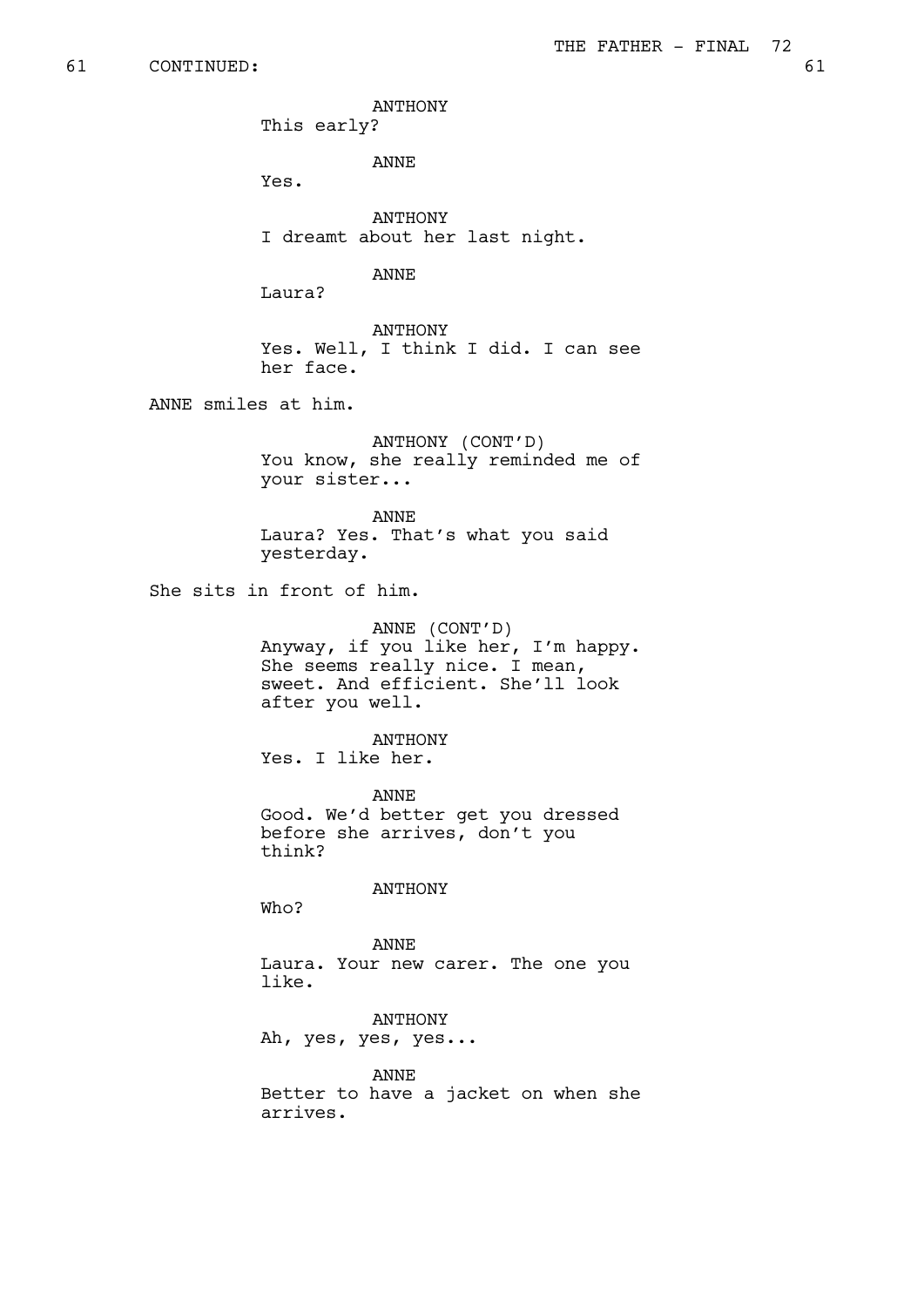ANTHONY

And trousers.

They laugh.

## ANNE

She very much enjoyed meeting you yesterday, you know. I must say you did quite a little number on her.

## ANTHONY

I did?

ANNE

Yes. You convinced her you knew how to dance. That you were good at tap dancing.

## ANTHONY

Me?

## ANNE

Yes.

ANNE's laughing again; ANTHONY has a childlike smile.

ANTHONY And what did she say?

ANNE She said she hoped you'd give her a demonstration. One day.

## ANTHONY

Funny. I didn't even know I knew how to tap dance. Did you?

ANNE

No.

ANTHONY Hidden talents.

ANNE Apparently, yes.

He laughs. The bell rings. She stands.

ANNE (CONT'D)

Ah.

ANTHONY Is that her?

ANNE I expect so.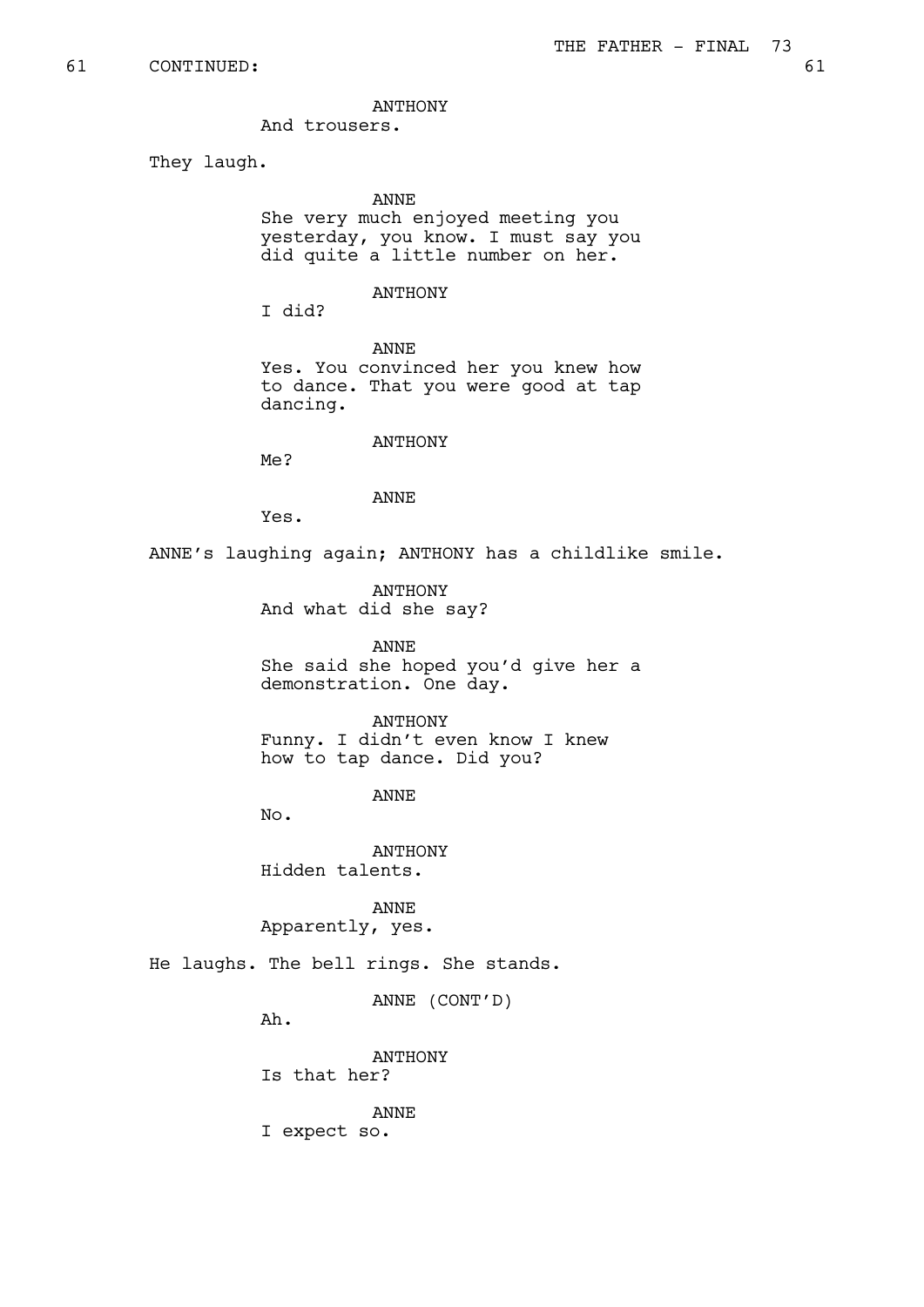# 61 CONTINUED: 61

ANTHONY But... so soon? I'm not ready. I'm not dressed.

ANNE Never mind. You can get dressed later.

ANTHONY No. I... I have to put some trousers on, Anne. Anne, I'm not properly dressed.

ANNE

It doesn't matter.

She's heading for the door.

ANTHONY Yes, it does matter.

ANNE She's outside the door.

ANTHONY

Anne.

ANNE

What?

#### ANTHONY

Don't leave me like this. What's she going to think of me? I have to get dressed. Where are my clothes?

#### ANNE

Dad. Why do you always make everything so difficult? You can get dressed later. There's nothing to worry about.

ANTHONY I'll be mortified...

ANNE No, you won't...

ANTHONY I will. Look, I'm in my pyjamas. I have to put my trousers on.

The doorbell rings again. ANNE goes to open the door.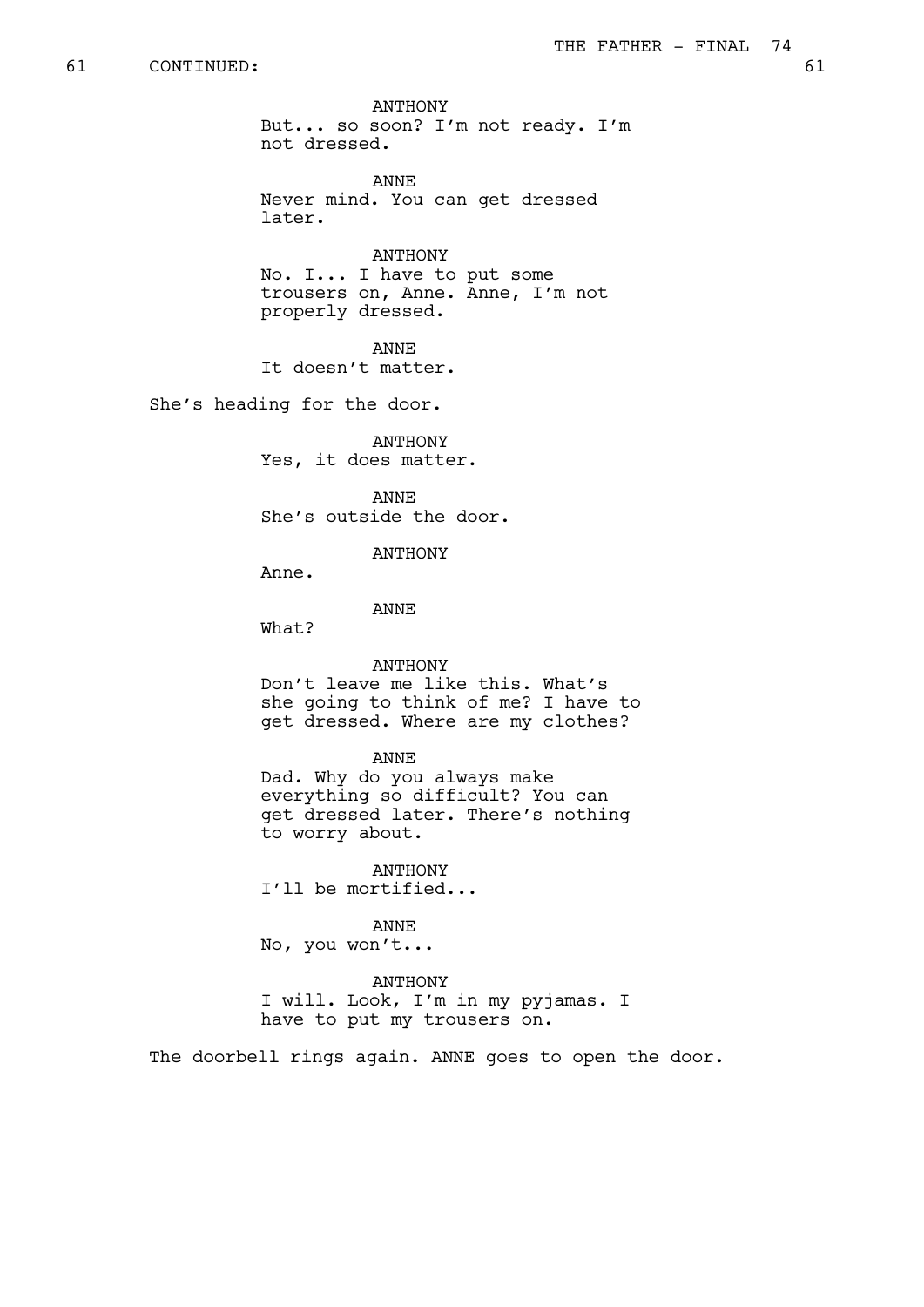62 INT. KITCHEN 4 DAY 62

He arranges himself behind the breakfast table, as far as possible so as not to be seen in his pyjamas.

We can hear the WOMEN speaking in the hallway.

ANNE (O.S.)

Hello.

LAURA (O.S.) Hello. Not too late, am I?

ANNE (O.S.) No, no. Not at all. Come in. Come in.

LAURA (O.S.) Thank you.

They step into the kitchen, but to ANTHONY's amazement, it's not LAURA, it's the WOMAN.

> ANTHONY But... who's this?

ANNE Here we are. We're just getting dressed...

WOMAN Hello, Anthony.

ANTHONY But, Anne... it's not her.

ANNE

Dad.

She turns to the WOMAN.

ANNE (CONT'D) Would you like something to drink? Coffee?

WOMAN

No, thanks.

ANNE

Have you had breakfast? I...

ANTHONY I don't want her. Where's the one I like? Where is she?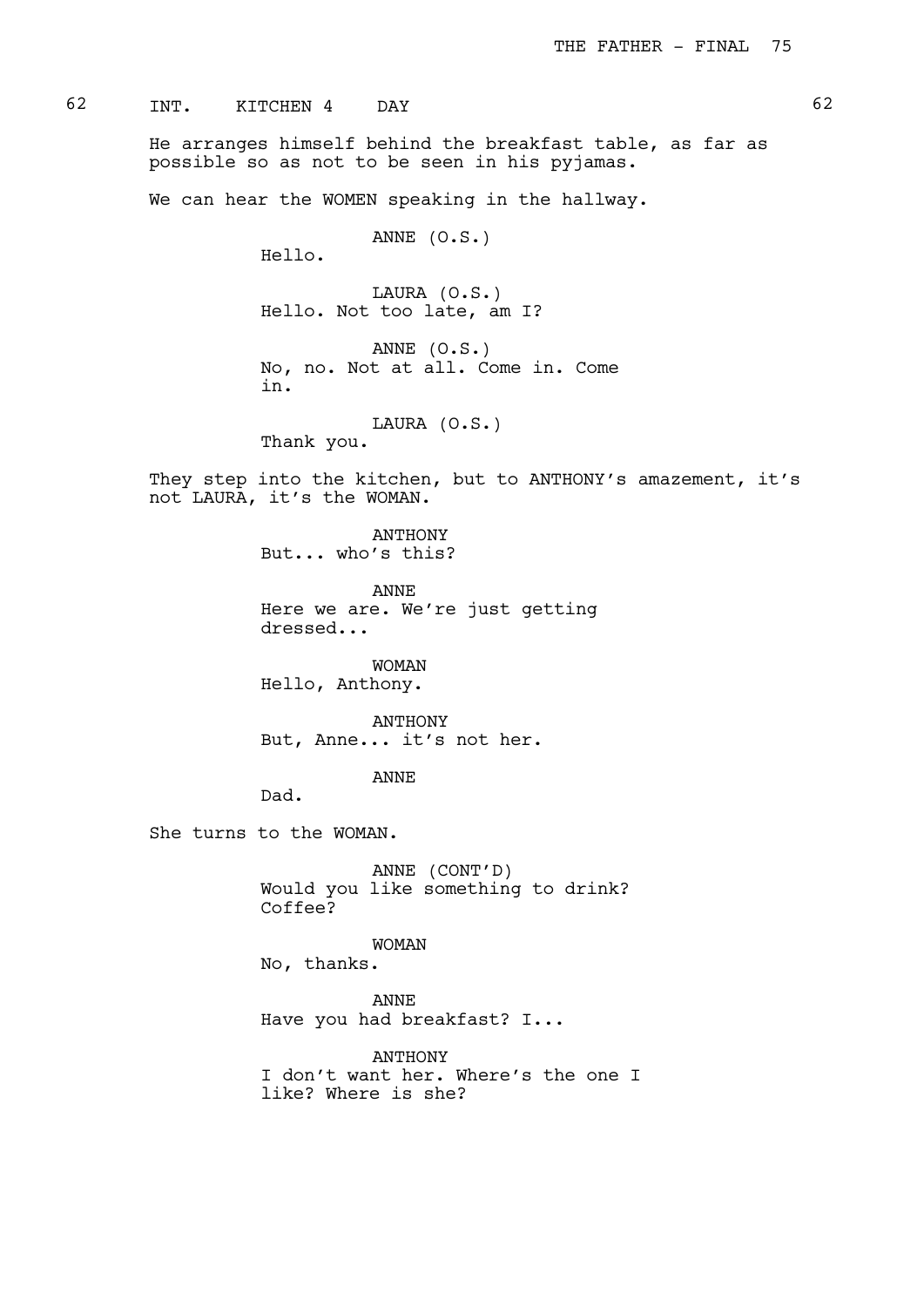ANNE But, Dad... what are you talking about? Say hello to Laura.

ANTHONY There's something that doesn't make sense about this. It doesn't make sense!

He's terrified by the illogicality of the situation.

WOMAN Do you remember me? We met yesterday.

Pause.

WOMAN (CONT'D) We were starting to get to know one another...

Pause. ANTHONY seems panicked. He takes a step backwards.

WOMAN (CONT'D) And I told you I'd come back... Just to see the way you did things and whether I could help you.

Pause.

WOMAN (CONT'D) Do you remember?

Pause. He obviously doesn't understand what's going on. Panicked, he leaves the room and plunges into his bedroom.

ANNE looks sadly and apologetically at the WOMAN.

63A INT. BEDROOM 5 DAY 63A

Clearly a different bedroom.

ANTHONY is sitting on the bed. He's staring into space. He's trying to understand what's going on around him.

Suddenly, there's a knock at the door and ANNE appears. Oddly, she's wearing a coat.

> ANNE Dad? Can I talk to you ?

She comes into the room. Behind her is the WOMAN, who also comes into ANTHONY's room.

ANNE sits down on the bed beside ANTHONY.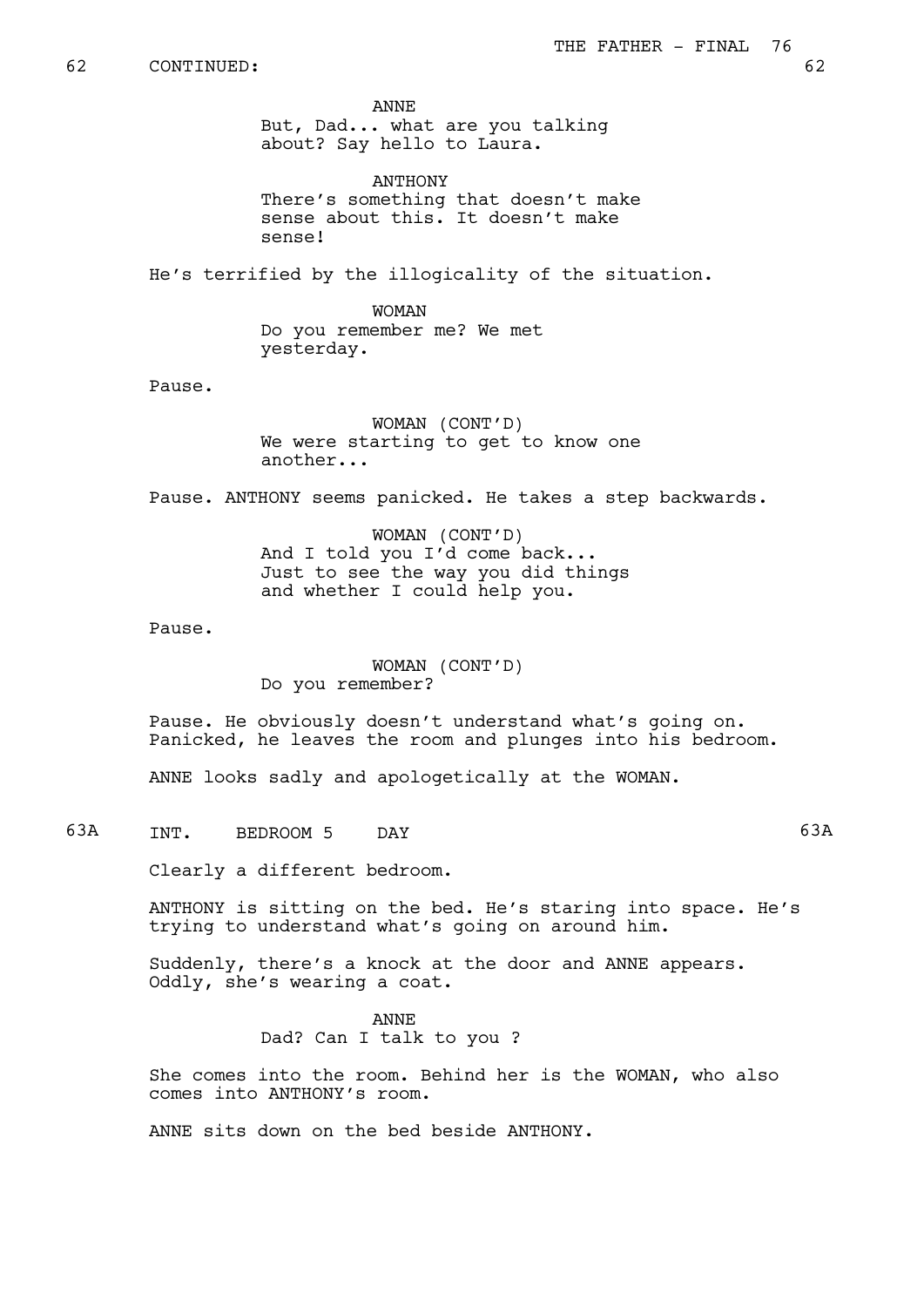ANNE (CONT'D) How shall I put this?

ANTHONY has no idea who she's talking about.

ANNE (CONT'D) You remember at first, when you came to our place, it was... I mean, it was... a stop gap. Because you'd fallen out with Angela. But... I'm wondering if it wouldn't be... better to...

Emotion prevents her from finishing her sentence. She searches for some less direct way of approaching the subject.

> ANNE (CONT'D) What do you think of this room? It's rather nice, isn't it?

She stands.

WOMAN It looks on to the park.

ANNE

Does it?

ANNE opens the curtains. You can see out on to a park.

ANNE (CONT'D) It's very nice. It's like being in a hotel? Don't you think?

WOMAN That's what all the residents say.

ANNE turns to her father and takes her courage in both hands.

ANNE I think you might be better off here.

ANTHONY looks completely lost.

ANTHONY

Where?

She sits next to him.

ANNE Here. I was wondering if it wouldn't be more reassuring... nicer for you if we came to a joint decision that you should move in here.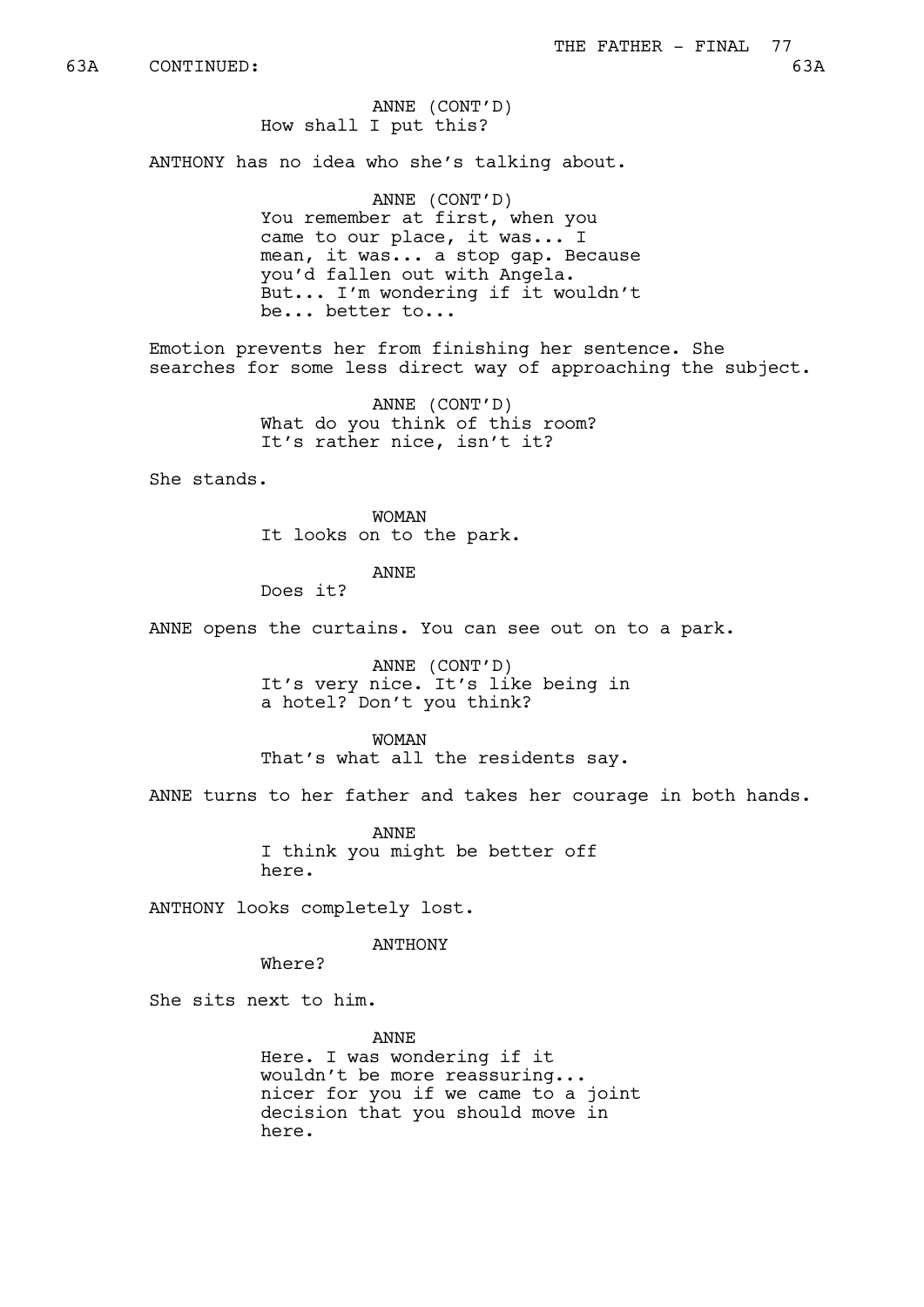63A CONTINUED: 63A

Brief pause.

ANNE (CONT'D) What do you think?

ANTHONY What about you? What are you going to do? Where are you going to sleep? Which room?

ANNE If you remember, I'm going to go and live in Paris.

ANTHONY No, you're not.

ANNE I am. Remember? I told you about it... Remember?

ANTHONY But you said... Are you sure?

ANNE

Yes.

ANTHONY has tears in his eyes.

ANTHONY You told me you were staying here... with me...

ANNE

No, I have to go. It's important. I already explained it to you. But I'll come and see you. Occasional weekends.

ANTHONY What about me?

ANNE You'll stay here. In London.

ANTHONY is like a lost child.

ANTHONY All on my own?

Pause. ANNE's choked up, unable to speak.

ANTHONY (CONT'D) What about your sister? Where's she?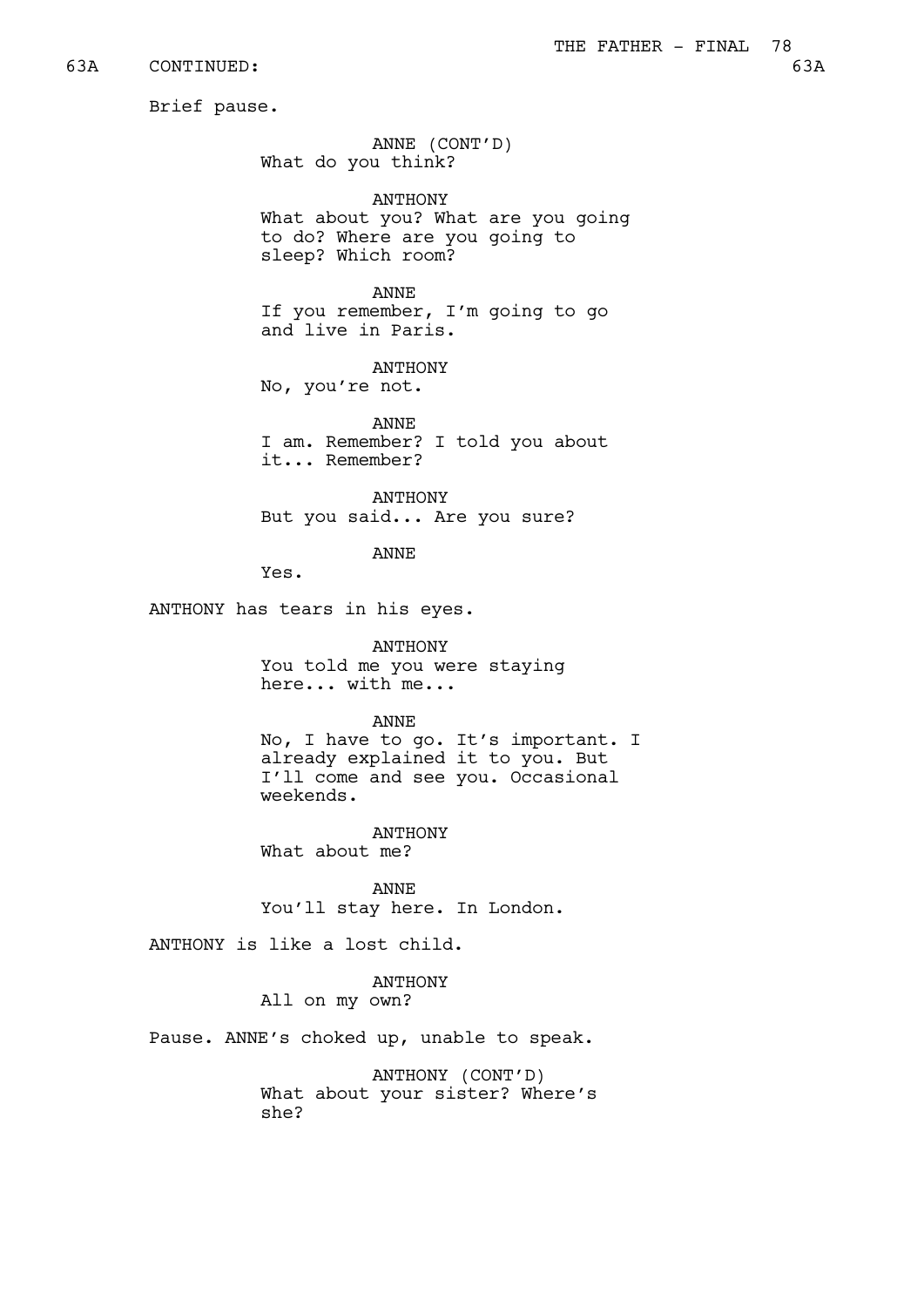ANNE

Dad...

He's having difficulty holding back a sob.

ANTHONY

What?

Pause.

ANTHONY (CONT'D) If you knew how much I missed her...

ANNE I do too, Dad, I miss her too. We all miss her.

ANTHONY realises that ANNE is moved. Immediately, he rediscovers his role as a father: he strokes her cheek, as if he wanted to console her. ANNE smiles. She closes her eyes and presses her father's hand against her cheek.

63B INT. HOSPITAL DAY 63B

Same stationary empty SHOT. We are now clearly in a hospital.

63C EXT. HOSPITAL PARK DAY 63C

ANNE comes out of the building. She walks away, leaving it behind.

63D EXT. STREET OUTSIDE HOSPITAL DAY 63D

Leaving the gates, ANNE hails a taxi which stops in front of her.

As she gets in, she takes a last look back at the hospital.

- 63E INT. TAXI DAY 63E The taxi leaves. ANNE settles into the taxi. She's fighting back tears.
- 63F DELETED 63F
- 64 INT. HOSPITAL ROOM DAY 64 ANTHONY wakes peacefully from his siesta. It takes him some time to work out where he is.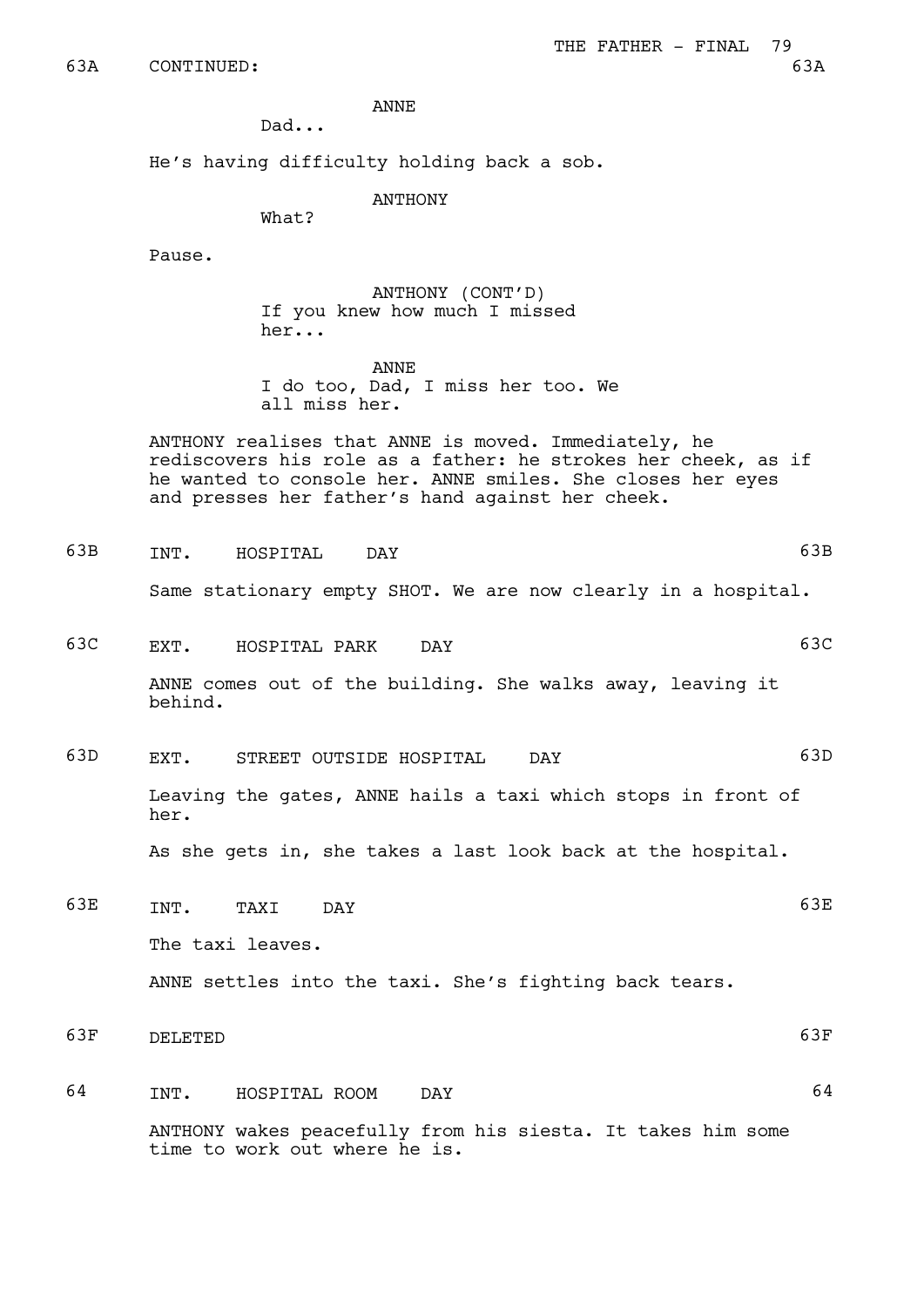64 CONTINUED: 64

There are medications on the bedside table. His watch is not there. His hand goes to his wrist. He's lost it again... He fumes.

He gets up.

### ANTHONY

Anne?

He's wanting to leave his bedroom to go to the kitchen.

65 INT. HOSPITAL CORRIDOR DAY 65

He pushes open the door and comes upon the hospital corridor he saw in his nightmare.

66 INT./EXT. HOSPITAL ROOM DAY - PT 1 66

He goes back into his room.

 $66PT2$  Behind him, the WOMAN comes in. She's wearing a white coat $66PT2$ 

WOMAN Did you sleep well?

ANTHONY What am I doing here?

WOMAN

It's time.

ANTHONY I didn't ask about the time. I asked you what I was doing here. Where's Anne?

WOMAN Look, I've brought you your medication.

ANTHONY Why don't you just fuck off with your medication? What are you, a nurse?

WOMAN

Yes.

ANTHONY looks at her and realizes she has all the indications of being a nurse.

> ANTHONY Oh, you are... Oh, so that's it... Oh, I see. You are a nurse.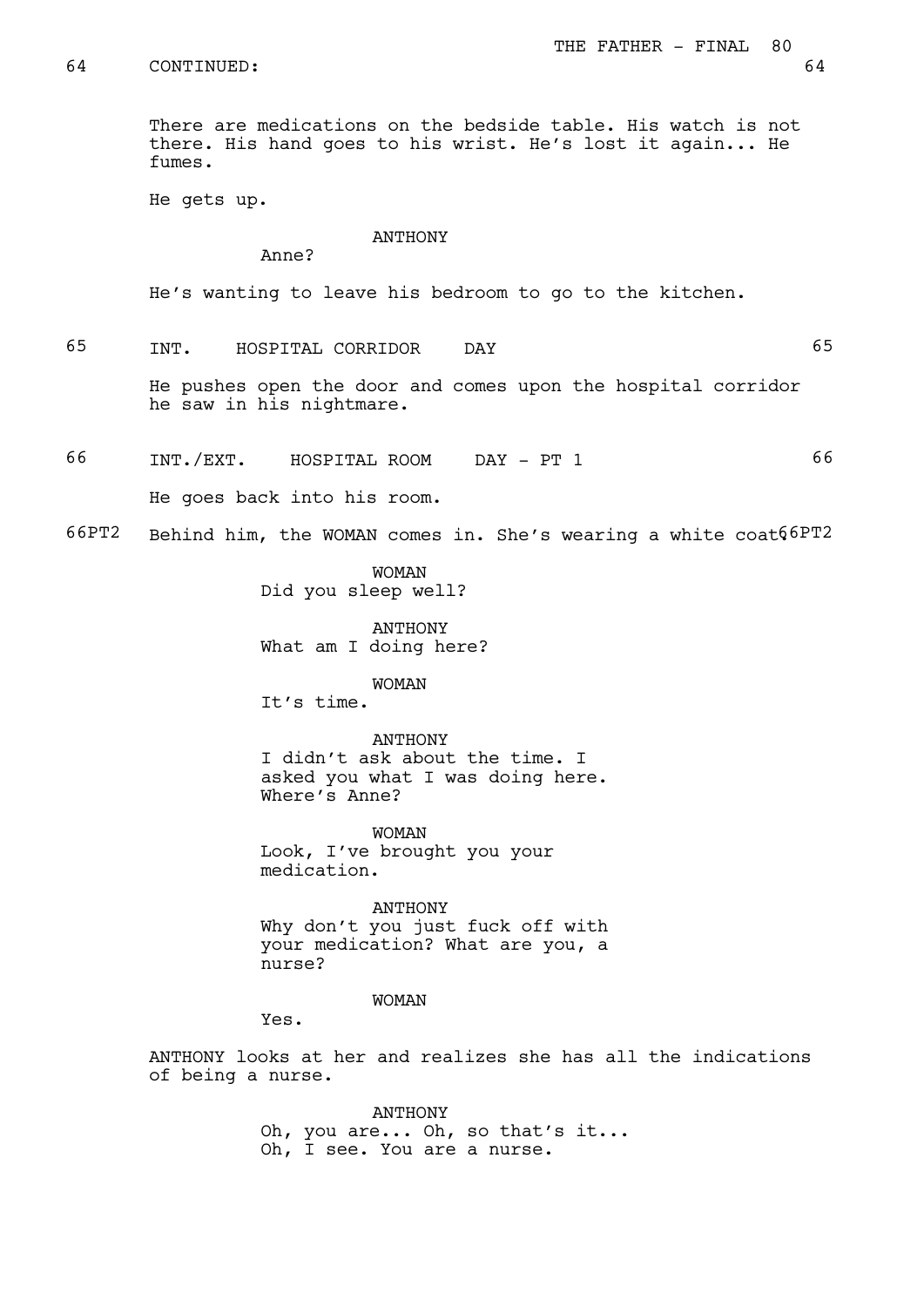Yes.

ANTHONY Oh, I see. That's what I was thinking. You're the type. Typical nurse. So what are you doing here?

WOMAN

Sorry?

ANTHONY What are you doing here?

WOMAN Looking after you.

ANTHONY You don't say! Looking after me? First I've heard of it. Since when?

WOMAN For quite a few weeks now.

ANTHONY For quite a few weeks? I'm happy to hear it. Amazing! Nobody tells me

anything in this house. But I thought we were getting a new one.

WOMAN A new what?

ANTHONY Nurse. A new nurse.

Pause.

ANTHONY (CONT'D) The one who looks a bit like Lucy. My other daughter.

Brief pause.

ANTHONY (CONT'D) I met her the other day. She came here... didn't she?

WOMAN

Will you take your medication?

ANTHONY She was supposed to start this morning. Laura. Wasn't she?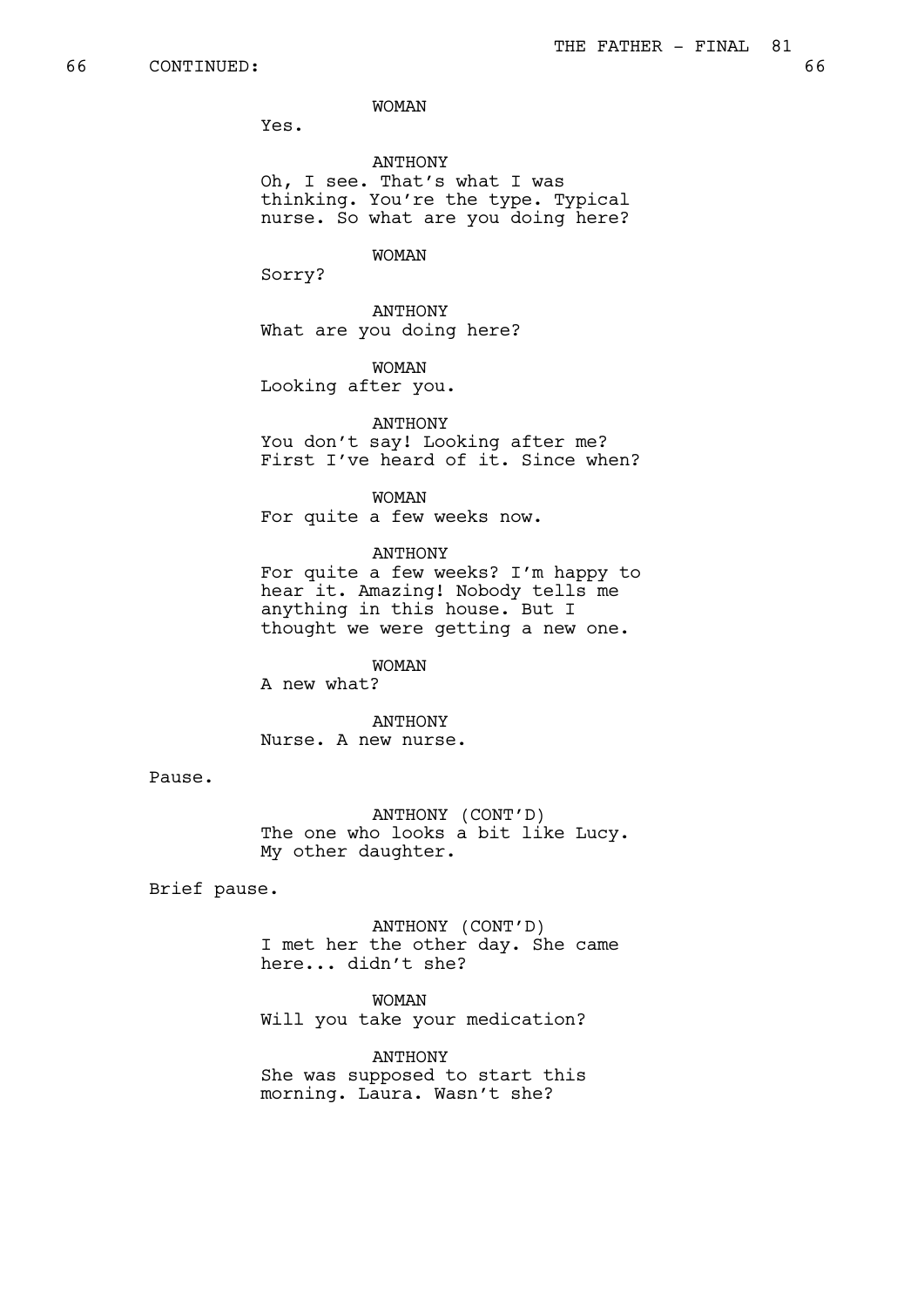WOMAN I think you're getting mixed up, Anthony.

ANTHONY The one who reminded me of Lucy...

The WOMAN is getting impatient.

WOMAN

Right.

ANTHONY Yes, all right, fine. Let's take this medication. It's not timed to the minute, is it?

He takes a look at his wrist and realises he's not wearing his watch.

> ANTHONY (CONT'D) Where is Anne?

WOMAN Your daughter isn't here, Anthony.

ANTHONY Oh? Where is she? Has she gone out?

WOMAN If you remember, she lives in Paris.

# ANTHONY

What? No, no, she thought about going. But in the end, it didn't happen.

WOMAN She's been living there for several months.

ANTHONY My daughter? In Paris? No, listen, they don't even speak English.

The WOMAN shows him a postcard, which is on the bedside table.

> WOMAN Look, yesterday, this postcard she sent you. We read it together. Don't you remember?

ANTHONY What is this nonsense?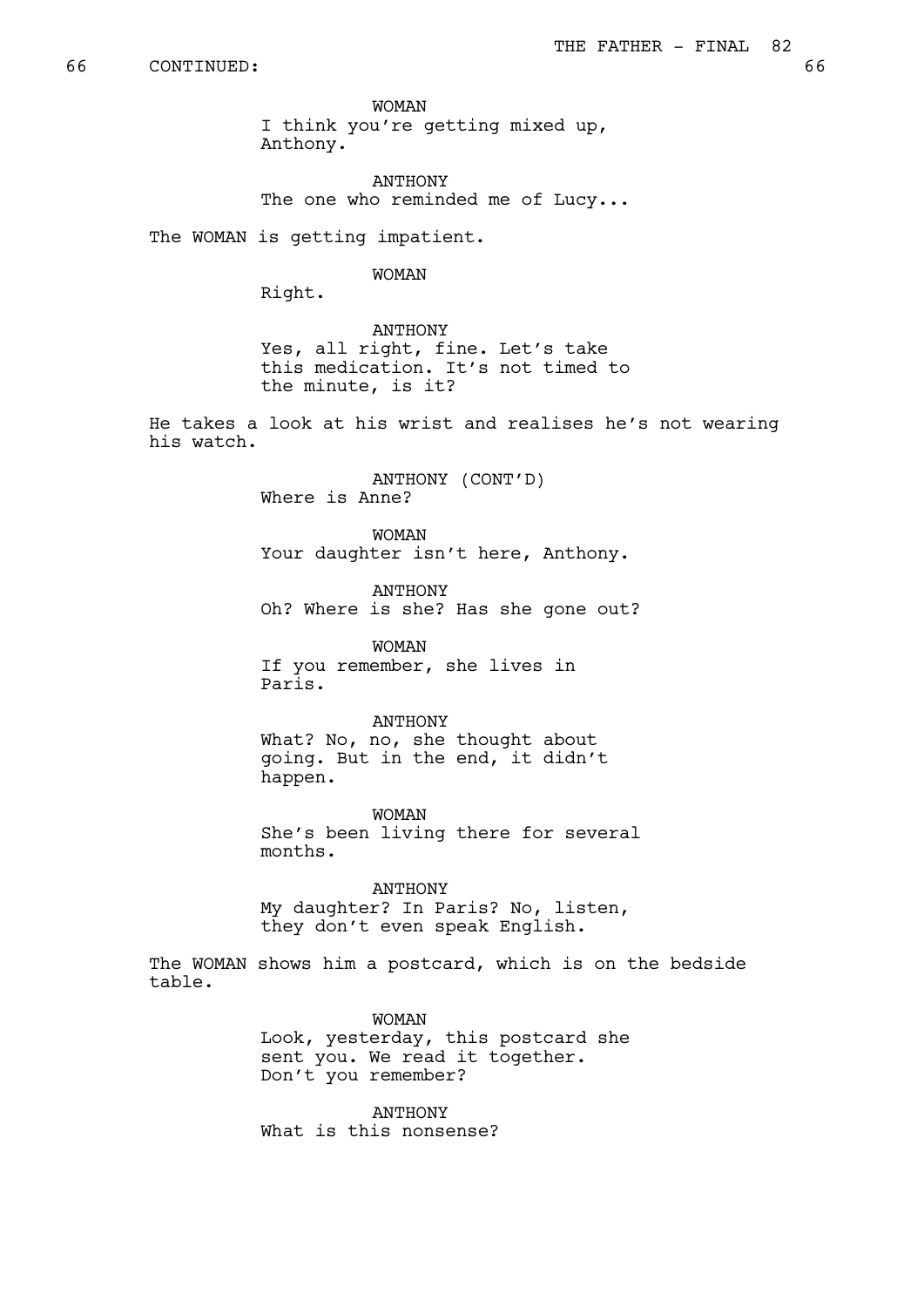Look.

He reads it. Then he turns it over and recognises the French poster we first saw in his kitchen.

# WOMAN (CONT'D)

I tell you this every day. She lives in Paris because she met a man called Paul, who she now lives with. But she comes to see you sometimes.

## ANTHONY

Anne?

### WOMAN

Yes. Occasionally she comes for the weekend. She comes here. You go for a walk in the park. She tells you about her new life, what she's up to. The other day, she brought you some tea. Because you like tea.

ANTHONY Me? I detest tea. I only drink coffee.

66PT3 The MAN comes in. He's also dressed in white. ANTHONY is 66PT3 frightened when he sees him.

> MAN Everything all right?

WOMAN Fine. We were just going to get dressed.

MAN Everything all right?

ANTHONY doesn't answer. The MAN hands a document to the WOMAN, which she signs and hands back to him.

> WOMAN There you are.

MAN Thanks. Have a nice day.

WOMAN See you later.

He leaves.

66PT4 ANTHONY 66PT4 Him, that one... Who's he?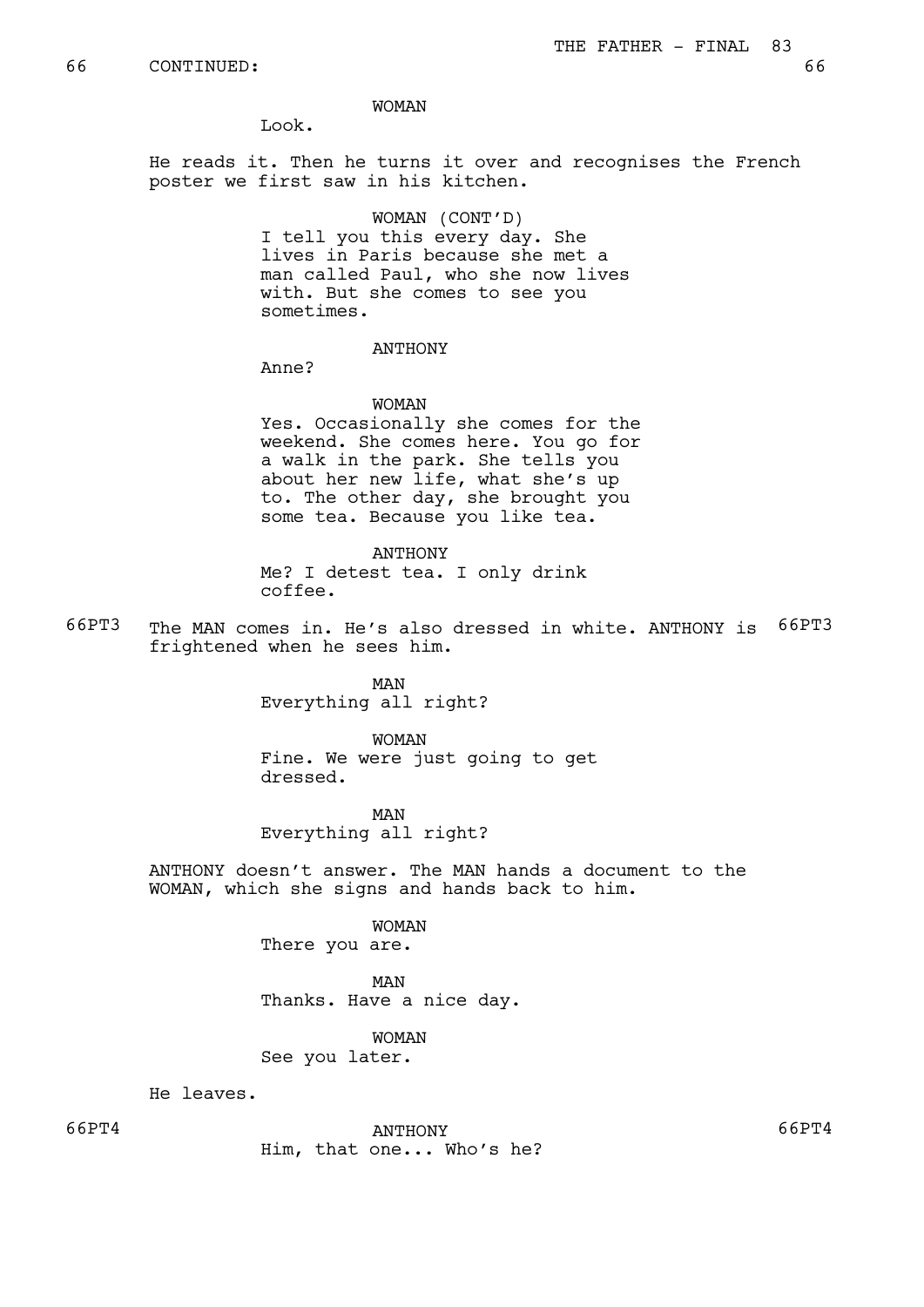WOMAN Who? ANTHONY Him... Who just left. WOMAN That's Bill. ANTHONY Bill? WOMAN Yes. ANTHONY Are you sure? WOMAN Yes. Why? ANTHONY No reason. But... how shall I put this? What's he doing here? I mean... in my flat. Do I know him? WOMAN Yes. He's Bill. You see him every day. ANTHONY Do I? And you... WOMAN What? ANTHONY Sorry to ask this, but... I mean, you... you... Who are you, exactly? WOMAN I'm Catherine. ANTHONY Catherine. That's right. Yes, yes, yes. Catherine. And he's Bill. WOMAN Yes. ANTHONY Right. Right. And... What about me? She looks at him, not sure she's understood.

> ANTHONY (CONT'D) Me... Who exactly am I?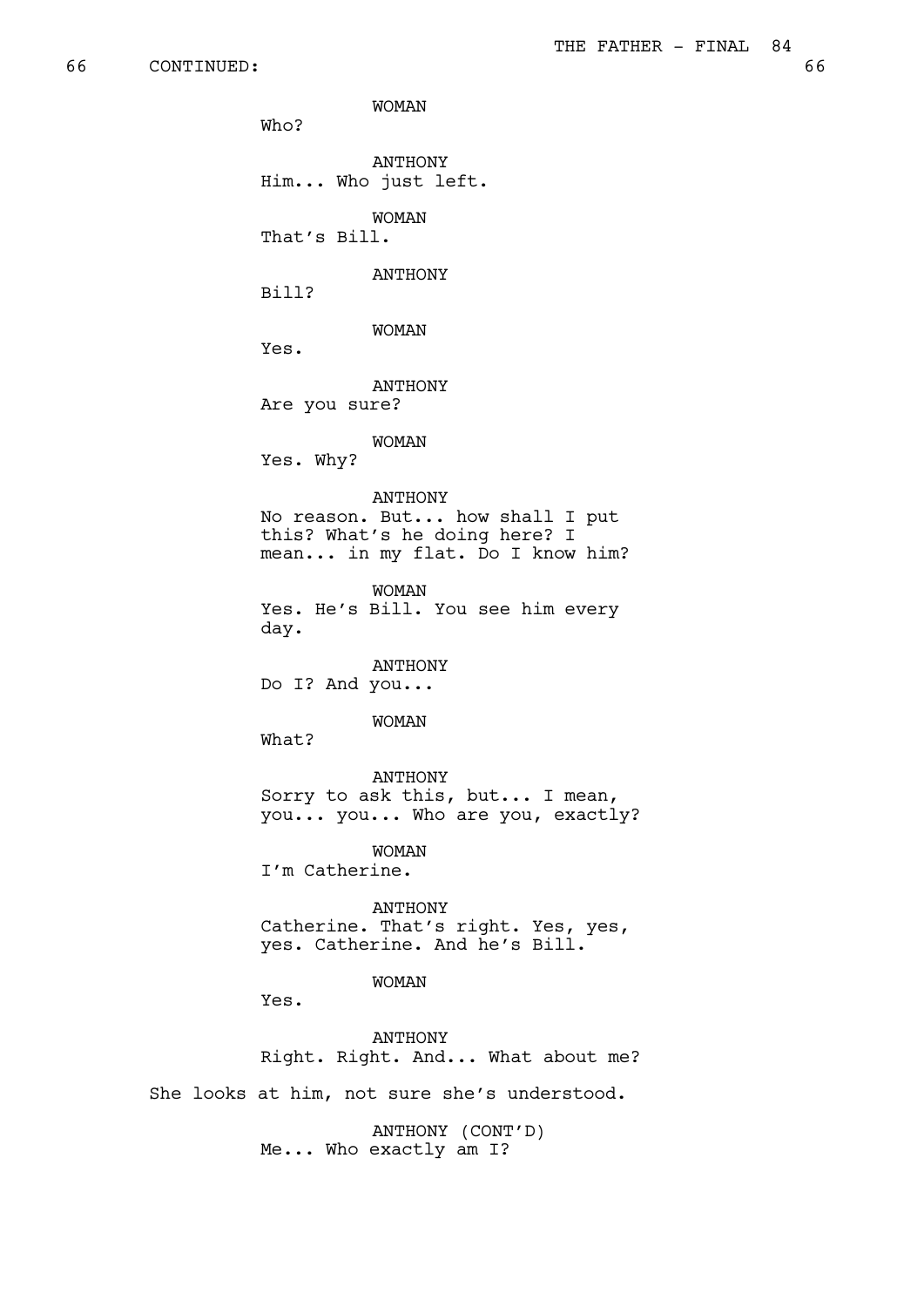66 CONTINUED: 66

She smiles tenderly at him.

WOMAN You? You're Anthony.

ANTHONY

Anthony?

## WOMAN

Yes.

ANTHONY Are you sure?

# WOMAN

Yes.

ANTHONY Anthony? Nice name, Anthony... Don't you think?

WOMAN It's a very nice name.

ANTHONY My mother gave it to me. I imagine. Did you know her?

WOMAN

Who?

ANTHONY My mother.

### WOMAN

No.

66PT5 ANTHONY 66PT5 She was so... She had very big eyes. It was... I can see her face now. I hope she'll come and see me sometimes. Mummy. Do you think? You were saying she might come occasionally for the weekend...

WOMAN

Your daughter?

He's crushed by sudden grief.

#### ANTHONY

No, Mummy. I... I want my mummy. I want my mummy. I want... I want to get out of here. Have someone come and fetch me.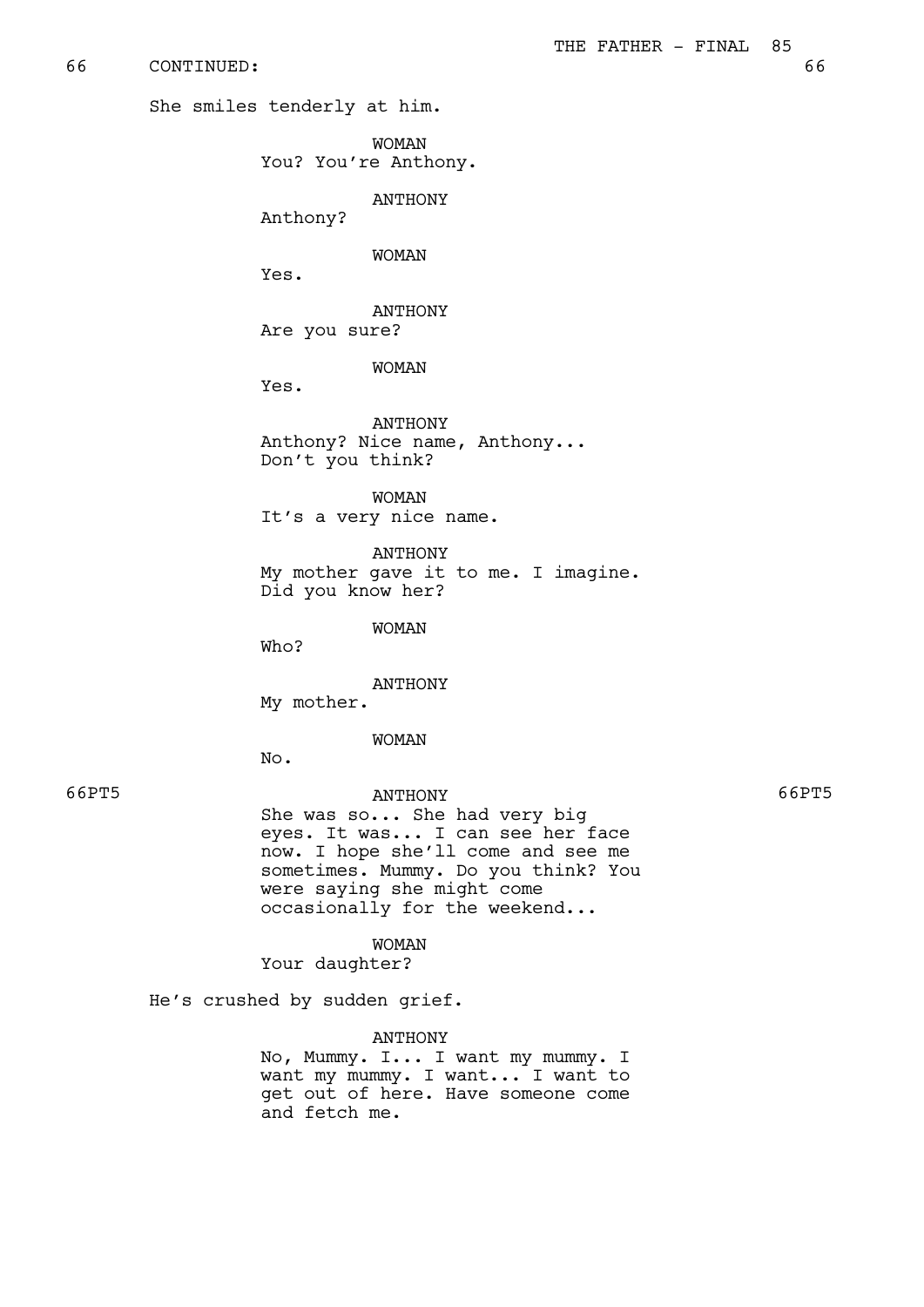Now. Shush...

ANTHONY

I want my mummy. I want her to come and fetch me. I want to go back home.

ANTHONY starts sobbing. The WOMAN is surprised: she hadn't in any way anticipated this grief.

> WOMAN What's the matter with you? Anthony... Come here. Come to me. Tell me what the matter is...

> > ANTHONY

I...

WOMAN

Yes?

ANTHONY

I feel as if... I feel as if I'm losing all my leaves, one after another.

WOMAN Your leaves? What are you talking about?

#### ANTHONY

The branches! And the wind... I don't understand what's happening any more. Do you understand what's happening? All this business about the flat? You don't know where you can put your head down. I know where my watch is. On my wrist. That I do know. For the journey. If not, I wouldn't know when I might have to...

WOMAN First we'll get dressed, shall we?

## ANTHONY

Yes.

WOMAN We'll get dressed and then we'll go for a walk in the park, shall we?

ANTHONY

Yes.